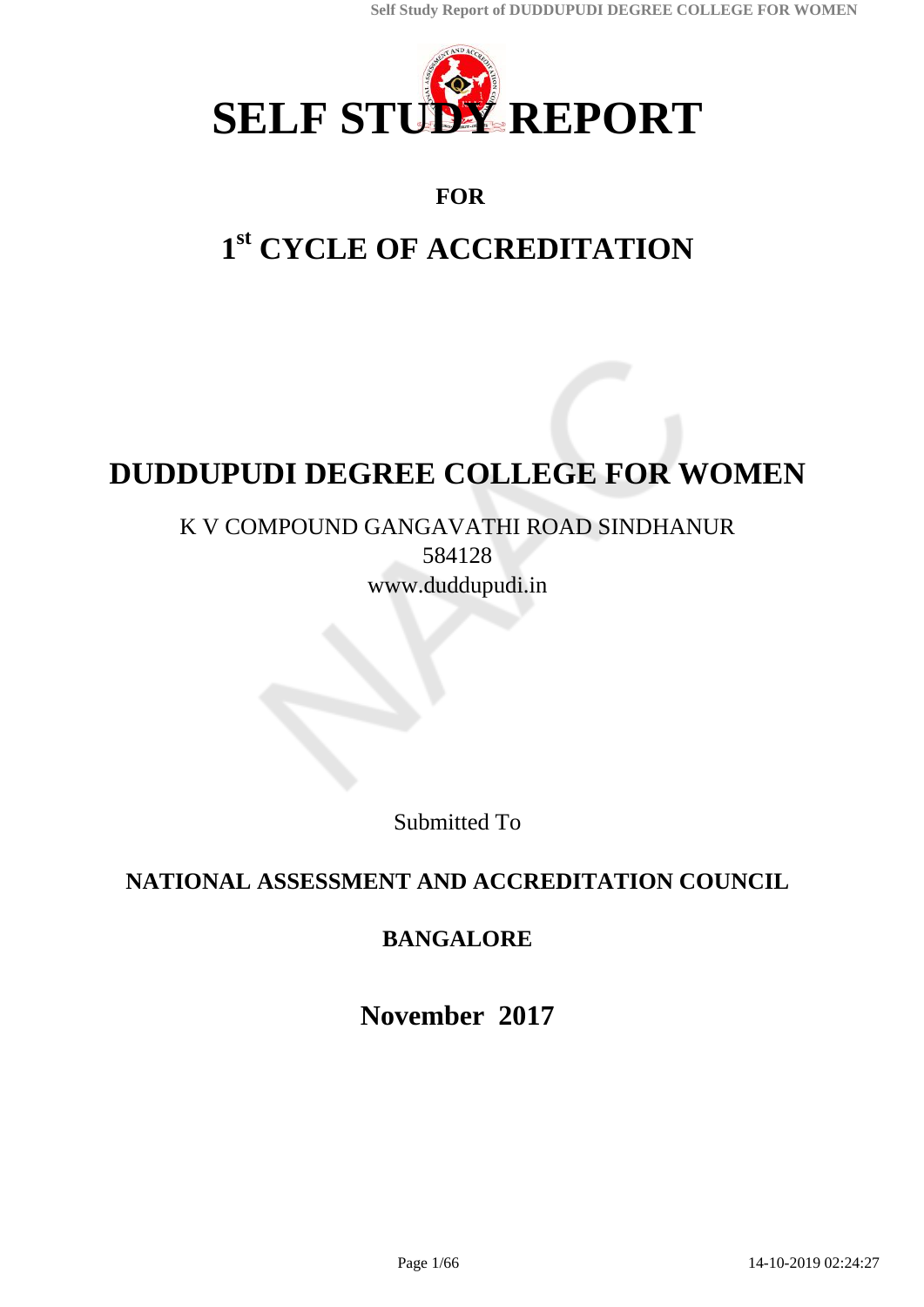# **1. EXECUTIVE SUMMARY**

# **1.1 INTRODUCTION**

An idea leads to a Dream and the it ignites passion for realising the dream. DUDDUPUDI is realisation of one such Dream; passion for which has only increased with passage of time.

Started with ideals of National Service Scheme ( NSS ) in 2009, DUDDUPUDI has left many foot prints in a short span of time. The fire with which we started has now become an inflagration, cementing the academics and community awareness with the personality of the students.

The long list of dedicated staff that are committed to the mission of the college spare no pains in achieving the desired goals. Numerous instances in the past have revealed our faculty's submission to our vision.

The college strives to create a congenial environment to students to shape their personalities through first-hand experience. Various co-curricular and extra-curricular activities such as NSS, Sports, Cultural and Literary activities have come in handy to meet this objective.

With blessings from many pure hearted people and support from parents, the College has achieved in this short journey which many don't even dare to dream. The Challenges taken and the results achieved speak for themselves.

#### **Vision**

We strive to:

- build meaningful relationships based on respect, hospitality, justice, compassion and responsibility;
- constantly challenge ourselves and encourage others to pursue individual potential, academically, physically, socially, culturally, emotionally and spiritually;
- develop and embrace strategies that improve student outcomes and energize relationships within the College and wider community;
- build a professional learning culture of open, honest communication that is reflective, appropriately consultative and collaborative.

#### **Mission**

To impart Quality Education with cultural, Social, Moral and ethical Essence among the Student Community

# **1.2 Strength, Weakness, Opportunity and Challenges(SWOC)**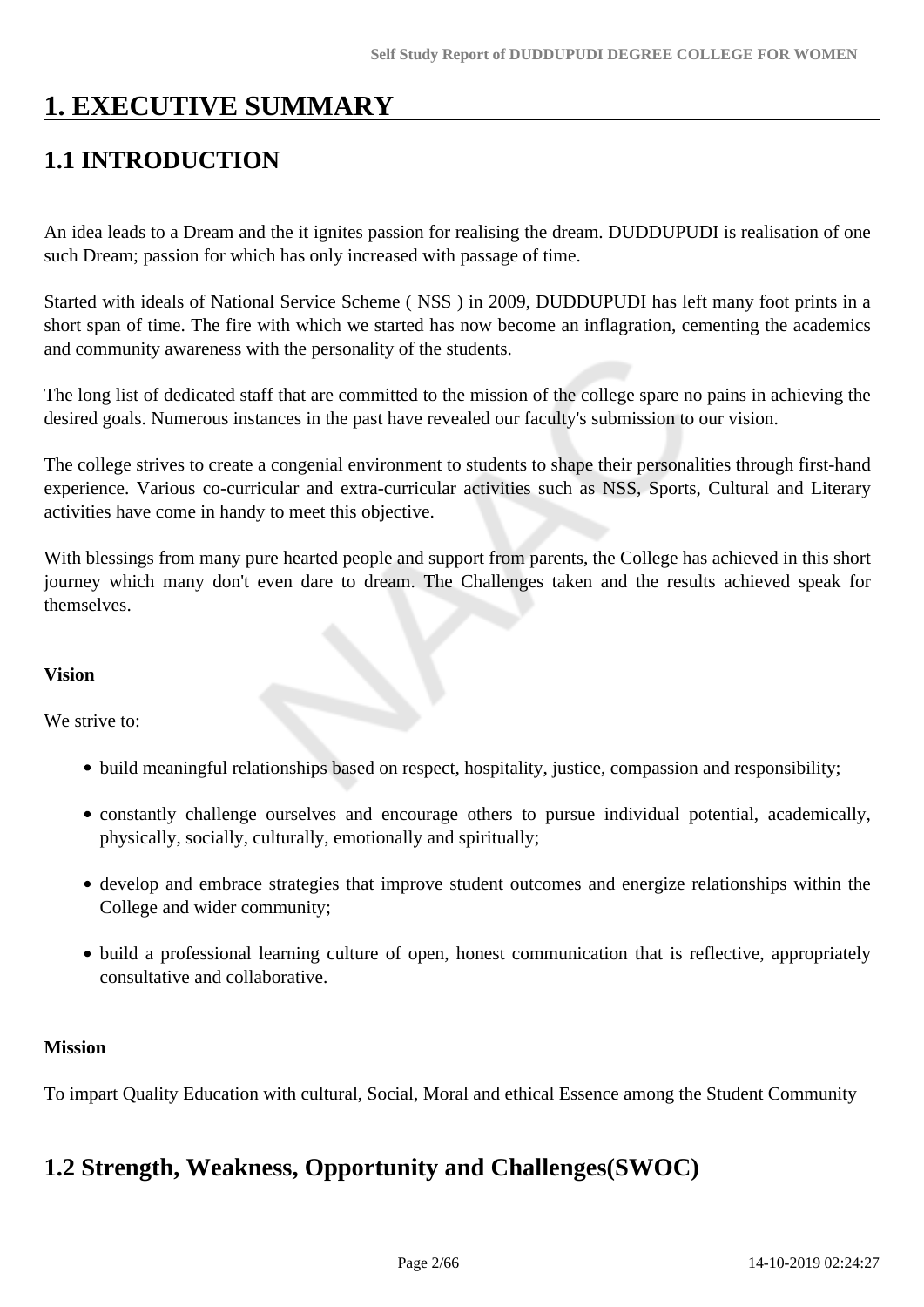#### **Institutional Strength**

Ever Committed Staff and Management

#### **Institutional Weakness**

• Rural background, people are less aware of woman higher education.

#### **Institutional Opportunity**

Availability of large chunk of untapped human resource

#### **Institutional Challenge**

• Providing promising career for outgoing students.

# **1.3 CRITERIA WISE SUMMARY**

#### **Curricular Aspects**

- Schedule of the admission is announced in advance on the notice board of the college and also through the Promotinal Ads. A detailed prospectus is provided along with application form.
- Admission committee is constituted to look after the admission process which strictly adheres to the guidelines of the AWU, Vijayapura.
- The students' admission is based on merit. The reservation rules are followed.
- The college is struggling towards achieving the overall development of students. Thus in addition to regular teaching we organize many programmes such as special lectures, study tours, students' seminar, debate, quiz etc.
- The slow learners are identified and remedial classes are conducted.
- For advanced learners we have well equipped general and departmental library with internet facilities.
- The college library has e-library facility where student can browse for academic requirements.
- The result of the college is excellent; it is well above the University average. Every year we have University Ranks since second batch.
- 
- The creative talents of our students are exhibited through different activities in the college.
- The Grievance and Redressal Cell sensitizes the issues of students.
- The college evaluates the curriculum, teaching and learning process by collecting feedback from the students and their parents.

#### **Teaching-learning and Evaluation**

The college campus covers an area of 2 acres consisting of 4 blocks which includes all the departments of BA, B.Sc, B.Com and BBM courses.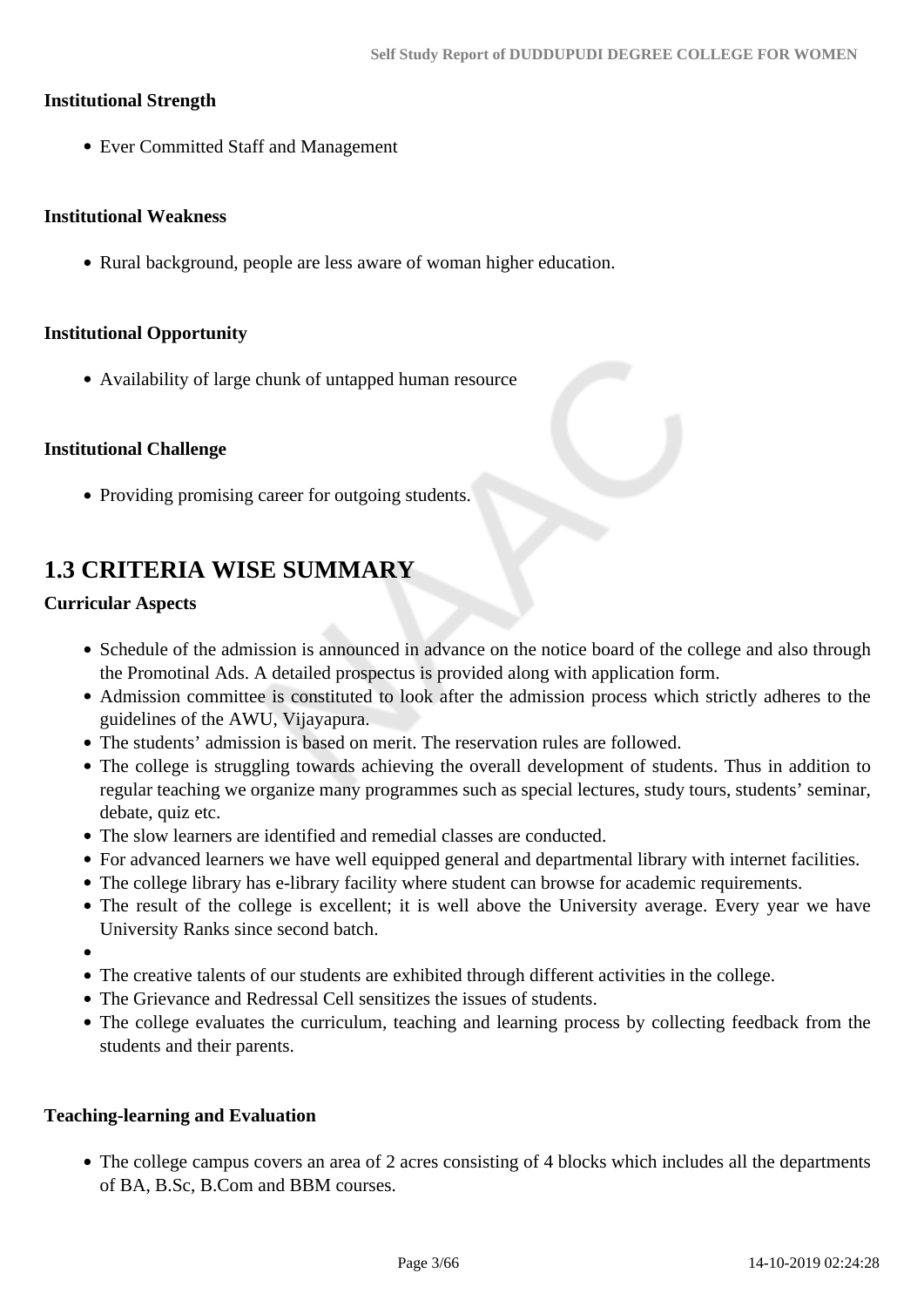- The campus maintains greenery and variety of flowering plants and trees which creates eco-friendly atmosphere.
- A stone carved statue of a lady depicting the concept "I am the creator of my own destiny" is an added inspiration to students.
- College is having a generator of 24 kilowatt and five UPS. Solar energy is used for lighting of campus in the night.
- Library is equipped with INFLIBNET. Reprography facility is available.
- Both library and office are automated. Every department has a computer with internet facility.
- A water purifier (RO+UV) with a capacity of 250 liters / hour is installed.
- The college is having well furnished hostel with security.
- The college has a play ground.

#### **Research, Innovations and Extension**

- The campus has a few eco-sensitive projects like- rain water harvesting, diverse variety of plants. Environment consciousness is developed through various lectures.
- Orientation program is arranged for students enrolled in this college and are welcomed with an awareness of the tradition and history of the college. Special interest is taken in nurturing the skills of our students.
- Intense support is provided to students to develop their culture and artistic talents to participate in the Inter-collegiate Youth Festivals organized by the Akkamahadevi Women's University, Vijayapura.
- Extension activities are regularly carried out by NSS units of the college motivating them for social service
- The college embraces all activities in the campus as healthy practices.

#### **Infrastructure and Learning Resources**

- All the welfare schemes and scholarships of Government of Karnataka are made available.
- The meritorious students are awarded with scholorships by Trust.
- Grievance Redressal Cell, Anti harassment cell and Mentor-ward system are functioning in the college.
- Field visits and education trips are conducted every year.
- Career guidance and placement cell is active in the college by performing various activities.
- Students Council is actively functioning in the college and organizes special lectures on every saturdays.
- Students are encouraged to participate in college, university level, state level and national level academic, cultural and sports competitions.
- Annual day competitions are conducted every year in order to tap the hidden talents of the students.
- The student achievers in academic, cultural and sports activities are felicitated along with thier parents.

#### **Student Support and Progression**

- The academic programmes offered in the college are in line with vision, mission and goals of the institution.
- As the college is affiliated to Akkamahadevi Women's University, Vijayapura, it follows the curriculum, designed by the University.
- A calendar of events is framed by the college. Teachers prepare teaching plan for every semester which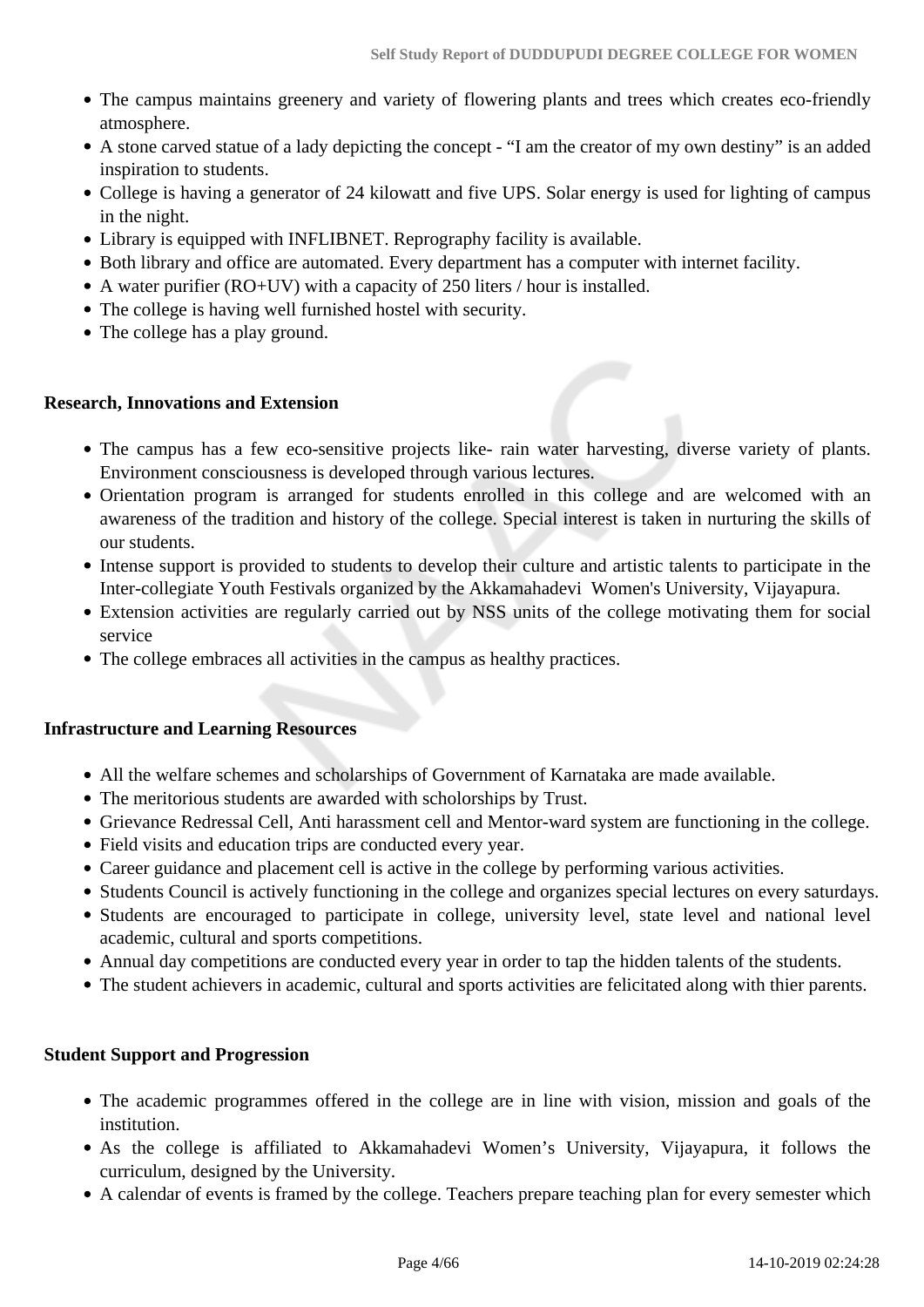is reviewed by the respective heads of the Department and the Principal.

- The effective delivery and transaction of the curriculum is ensured using ICT based teaching tools, providing library and internet facility, conducting students seminar and projects, organizing special invited lectures and institutional level workshop/Seminar, debate, quiz and group discussion etc.,.
- The college has 5 Departments offering four different combinations in Science and B.Com, thus providing flexibility to the students.
- The college has an active placement cell which not only organizes campus interviews but also trains the students by organizing training programmes.

#### **Governance, Leadership and Management**

- The college is having well qualified and dedicated Teaching faculty.
- Six of our faculties are awarded for their outstanding contribution in their respective fields.
- Teachers regularly participate in seminars, conferences, workshops and attend refresher and orientation courses.

#### **Institutional Values and Best Practices**

- Our college gives an opportunity to the stake holders for their mobility. The management is very supportive for development and departmental activities of the institution.
- Faculty members are given additional responsibilities in important activities such as, NSS, SWO, Internal Examination Committee, Tour Committee, Women's Cell, Career Guidance and Placement Cell, Research Committee, , Student Council Election, Anti Harassment Cell, Human Rights, Discipline Committee, Students forum etc.
- The college has an effective welfare mechanism, such as health facility, loan facility from Management and Banks etc.
- Teachers' appraisal is taken regularly to evaluate and improve the faculty profile.
- The college follows biometric attendance system for staff and students.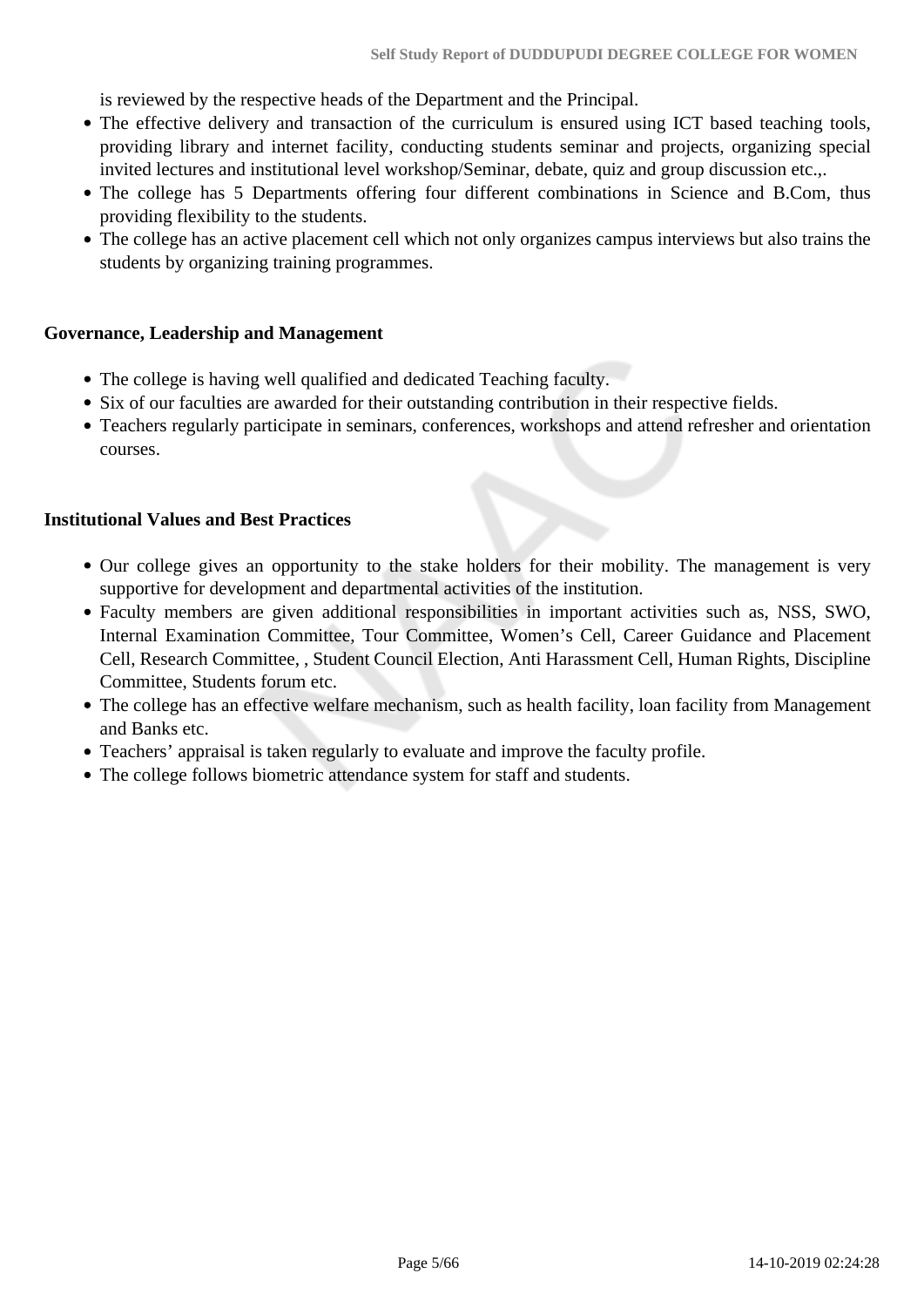# **2. PROFILE**

# **2.1 BASIC INFORMATION**

| <b>Name and Address of the College</b> |                                              |
|----------------------------------------|----------------------------------------------|
| Name                                   | DUDDUPUDI DEGREE COLLEGE FOR<br><b>WOMEN</b> |
| Address                                | K V Compound Gangavathi Road SINDHANUR       |
| City                                   | <b>SINDHANUR</b>                             |
| <b>State</b>                           | Karnataka                                    |
| Pin                                    | 584128                                       |
| Website                                | www.duddupudi.in                             |

| <b>Contacts for Communication</b> |                                                         |                  |               |                   |                                |  |  |  |
|-----------------------------------|---------------------------------------------------------|------------------|---------------|-------------------|--------------------------------|--|--|--|
| <b>Designation</b>                | <b>Telephone with</b><br><b>Name</b><br><b>STD Code</b> |                  | <b>Mobile</b> | Fax               | <b>Email</b>                   |  |  |  |
| Director                          | R C PATIL                                               | 08535-223553     | 9986369999    | 9185-352235<br>53 | duddupudicollege<br>@gmail.com |  |  |  |
| IQAC / CIQA<br>coordinator        | <b>ANAND K</b><br><b>PUROHIT</b>                        | 08535-8088615151 | 8088615151    | 085-5352235<br>53 | anandkp.snd@gma<br>il.com      |  |  |  |

| <b>Status of the Institution</b> |         |
|----------------------------------|---------|
| <b>Institution Status</b>        | Private |

| Type of Institution |           |  |  |  |  |  |
|---------------------|-----------|--|--|--|--|--|
| By Gender           | For Women |  |  |  |  |  |
| By Shift            | Regular   |  |  |  |  |  |

| <b>Recognized Minority institution</b>     |                |
|--------------------------------------------|----------------|
| If it is a recognized minroity institution | N <sub>0</sub> |

| <b>Establishment Details</b>         |            |
|--------------------------------------|------------|
| Date of establishment of the college | 19-06-2009 |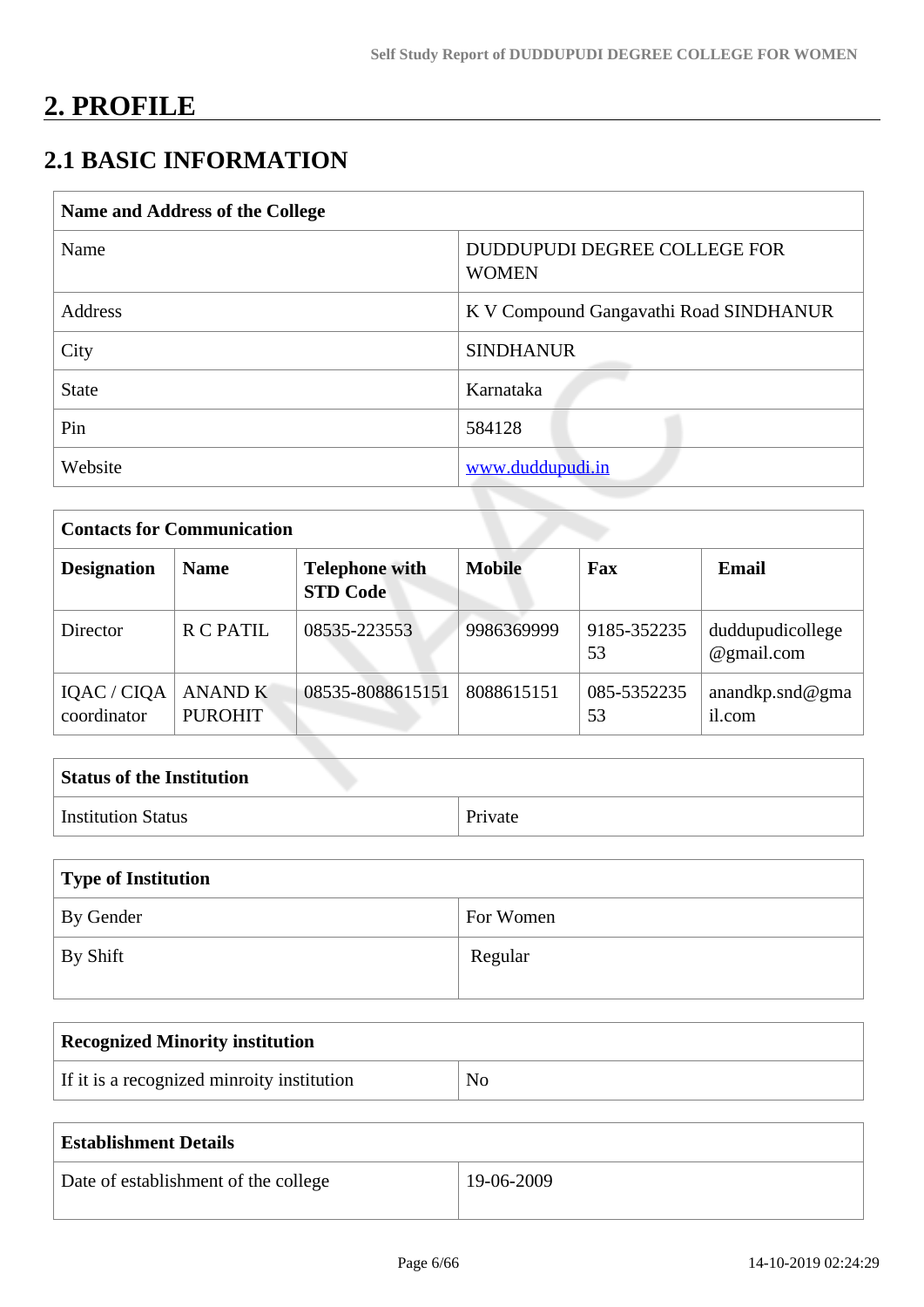| <b>State</b>                                              |                                                                                                                                                          |             | <b>University name</b>                                                                        |                              | <b>Document</b>      |                      |
|-----------------------------------------------------------|----------------------------------------------------------------------------------------------------------------------------------------------------------|-------------|-----------------------------------------------------------------------------------------------|------------------------------|----------------------|----------------------|
| Karnataka                                                 |                                                                                                                                                          |             | Karnataka State Women<br>University                                                           |                              |                      | <b>View Document</b> |
| <b>Details of UGC recognition</b>                         |                                                                                                                                                          |             |                                                                                               |                              |                      |                      |
| <b>Under Section</b>                                      |                                                                                                                                                          | <b>Date</b> |                                                                                               |                              | <b>View Document</b> |                      |
| 2f of UGC                                                 |                                                                                                                                                          |             |                                                                                               |                              |                      |                      |
| 12B of UGC                                                |                                                                                                                                                          |             |                                                                                               |                              |                      |                      |
|                                                           |                                                                                                                                                          |             |                                                                                               |                              |                      |                      |
| <b>Statutory</b><br><b>Regulatory</b><br><b>Authority</b> | Details of recognition/approval by stationary/regulatory bodies like<br><b>Recognition/App</b><br>roval details Inst<br>itution/Departme<br>nt programme |             | AICTE, NCTE, MCI, DCI, PCI, RCI etc(other than UGC)<br>Day, Month and<br>year(dd-mm-<br>yyyy) | <b>Validity in</b><br>months |                      | <b>Remarks</b>       |

| Does the affiliating university Act provide for | N <sub>0</sub> |
|-------------------------------------------------|----------------|
| conferment of autonomy (as recognized by the    |                |
| UGC), on its affiliated colleges?               |                |
|                                                 |                |

| <b>Recognitions</b>                                                                  |    |  |  |  |  |  |
|--------------------------------------------------------------------------------------|----|--|--|--|--|--|
| Is the College recognized by UGC as a College<br>with Potential for Excellence(CPE)? | No |  |  |  |  |  |
| Is the College recognized for its performance by<br>any other governmental agency?   | No |  |  |  |  |  |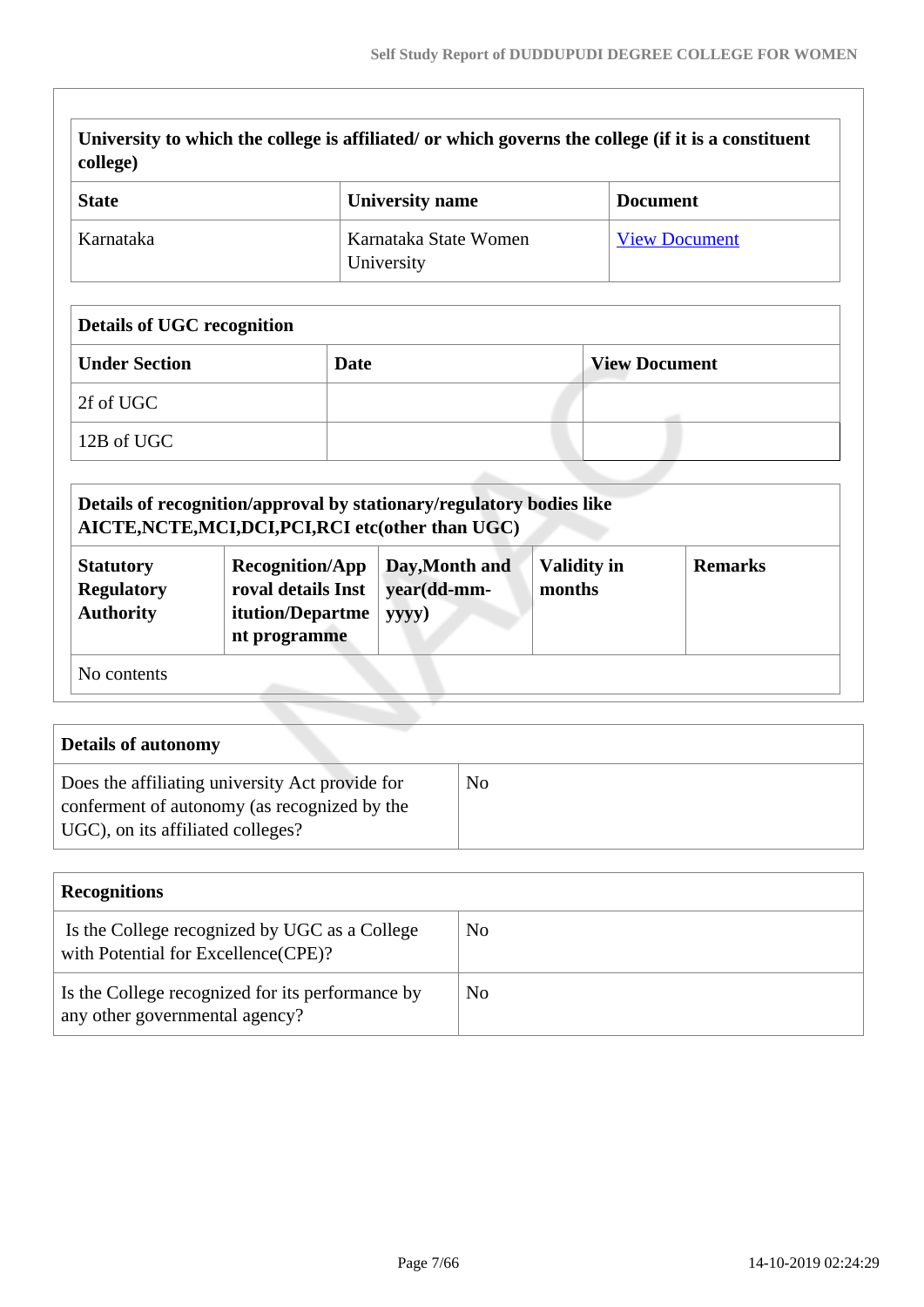| <b>Location and Area of Campus</b> |                                                  |           |                                |                             |  |  |  |  |  |
|------------------------------------|--------------------------------------------------|-----------|--------------------------------|-----------------------------|--|--|--|--|--|
| <b>Campus Type</b>                 | <b>Address</b>                                   | Location* | <b>Campus Area</b><br>in Acres | Built up Area in<br>sq.mts. |  |  |  |  |  |
| Main campus<br>area                | K V Compound Gangavathi<br><b>Road SINDHANUR</b> | Urban     | 1.9999                         | 1618.742                    |  |  |  |  |  |

# **2.2 ACADEMIC INFORMATION**

| Details of Programmes Offered by the College (Give Data for Current Academic year) |                                  |                                     |                                   |                                        |                                      |                                             |  |  |  |
|------------------------------------------------------------------------------------|----------------------------------|-------------------------------------|-----------------------------------|----------------------------------------|--------------------------------------|---------------------------------------------|--|--|--|
| <b>Programme</b><br><b>Level</b>                                                   | Name of Pr<br>ogramme/C<br>ourse | <b>Duration in</b><br><b>Months</b> | <b>Entry</b><br>Qualificatio<br>n | <b>Medium of</b><br><b>Instruction</b> | <b>Sanctioned</b><br><b>Strength</b> | No.of<br><b>Students</b><br><b>Admitted</b> |  |  |  |
| <b>UG</b>                                                                          | BSc, Bsc                         | 36                                  | <b>PUC</b> Science                |                                        | 100                                  | 77                                          |  |  |  |
| <b>UG</b>                                                                          | BCom, Bcom                       | 36                                  | PUC.                              |                                        | 100                                  | 47                                          |  |  |  |

# **Position Details of Faculty & Staff in the College**

| <b>Teaching Faculty</b>                                                             |                  |                |                  |                            |                |                  |                            |                |                  |                |                |                  |
|-------------------------------------------------------------------------------------|------------------|----------------|------------------|----------------------------|----------------|------------------|----------------------------|----------------|------------------|----------------|----------------|------------------|
|                                                                                     | <b>Professor</b> |                |                  | <b>Associate Professor</b> |                |                  | <b>Assistant Professor</b> |                |                  |                |                |                  |
|                                                                                     | Male             | Female         | Others           | Total                      | Male           | Female           | Others                     | Total          | Male             | Female         | Others         | Total            |
| Sanctioned by the<br>UGC /University<br><b>State</b><br>Government                  |                  |                |                  | $\overline{0}$             | n.             |                  |                            | $\overline{0}$ |                  |                |                | $\Omega$         |
| Recruited                                                                           | $\overline{0}$   | $\mathbf{0}$   | $\boldsymbol{0}$ | $\mathbf{0}$               | $\mathbf{0}$   | $\boldsymbol{0}$ | $\overline{0}$             | $\mathbf{0}$   | $\boldsymbol{0}$ | $\overline{0}$ | $\overline{0}$ | $\boldsymbol{0}$ |
| Yet to Recruit                                                                      |                  |                |                  | $\overline{0}$             |                |                  |                            | $\overline{0}$ |                  |                |                | $\theta$         |
| Sanctioned by the<br>Management/Soci<br>ety or Other<br>Authorized<br><b>Bodies</b> |                  |                |                  | $\overline{0}$             |                |                  |                            | $\overline{0}$ |                  |                |                | 20               |
| Recruited                                                                           | $\overline{0}$   | $\overline{0}$ | $\theta$         | $\overline{0}$             | $\overline{0}$ | $\overline{0}$   | $\overline{0}$             | $\overline{0}$ | 8                | 11             | $\overline{0}$ | 19               |
| Yet to Recruit                                                                      |                  |                |                  | $\theta$                   |                |                  |                            | $\theta$       |                  |                |                |                  |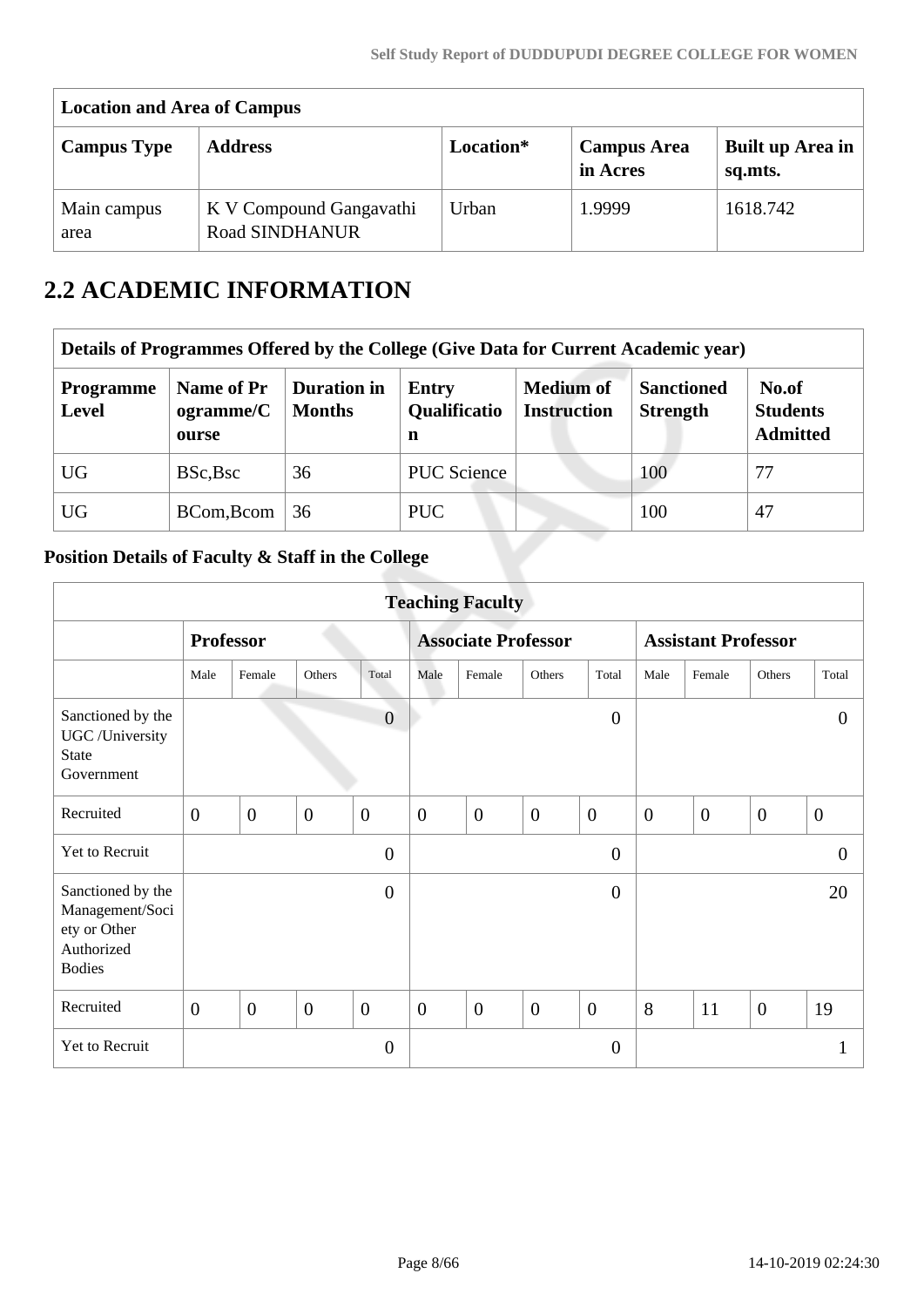| <b>Non-Teaching Staff</b>                                                       |                |                |                |                |  |  |  |
|---------------------------------------------------------------------------------|----------------|----------------|----------------|----------------|--|--|--|
|                                                                                 | <b>Male</b>    | Female         | <b>Others</b>  | <b>Total</b>   |  |  |  |
| Sanctioned by the<br><b>UGC</b> / University State<br>Government                |                |                |                | $\theta$       |  |  |  |
| Recruited                                                                       | $\mathbf{0}$   | $\overline{0}$ | $\overline{0}$ | $\overline{0}$ |  |  |  |
| Yet to Recruit                                                                  |                |                |                | $\overline{0}$ |  |  |  |
| Sanctioned by the<br>Management/Society<br>or Other Authorized<br><b>Bodies</b> |                |                |                | 6              |  |  |  |
| Recruited                                                                       | $\overline{2}$ | $\overline{2}$ | $\overline{0}$ | $\overline{4}$ |  |  |  |
| Yet to Recruit                                                                  |                |                |                | $\overline{2}$ |  |  |  |

| <b>Technical Staff</b>                                                          |                |                |                |                  |  |  |
|---------------------------------------------------------------------------------|----------------|----------------|----------------|------------------|--|--|
|                                                                                 | <b>Male</b>    | <b>Female</b>  | <b>Others</b>  | <b>Total</b>     |  |  |
| Sanctioned by the<br><b>UGC</b> / University State<br>Government                |                |                |                | $\overline{0}$   |  |  |
| Recruited                                                                       | $\theta$       | $\overline{0}$ | $\overline{0}$ | $\boldsymbol{0}$ |  |  |
| Yet to Recruit                                                                  |                |                |                | $\overline{0}$   |  |  |
| Sanctioned by the<br>Management/Society<br>or Other Authorized<br><b>Bodies</b> |                |                |                | $\overline{0}$   |  |  |
| Recruited                                                                       | $\overline{0}$ | $\overline{0}$ | $\overline{0}$ | $\overline{0}$   |  |  |
| Yet to Recruit                                                                  |                |                |                | $\overline{0}$   |  |  |

# **Qualification Details of the Teaching Staff**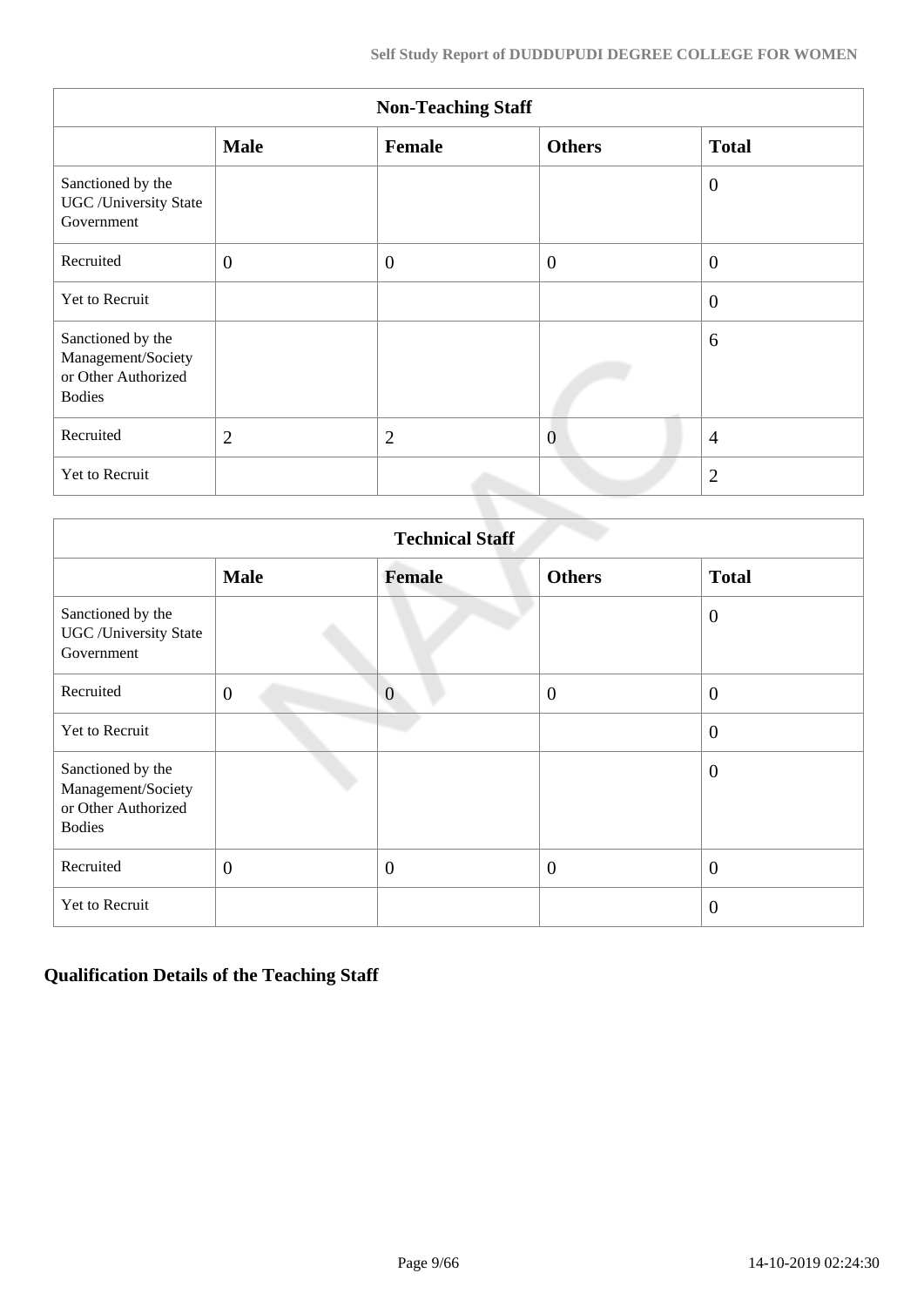| <b>Permanent Teachers</b>                     |                  |                |                            |                |                            |                |                |                |                |              |
|-----------------------------------------------|------------------|----------------|----------------------------|----------------|----------------------------|----------------|----------------|----------------|----------------|--------------|
| <b>Highest</b><br>Qualificatio<br>$\mathbf n$ | <b>Professor</b> |                | <b>Associate Professor</b> |                | <b>Assistant Professor</b> |                |                |                |                |              |
|                                               | Male             | Female         | Others                     | Male           | Female                     | Others         | Male           | Female         | Others         | Total        |
| D.sc/D.Litt.                                  | $\overline{0}$   | $\overline{0}$ | $\boldsymbol{0}$           | $\overline{0}$ | $\boldsymbol{0}$           | $\overline{0}$ | $\overline{0}$ | $\overline{0}$ | $\overline{0}$ | $\mathbf{0}$ |
| Ph.D.                                         | $\theta$         | $\overline{0}$ | $\boldsymbol{0}$           | $\overline{0}$ | $\boldsymbol{0}$           | $\overline{0}$ | $\theta$       | $\overline{0}$ | $\overline{0}$ | $\mathbf{0}$ |
| M.Phil.                                       | $\mathbf{0}$     | $\overline{0}$ | $\boldsymbol{0}$           | $\theta$       | $\boldsymbol{0}$           | $\overline{0}$ | $\overline{0}$ | $\overline{0}$ | $\overline{0}$ | $\mathbf{0}$ |
| PG                                            | $\mathbf{0}$     | $\overline{0}$ | $\mathbf{0}$               | $\theta$       | $\boldsymbol{0}$           | $\overline{0}$ | 8              | 11             | $\overline{0}$ | 19           |
|                                               |                  |                |                            |                |                            |                |                |                |                |              |

|                                                         | <b>Temporary Teachers</b> |                |                            |                |                            |                |                |                |                |                |
|---------------------------------------------------------|---------------------------|----------------|----------------------------|----------------|----------------------------|----------------|----------------|----------------|----------------|----------------|
| <b>Professor</b><br><b>Highest</b><br>Qualificatio<br>n |                           |                | <b>Associate Professor</b> |                | <b>Assistant Professor</b> |                |                |                |                |                |
|                                                         | Male                      | Female         | Others                     | Male           | Female                     | Others         | Male           | Female         | Others         | Total          |
| D.sc/D.Litt.                                            | $\boldsymbol{0}$          | $\mathbf{0}$   | $\overline{0}$             | $\overline{0}$ | $\overline{0}$             | $\overline{0}$ | $\overline{0}$ | $\overline{0}$ | $\theta$       | $\theta$       |
| Ph.D.                                                   | $\overline{0}$            | $\overline{0}$ | $\overline{0}$             | $\overline{0}$ | $\overline{0}$             | $\overline{0}$ | $\theta$       | $\overline{0}$ | $\theta$       | $\overline{0}$ |
| M.Phil.                                                 | $\theta$                  | $\overline{0}$ | $\overline{0}$             | $\overline{0}$ | $\overline{0}$             | $\overline{0}$ |                | $\overline{0}$ | $\overline{0}$ |                |
| PG                                                      | $\overline{0}$            | $\overline{0}$ | $\overline{0}$             | $\Omega$       | $\overline{0}$             | $\overline{0}$ | $\theta$       | $\overline{0}$ | $\overline{0}$ | $\theta$       |

| <b>Part Time Teachers</b>           |                  |                  |                            |                |                            |                |                |                |                |              |
|-------------------------------------|------------------|------------------|----------------------------|----------------|----------------------------|----------------|----------------|----------------|----------------|--------------|
| <b>Highest</b><br>Qualificatio<br>n | <b>Professor</b> |                  | <b>Associate Professor</b> |                | <b>Assistant Professor</b> |                |                |                |                |              |
|                                     | Male             | Female           | Others                     | Male           | Female                     | Others         | Male           | Female         | Others         | Total        |
| D.sc/D.Litt.                        | $\overline{0}$   | $\overline{0}$   | $\overline{0}$             | $\theta$       | $\overline{0}$             | $\overline{0}$ | $\theta$       | $\overline{0}$ | $\overline{0}$ | $\theta$     |
| Ph.D.                               | $\overline{0}$   | $\overline{0}$   | $\overline{0}$             | $\theta$       | $\overline{0}$             | $\overline{0}$ | $\theta$       | $\overline{0}$ | $\overline{0}$ | $\theta$     |
| M.Phil.                             | $\theta$         | $\overline{0}$   | $\overline{0}$             | $\overline{0}$ | $\overline{0}$             | $\overline{0}$ | 1              | $\overline{0}$ | $\overline{0}$ | $\mathbf{1}$ |
| PG                                  | $\theta$         | $\boldsymbol{0}$ | $\theta$                   | $\overline{0}$ | $\boldsymbol{0}$           | $\overline{0}$ | $\overline{0}$ | $\overline{0}$ | $\theta$       | $\theta$     |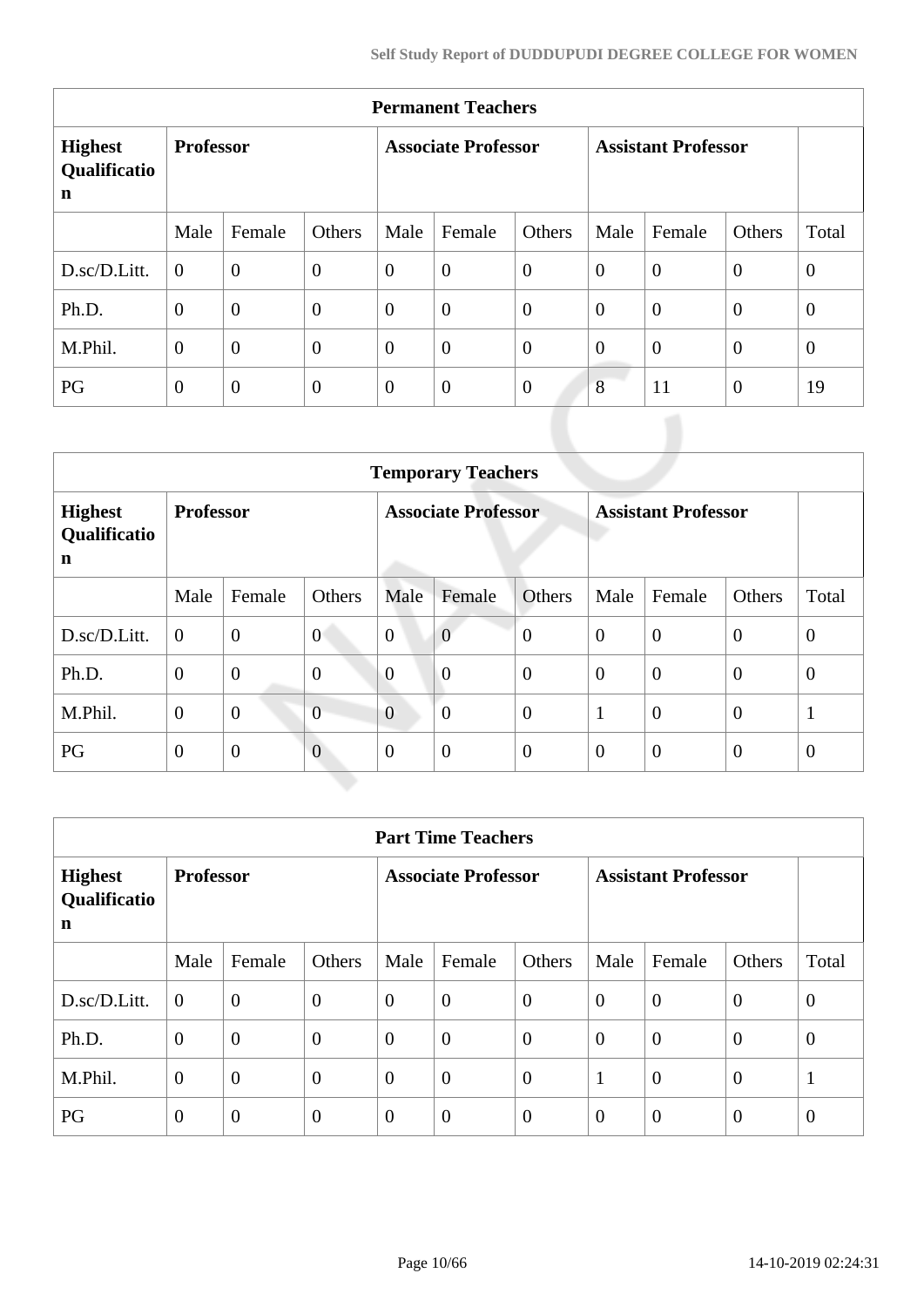| <b>Details of Visting/Guest Faculties</b> |             |               |               |              |  |  |
|-------------------------------------------|-------------|---------------|---------------|--------------|--|--|
| <b>Number of Visiting/Guest Faculty</b>   | <b>Male</b> | <b>Female</b> | <b>Others</b> | <b>Total</b> |  |  |
| engaged with the college?                 |             |               |               |              |  |  |

# **Provide the Following Details of Students Enrolled in the College During the Current Academic Year**

| <b>Programme</b> |        | <b>From the State</b><br><b>Where College</b><br>is Located | <b>From Other</b><br><b>States of India</b> | <b>NRI Students</b> | Foreign<br><b>Students</b> | <b>Total</b> |
|------------------|--------|-------------------------------------------------------------|---------------------------------------------|---------------------|----------------------------|--------------|
| <b>UG</b>        | Male   | $\overline{0}$                                              | $\Omega$                                    | O                   |                            | $\theta$     |
|                  | Female | 122                                                         | ◠                                           | $\mathbf{O}$        |                            | 124          |
|                  | Others | $\overline{0}$                                              | $\theta$                                    | O                   | O                          | 0            |

 **Provide the Following Details of Students admitted to the College During the last four Academic Years**

| Programme          |        | Year 1           | Year 2           | Year 3           | Year 4           |
|--------------------|--------|------------------|------------------|------------------|------------------|
| SC                 | Male   | $\overline{0}$   | $\mathbf{0}$     | $\overline{0}$   | $\overline{0}$   |
|                    | Female | 14               | 16               | $11\,$           | 14               |
|                    | Others | $\boldsymbol{0}$ | $\boldsymbol{0}$ | $\boldsymbol{0}$ | $\boldsymbol{0}$ |
| ${\cal S}{\cal T}$ | Male   | $\overline{0}$   | $\overline{0}$   | $\boldsymbol{0}$ | $\overline{0}$   |
|                    | Female | 13               | 12               | $\overline{7}$   | $\overline{4}$   |
|                    | Others | $\mathbf{0}$     | $\boldsymbol{0}$ | $\boldsymbol{0}$ | $\overline{0}$   |
| OBC                | Male   | $\overline{0}$   | $\boldsymbol{0}$ | $\overline{0}$   | $\overline{0}$   |
|                    | Female | 275              | 241              | 210              | 178              |
|                    | Others | $\mathbf{0}$     | $\boldsymbol{0}$ | $\boldsymbol{0}$ | $\overline{0}$   |
| General            | Male   | $\overline{0}$   | $\overline{0}$   | $\overline{0}$   | $\overline{0}$   |
|                    | Female | 28               | 25               | $22\,$           | 19               |
|                    | Others | $\boldsymbol{0}$ | $\boldsymbol{0}$ | $\boldsymbol{0}$ | $\boldsymbol{0}$ |
| Others             | Male   | $\overline{0}$   | $\boldsymbol{0}$ | $\overline{0}$   | $\overline{0}$   |
|                    | Female | $\overline{0}$   | $\boldsymbol{0}$ | $\overline{0}$   | $\overline{0}$   |
|                    | Others | $\overline{0}$   | $\overline{0}$   | $\boldsymbol{0}$ | $\boldsymbol{0}$ |
| Total              |        | 330              | 294              | 250              | 215              |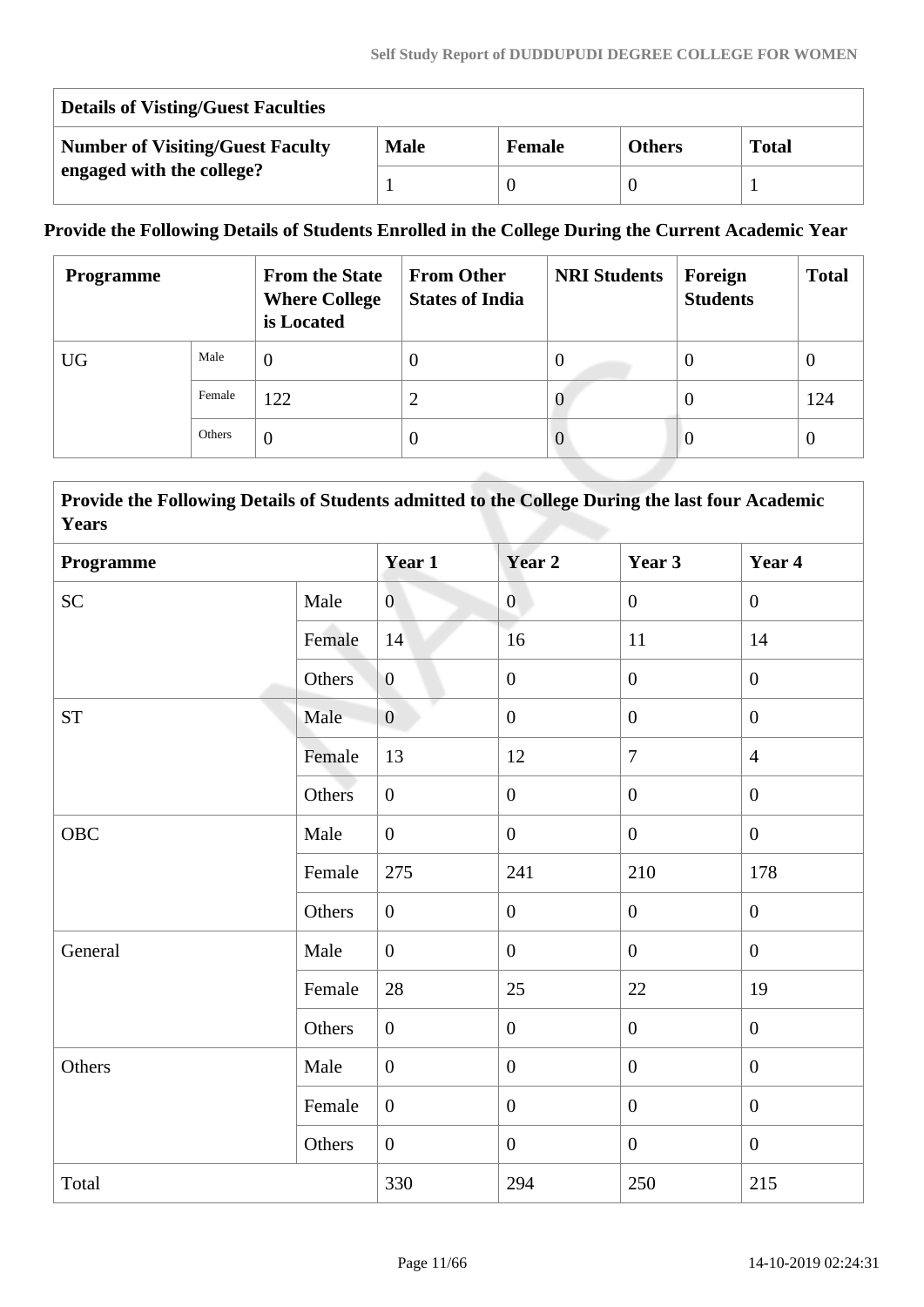# **3. Extended Profile**

# **3.1 Program**

**Number of courses offered by the institution across all programs during the last five years**

**Response: 2**

**Number of self-financed Programs offered by college**

**Response: 2**

**Number of new programmes introduced in the college during the last five years**

**Response:** 

# **3.2 Students**

#### **Number of students year-wise during the last five years**

| 2016-17 | 2015-16 | 2014-15 | 2013-14 | 2012-13 |
|---------|---------|---------|---------|---------|
| 331     | 320     | 260     | 211     | 169     |

**Number of seats earmarked for reserved category as per GOI/State Govt rule year-wise during the last five years**

| 2016-17 | 2015-16 | 2014-15 | 2013-14 | 2012-13 |
|---------|---------|---------|---------|---------|
| 100     | 100     | 100     | 60      | 60      |

#### **Number of outgoing / final year students year-wise during the last five years**

| $12016 - 17$ | 2015-16  | 2014-15 | 2013-14 | 2012-13 |
|--------------|----------|---------|---------|---------|
| 89           | $\Omega$ | 58      | 44      | 60      |

#### **Total number of outgoing / final year students**

**Response: 97**

# **3.3 Teachers**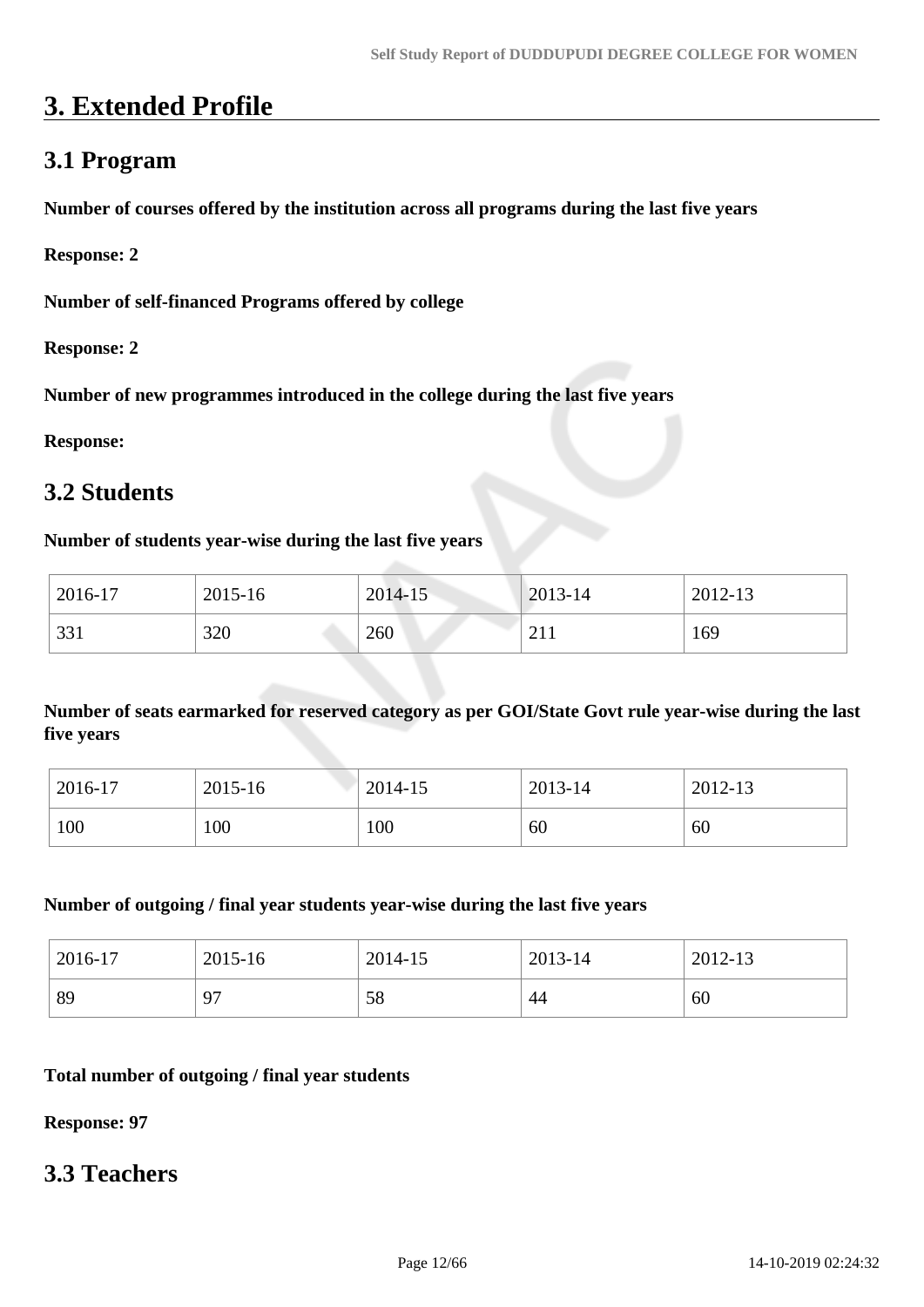### **Number of teachers year-wise during the last five years**

| 2016-17 | 2015-16  | 2014-15                      | 2013-14                                | 2012-13 |
|---------|----------|------------------------------|----------------------------------------|---------|
| 20      | oc<br>∠∪ | $\overline{C}$<br>$\angle U$ | 1 <sub>n</sub><br>$\ddot{\phantom{1}}$ | 18      |

#### **Number of full time teachers year-wise during the last five years**

| 2016-17 | 2015-16 | 2014-15        | 2013-14 | 2012-13 |
|---------|---------|----------------|---------|---------|
| 19      |         | $\overline{1}$ | 14      | 14      |

#### **Number of sanctioned posts year-wise during the last five years**

| 2016-17 | 2015-16  | 2014-15 | $2013 - 14$ | 2012-13 |
|---------|----------|---------|-------------|---------|
| 20      | ററ<br>ZU | 20      | 16          | 10      |

#### **Total experience of full-time teachers**

**Response: 11.36**

**Number of full time teachers worked in the institution during the last 5 years**

**Response: 11**

# **3.4 Institution**

**Total number of classrooms and seminar halls**

**Response: 13**

**Total Expenditure excluding salary year-wise during the last five years ( INR in Lakhs)**

| 2016-17 | 2015-16 | 2014-15 | 2013-14 | 2012-13 |
|---------|---------|---------|---------|---------|
| 64.19   | 60.56   | 72.04   | 31.11   | 25.78   |

#### **Number of computers**

**Response: 34**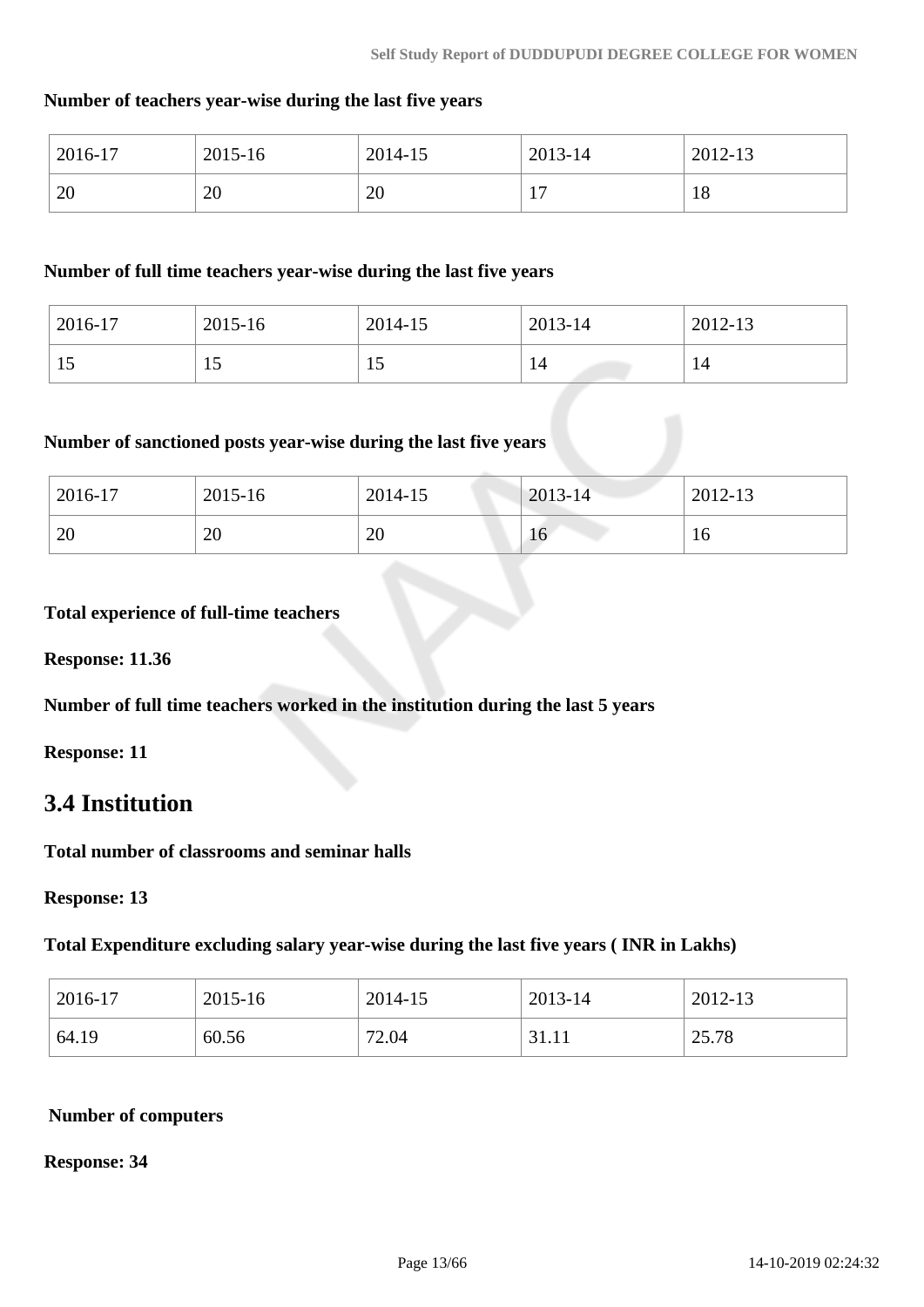**Unit cost of education including the salary component(INR in Lakhs)**

**Response: 0.19395**

**Unit cost of education excluding the salary component(INR in Lakhs)**

**Response: 0.07432**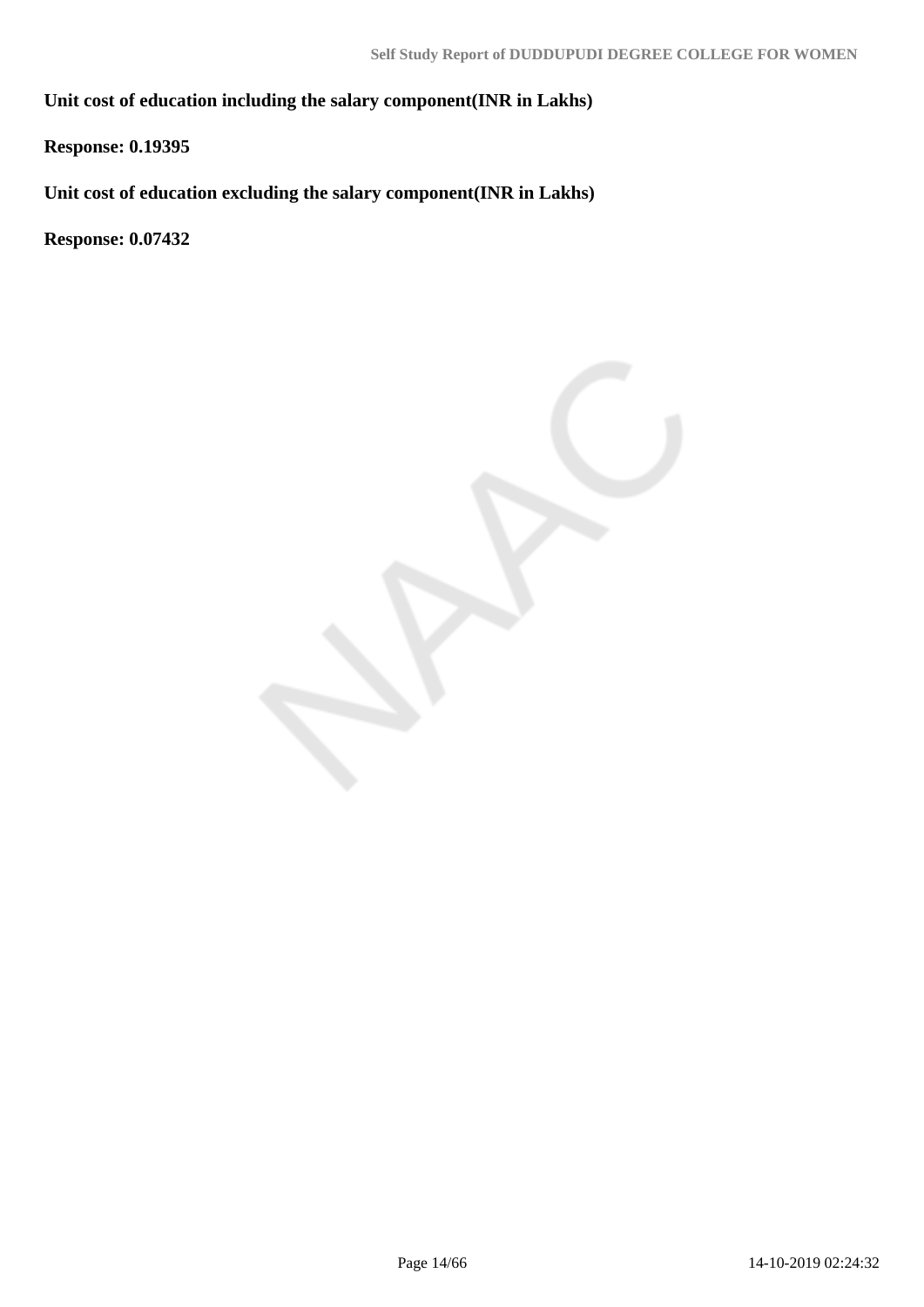# **4. Quality Indicator Framework(QIF)**

# **Criterion 1 - Curricular Aspects**

# **1.1 Curricular Planning and Implementation**

 **1.1.1 The institution ensures effective curriculum delivery through a well planned and documented process** 

#### **Response:**

The Institution ensures effective curriculum delivery through a well planned teaching and evaluating process being affiliated to Akkamahadevi women's University, Vijayapur. Hence this college is required to follow the curriculum developed by the university in accordance to the Calendar of events specified by the university.

 The College ensures adequate teaching staff for effective implementation of the curriculum along with its own work plan and evaluation in the respective semesters of the course.

 The college regularly plans and develops action plans for effective implementation of the curriculum which is in line with the institution goals to equip women with knowledge and skills to meet the regional and global challenges with confidence.

- A calendar of events is framed by the college.
- Teachers prepare teaching plan for every semester to meet the target.
- Teachers maintain the work done register which is revived by the respective Heads of the departments and the Principal regularly.
- The delivery of the curriculum is done effectively through lectures supported by PPT's using LCD Projectors
- Seminars, Special lectures, Assignments, Study tours and interactive sessions are also used for effective implementation of the curriculum.
- Regular feedback is obtained from the students and parents by the IOAC and is monitored by incorporating remedial measures.

#### **1.1.2 Number of certificate/diploma program introduced during the last five years**

#### **Response:** 0

#### 1.1.2.1 **Number of certificate/diploma programs introduced year-wise during the last five years**

| 2016-17 | 2015-16 | 2014-15 | 2013-14 | 2012-13 |
|---------|---------|---------|---------|---------|
| U       |         |         | U       |         |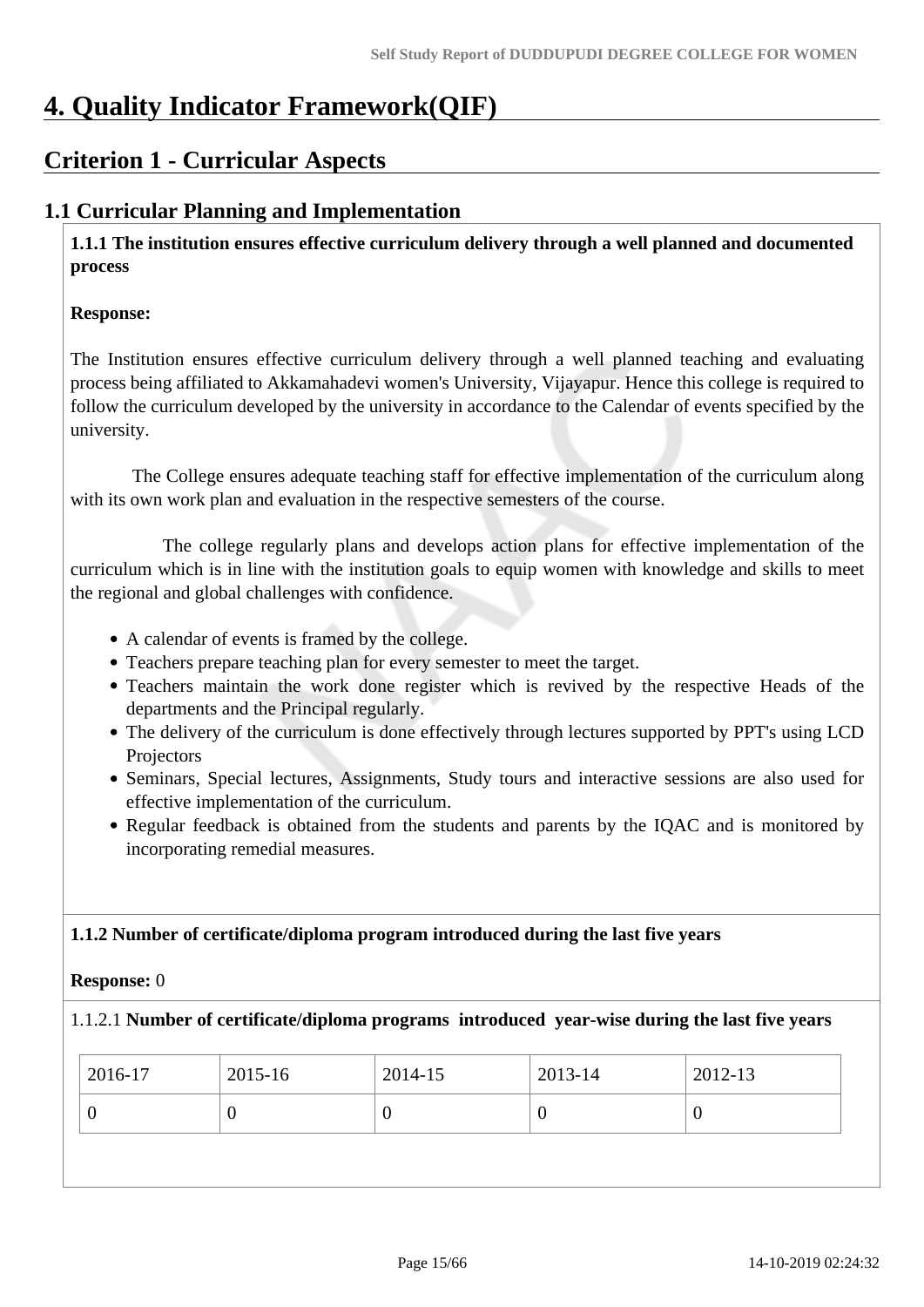| <b>File Description</b>                     | <b>Document</b>      |
|---------------------------------------------|----------------------|
| Details of the certificate/Diploma programs | <b>View Document</b> |

### **1.1.3 Percentage of participation of full time teachers in various bodies of the Universities/ Autonomous Colleges/ Other Colleges, such as BoS and Academic Council during the last five years**

## **Response:** 178.08

1.1.3.1 Number of teachers participating in various bodies of the Institution, such as BoS and Academic Council year-wise during the last five years

| 2016-17 | 2015-16 | 2014-15 | 2013-14     | 2012-13 |
|---------|---------|---------|-------------|---------|
|         |         |         | $\sim$<br>ັ |         |

| <b>File Description</b>                                                | <b>Document</b> |
|------------------------------------------------------------------------|-----------------|
| Details of participation of teachers in various bodies   View Document |                 |

# **1.2 Academic Flexibility**

 **1.2.1 Percentage of new Courses introduced out of the total number of courses across all Programs offered during last five years**

**Response:** 0

1.2.1.1 How many new courses are introduced within the last five years

| <b>File Description</b>               | <b>Document</b> |
|---------------------------------------|-----------------|
| Details of the new courses introduced | View Document   |

## **1.2.2 Percentage of programs in which Choice Based Credit System (CBCS)/Elective course system has been implemented**

**Response:** 100

1.2.2.1 Number of programmes in which CBCS/ Elective course system implemented.

Response: 2

| <b>File Description</b>                              | <b>Document</b>      |
|------------------------------------------------------|----------------------|
| Name of the programs in which CBCS is<br>implemented | <b>View Document</b> |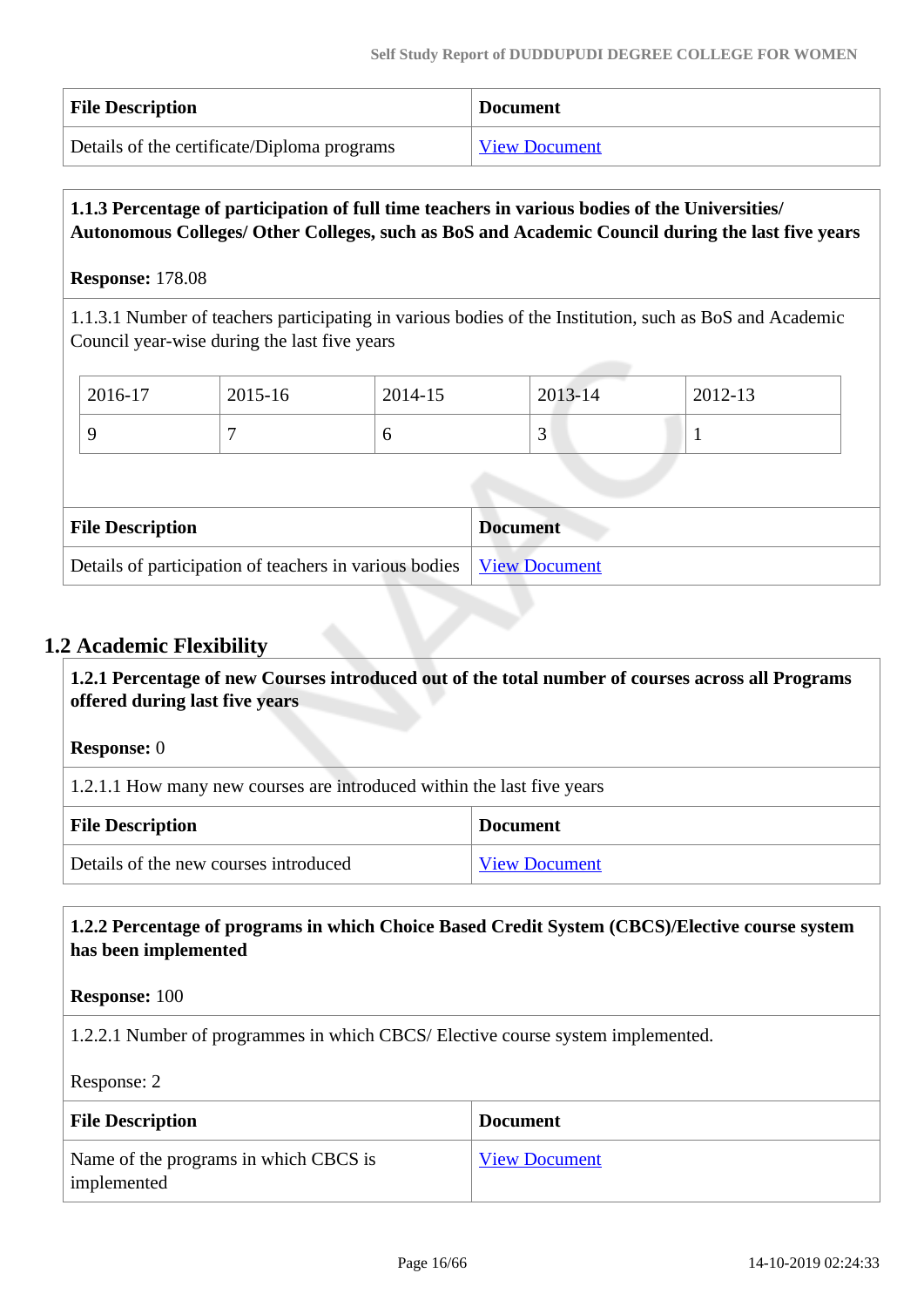**1.2.3 Average percentage of students enrolled in subject related Certificate/ Diploma programs/Addon programs as against the total number of students during the last five years**

#### **Response:** 15.52

1.2.3.1 Number of students enrolled in subject related Certificate or Diploma or Add-on programs yearwise during the last five years

| 2016-17 | 2015-16 | 2014-15 | 2013-14 | 2012-13 |
|---------|---------|---------|---------|---------|
| 100     | v       | ν       | 50      | 40      |

| <b>File Description</b>                                                                        | <b>Document</b>      |
|------------------------------------------------------------------------------------------------|----------------------|
| Details of the students enrolled in Subjects related<br>to certificate/Diploma/Add-on programs | <b>View Document</b> |

# **1.3 Curriculum Enrichment**

 **1.3.1 Institution integrates cross- cutting issues relevant to Gender, Environment and Sustainability, Human Values and Professional Ethics into the Curriculum**

#### **Response:**

Ours being an affiliated college, it has to abide and adopt the curriculum for different courses framed by the Board of Studies with the approval of the Academic Council of the Akkamahadevi Women's University, Vijayapura. However, the academic programmes are harmoniously blended with institutional goals and objectives.

 The college aims to impart such knowledge and skills which are essential for the overall development of the personality of students thereby making them more apt to being better employees at par with the highly competitive job markets.

 The Seminar on important topics related to the syllabus, special classes, lectures on other skills, like Communicative Skills, Job Skills, Spoken English etc., are conducted in order to enrich the knowledge of a student.

The activities of NSS, Science club, Students forum, etc., enhances the personality of the students through participation. The Cultural Committee organises cultural programmes to motivate and bring out the hidden talent of the students.

The college encourages the students to excel both academically and culturally by actively participating in all the activities at institutional, inter institutional, university, inter university and state level competitions

Our students have bagged many prizes in several competitions and have brought credit to the college. The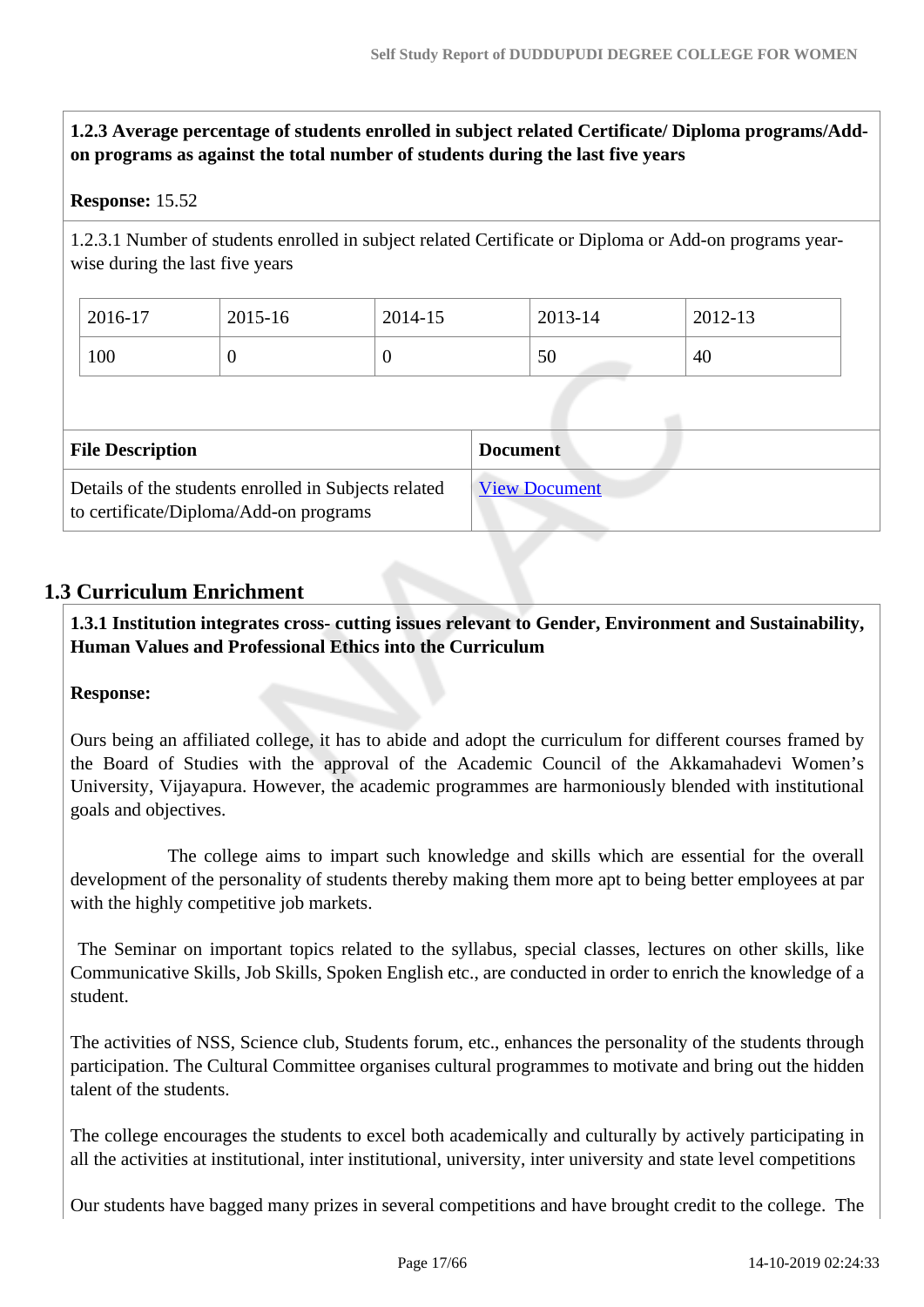study tours organized by different departments of the college enrich the curriculum and experimental knowledge of the students.

## **1.3.2 Number of value added courses imparting transferable and life skills offered during the last five years**

#### **Response:** 4

1.3.2.1 Number of value-added courses imparting transferable and life skills offered during the last five years

Response: 4

| <b>File Description</b>                                                      | <b>Document</b>      |
|------------------------------------------------------------------------------|----------------------|
| Details of the value-added courses imparting<br>transferable and life skills | <b>View Document</b> |

| 1.3.3 Percentage of students undertaking field projects / internships |  |
|-----------------------------------------------------------------------|--|
| <b>Response:</b> 0                                                    |  |
| 1.3.3.1 Number of students undertaking field projects or internships  |  |
| <b>File Description</b><br><b>Document</b>                            |  |
| Institutional data in prescribed format<br><b>View Document</b>       |  |

#### **1.4 Feedback System**

 **1.4.1 Structured feedback received from 1) Students, 2)Teachers, 3)Employers, 4)Alumni and 5)Parents for design and review of syllabus-Semester wise/ year-wise A.Any 4 of the above**

**B.Any 3 of the above**

**C. Any 2 of the above**

**D. Any 1 of the above**

**Response:** E.None of the above

 **1.4.2 Feedback processes of the institution may be classified as follows: A. Feedback collected, analysed and action taken and feedback available on website**

**B. Feedback collected, analysed and action has been taken**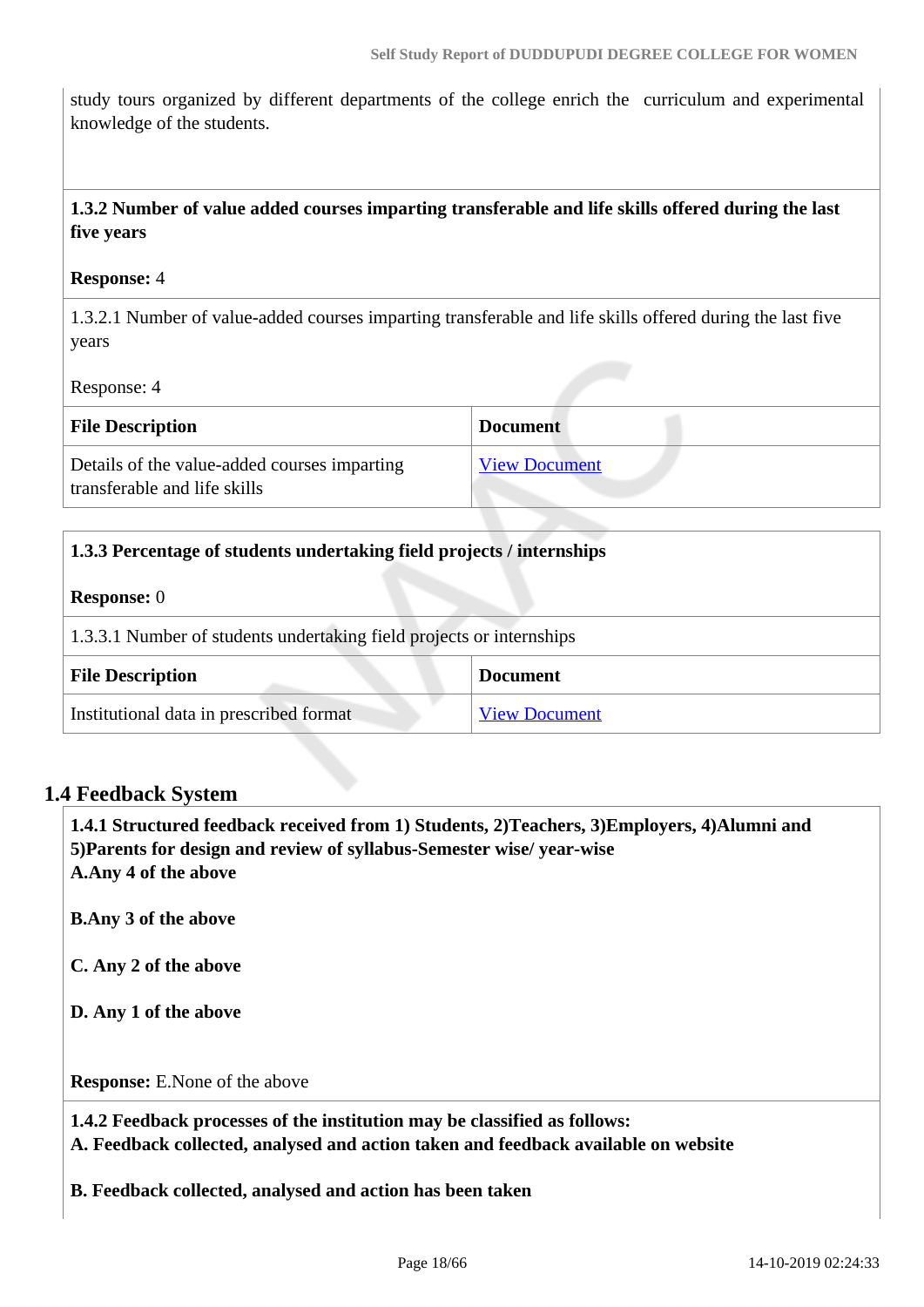# **C. Feedback collected and analysed**

## **D. Feedback collected**

**Response:** B. Feedback collected, analysed and action has been taken

| <b>File Description</b> | <b>Document</b>      |
|-------------------------|----------------------|
| URL for feedback report | <b>View Document</b> |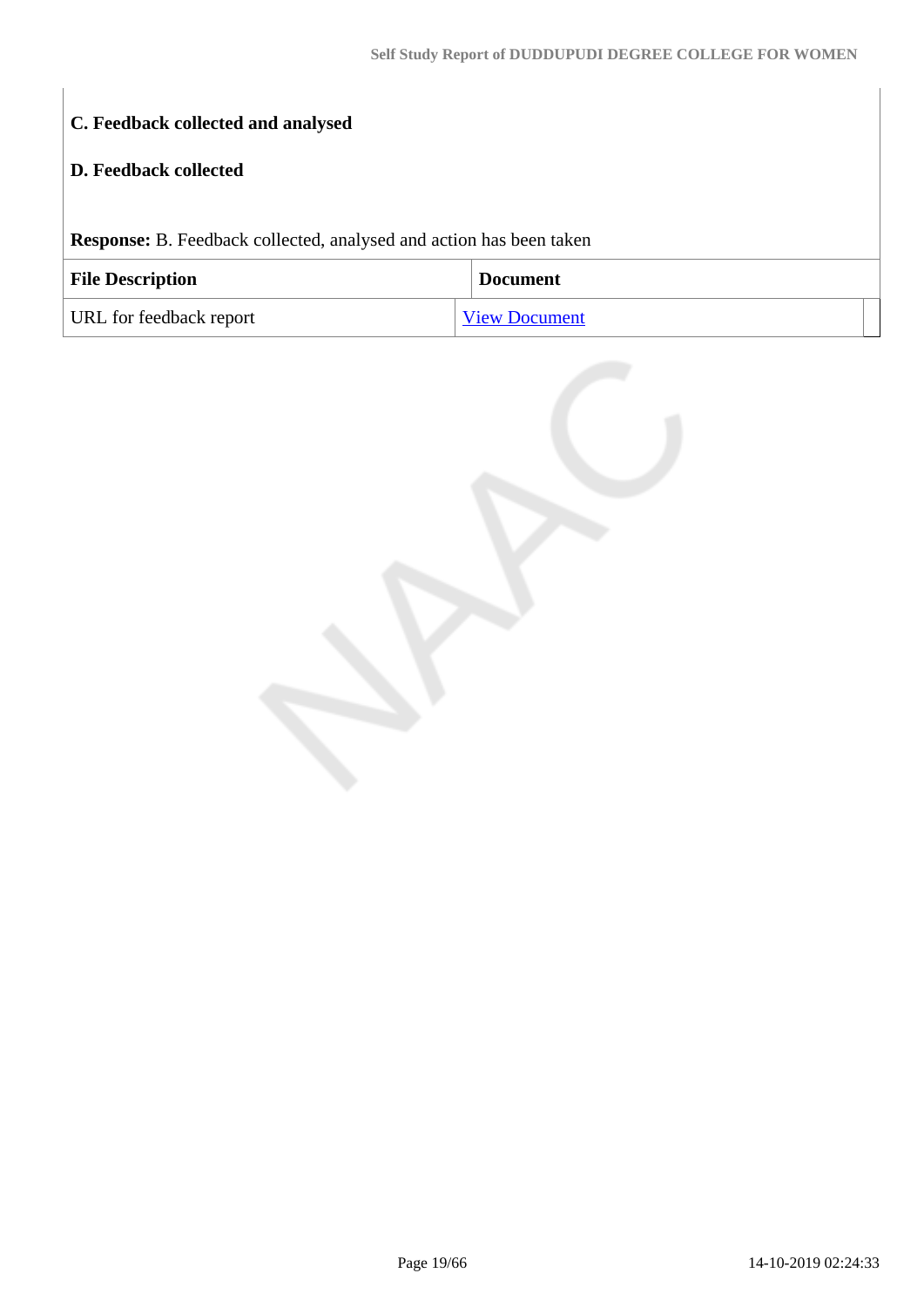# **Criterion 2 - Teaching-learning and Evaluation**

# **2.1 Student Enrollment and Profile**

**2.1.1 Average percentage of students from other States and Countries during the last five years**

#### **Response:** 0.12

2.1.1.1 Number of students from other states and countries year-wise during the last five years

| 2016-17 | 2015-16 | 2014-15 | 2013-14 | 2012-13 |
|---------|---------|---------|---------|---------|
| ∸       | ν       |         |         |         |

| <b>File Description</b>                       | <b>Document</b>      |
|-----------------------------------------------|----------------------|
| List of students (other states and countries) | <b>View Document</b> |
| Institutional data in prescribed format       | <b>View Document</b> |

## **2.1.2 Average Enrollment percentage (Average of last five years)**

#### **Response:** 63.03

2.1.2.1 Number of students admitted year-wise during the last five years

| 2016-17 | 2015-16 | $2014 - 15$ | 2013-14 | 2012-13 |
|---------|---------|-------------|---------|---------|
| 111     | 131     | 105         | 108     | 62      |

2.1.2.2 Number of sanctioned seats year-wise during the last five years

| 2016-17 | 2015-16 | 2014-15 | 2013-14 | 2012-13 |
|---------|---------|---------|---------|---------|
| 200     | 200     | 200     | 120     | 120     |

| <b>File Description</b>                 | <b>Document</b>      |
|-----------------------------------------|----------------------|
| Institutional data in prescribed format | <b>View Document</b> |

# **2.1.3 Average percentage of seats filled against seats reserved for various categories as per applicable reservation policy during the last five years**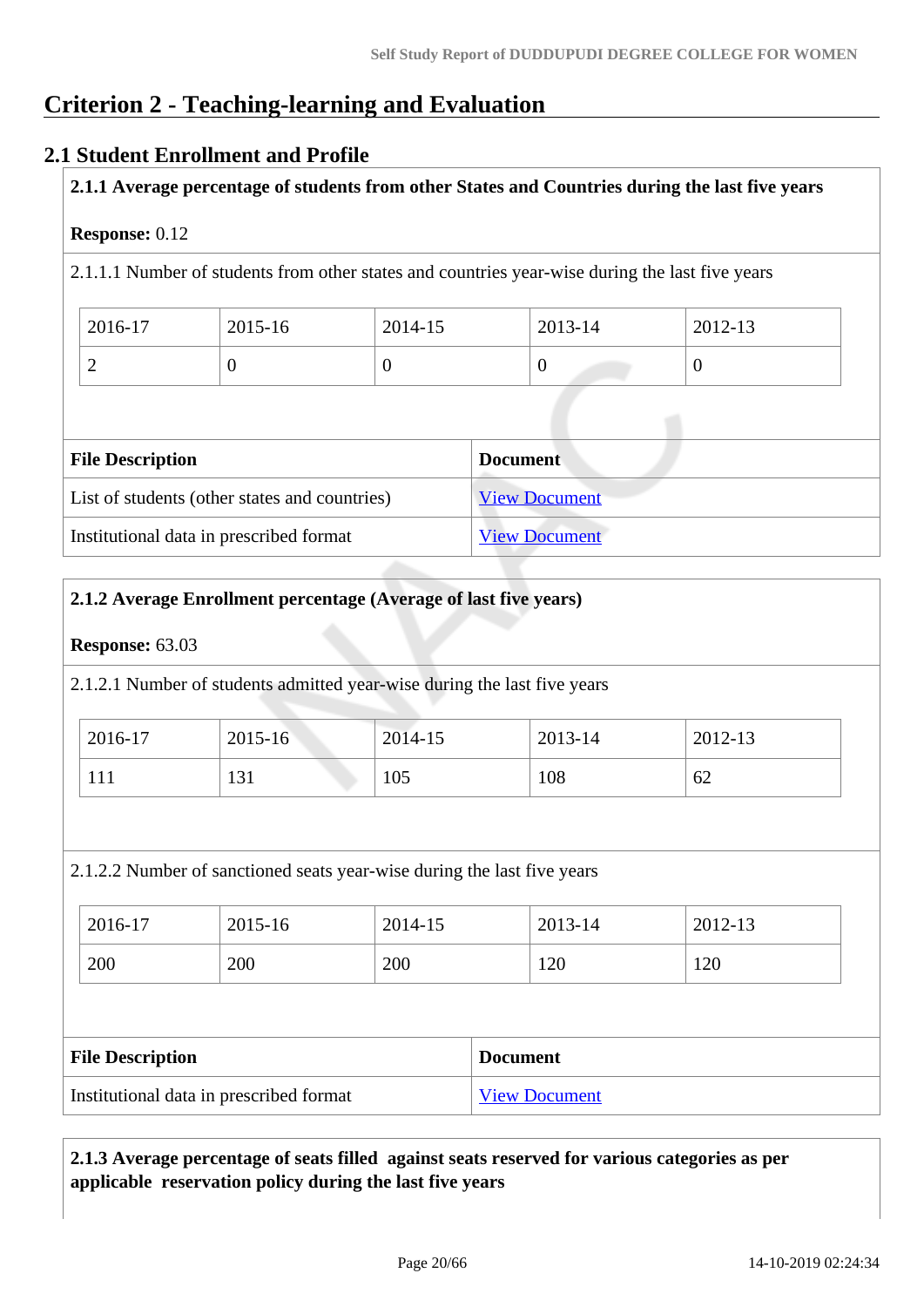#### **Response:** 97.67

2.1.3.1 Number of actual students admitted from the reserved categories year-wise during the last five years

|                         | 2016-17 | 2015-16 | 2014-15 |                 | 2013-14 | 2012-13 |
|-------------------------|---------|---------|---------|-----------------|---------|---------|
|                         | 100     | 100     | 100     |                 | 60      | 53      |
|                         |         |         |         |                 |         |         |
| <b>File Description</b> |         |         |         |                 |         |         |
|                         |         |         |         | <b>Document</b> |         |         |

# **2.2 Catering to Student Diversity**

 **2.2.1 The institution assesses the learning levels of the students, after admission and organises special programs for advanced learners and slow learners**

#### **Response:**

The Instituton assesses the learning level of the students by periodic class/unit tests that are conducted by the respective teacher.

The identified slow learners will be taken care by providing with special assignments and are put in to regular re-assesments so that they are brought in to the optimal level of learning so that they can face the final assesments.

Advanced learners are also assigned with specific tasks such as performing Seminars on the topics and are also given oppurtunity to understand the in depth knowledge about topics of their interest. They are also motivated to improve thier scoring levels in the examinations.

#### **2.2.2 Student - Full time teacher ratio**

#### **Response:** 22.07

| <b>File Description</b>                 | <b>Document</b>      |
|-----------------------------------------|----------------------|
| Institutional data in prescribed format | <b>View Document</b> |

#### **2.2.3 Percentage of differently abled students (Divyangjan) on rolls**

#### **Response:** 0.3

2.2.3.1 Number of differently abled students on rolls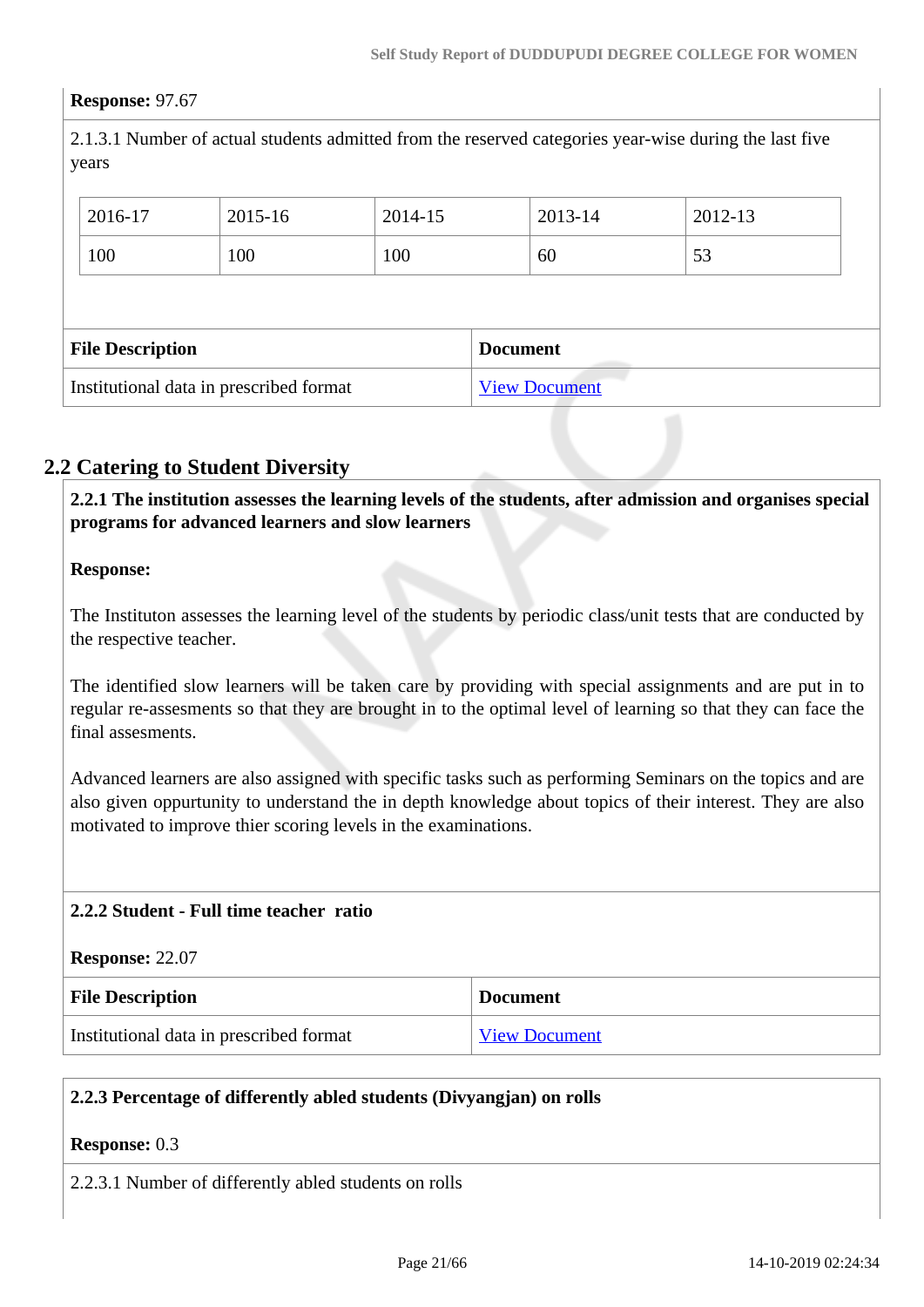$\overline{1}$ 

| Response: 1 |                                         |                      |
|-------------|-----------------------------------------|----------------------|
|             | <b>File Description</b>                 | <b>Document</b>      |
|             | Institutional data in prescribed format | <b>View Document</b> |

# **2.3 Teaching- Learning Process**

 **2.3.1 Student centric methods, such as experiential learning, participative learning and problem solving methodologies are used for enhancing learning experiences**

#### **Response:**

The college emphasises on student centric practical methods for better learning, such as encouraging the students in the development of products related to the concepts and compelling them to market the products developed.

The students are encouraged to participate in various workshops/seminars/management fests, so as to aquire practical knowledge about thier concepts through experimentation and discussion.

Different case studies are arranged to the students to develop thier problem solving skills.

All of these Learning activities would enhance thier learning experiences.

 **2.3.2 Percentage of teachers using ICT for effective teaching with Learning Management Systems (LMS), E-learning resources etc.**

**Response:** 106.67

2.3.2.1 Number of teachers using ICT

Response: 16

| <b>File Description</b>                   | Document             |
|-------------------------------------------|----------------------|
| List of teachers (using ICT for teaching) | <b>View Document</b> |

#### **2.3.3 Ratio of students to mentor for academic and stress related issues**

#### **Response:** 55.17

2.3.3.1 Number of mentors

Response: 6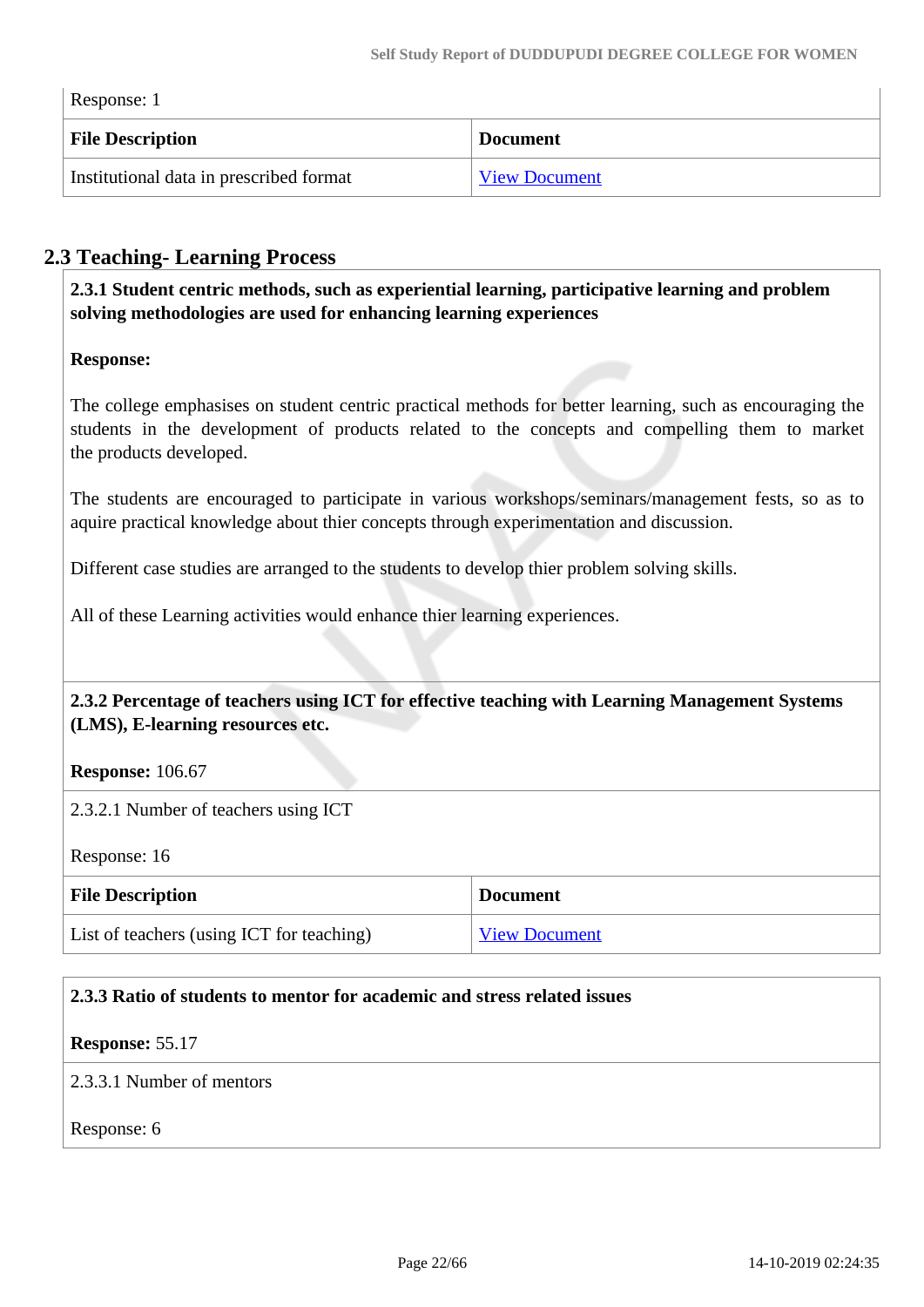| <b>File Description</b>                                                                  | <b>Document</b>      |
|------------------------------------------------------------------------------------------|----------------------|
| Year wise list of number of students, full time<br>teachers and students to mentor ratio | <b>View Document</b> |

#### **2.3.4 Innovation and creativity in teaching-learning**

#### **Response:**

The Management committee of the college involves itself in organizing various programmes for the enhancement and enrichment of innovative and creative teaching-learning processes in order to create an academic atmosphere and achieve excellence among the departments. The IQAC ensures the implementation and evaluation of all the activities of the college. It also suggests programmes to cater to the student support and community extension activities. The IQAC also conducts teacher quality enhancement workshops and seminars for staff and students. It also provides information regarding the availability of various Faculty development programs, seminars, conferences, workshops etc., from other institutes, universities and ASC's . At the end of the academic year, the performance of every department is evaluated and reported.

? Every year many special lectures are organized in the college by renowned academicians.

? Teachers are encouraged to attend National / International Seminars, Symposia, Conferences and Workshops to enrich their knowledge.

? Competition in Power Point presentation is held in the college to give opportunity for the students to improve their skills in presentation.

? New volumes of reference books are added to the library every year.

? Remedial teaching is arranged for students in their free time.

? In order to bring out the hidden talents of the students, every year, various interclass competitions in literary, cultural, fine arts and theatre events are conducted in the college.

? Science Exhibititions are conducted to imbibe scientific temper among students.

? Educational tours and visits are organized by various departments.

? Many departments are equipped with LCD projectors and are effectively utilized for presentations of lessons. Students are also encouraged to use the same to present their seminars. Internet facility has been provided to both teachers and students.

# **2.4 Teacher Profile and Quality**

**2.4.1 Average percentage of full time teachers against sanctioned posts during the last five years**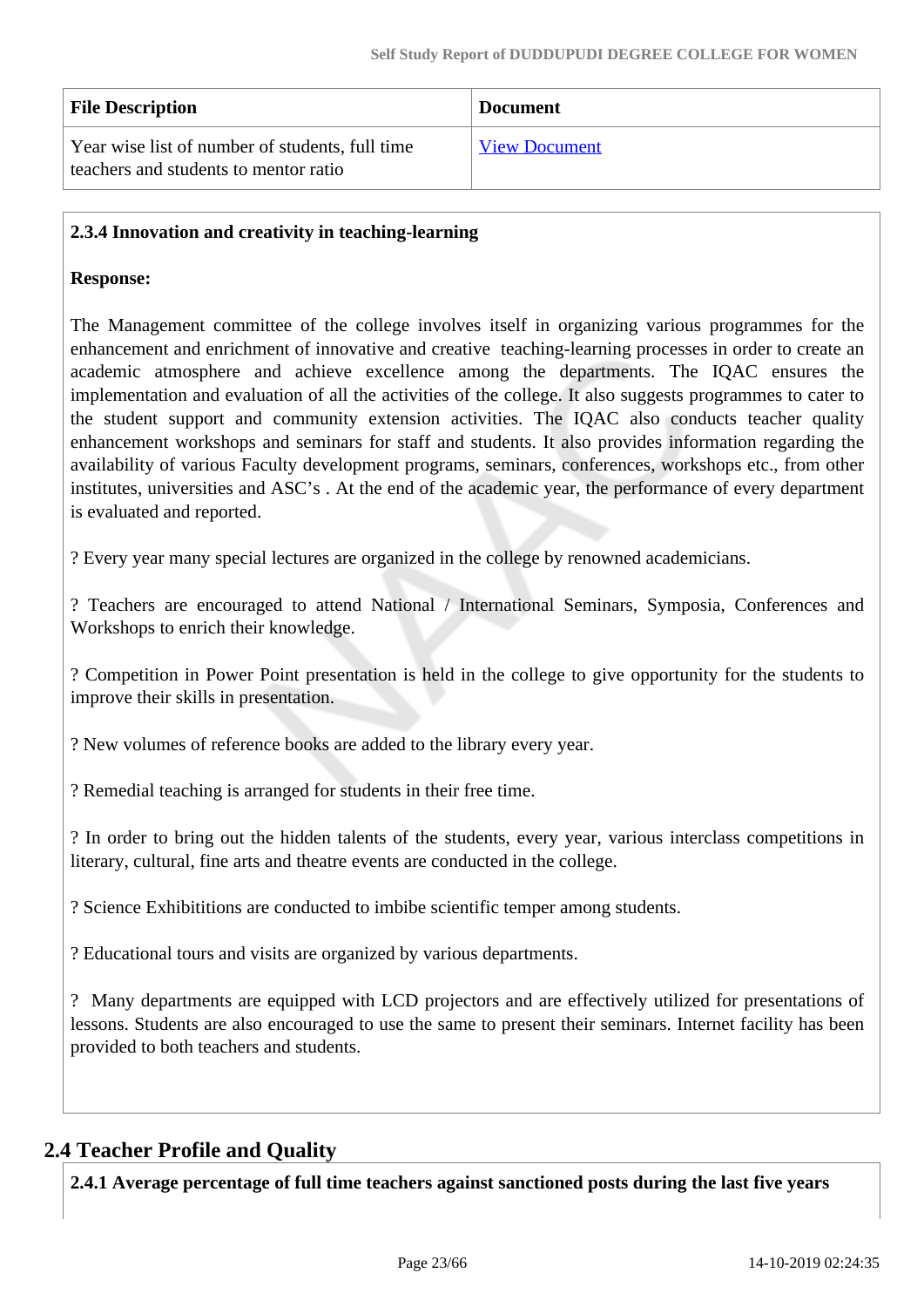| <b>Response: 80</b>                                              |                      |  |
|------------------------------------------------------------------|----------------------|--|
| <b>File Description</b>                                          | <b>Document</b>      |  |
| Year wise full time teachers and sanctioned posts<br>for 5 years | <b>View Document</b> |  |

#### **2.4.2 Average percentage of full time teachers with Ph.D. during the last five years**

#### **Response:** 0

2.4.2.1 Number of full time teachers with Ph.D. year-wise during the last five years

| 2016-17 | 2015-16 | 2014-15 | 2013-14          | $2012 - 13$ |
|---------|---------|---------|------------------|-------------|
|         |         |         | $\boldsymbol{0}$ | ν           |
|         |         |         |                  |             |

| <b>File Description</b>                                                                       | <b>Document</b>      |
|-----------------------------------------------------------------------------------------------|----------------------|
| List of number of full time teachers with PhD and<br>number of full time teachers for 5 years | <b>View Document</b> |

| 2.4.3 Teaching experience per full time teacher in number of years                |                      |
|-----------------------------------------------------------------------------------|----------------------|
| <b>Response:</b> $0.76$                                                           |                      |
| <b>File Description</b>                                                           | <b>Document</b>      |
| List of Teachers including their PAN,<br>designation, dept and experience details | <b>View Document</b> |

#### **2.4.4 Percentage of full time teachers who received awards, recognition, fellowships at State, National, International level from Government, recognised bodies during the last five years**

**Response:** 27.4

2.4.4.1 Number of full time teachers receiving awards from state /national /international level from Government recognised bodies year-wise during the last five years

| $2016-17$ | 2015-16 | 2014-15 | $2013 - 14$ | 2012-13 |
|-----------|---------|---------|-------------|---------|
| ∸<br>∸    |         |         | v           |         |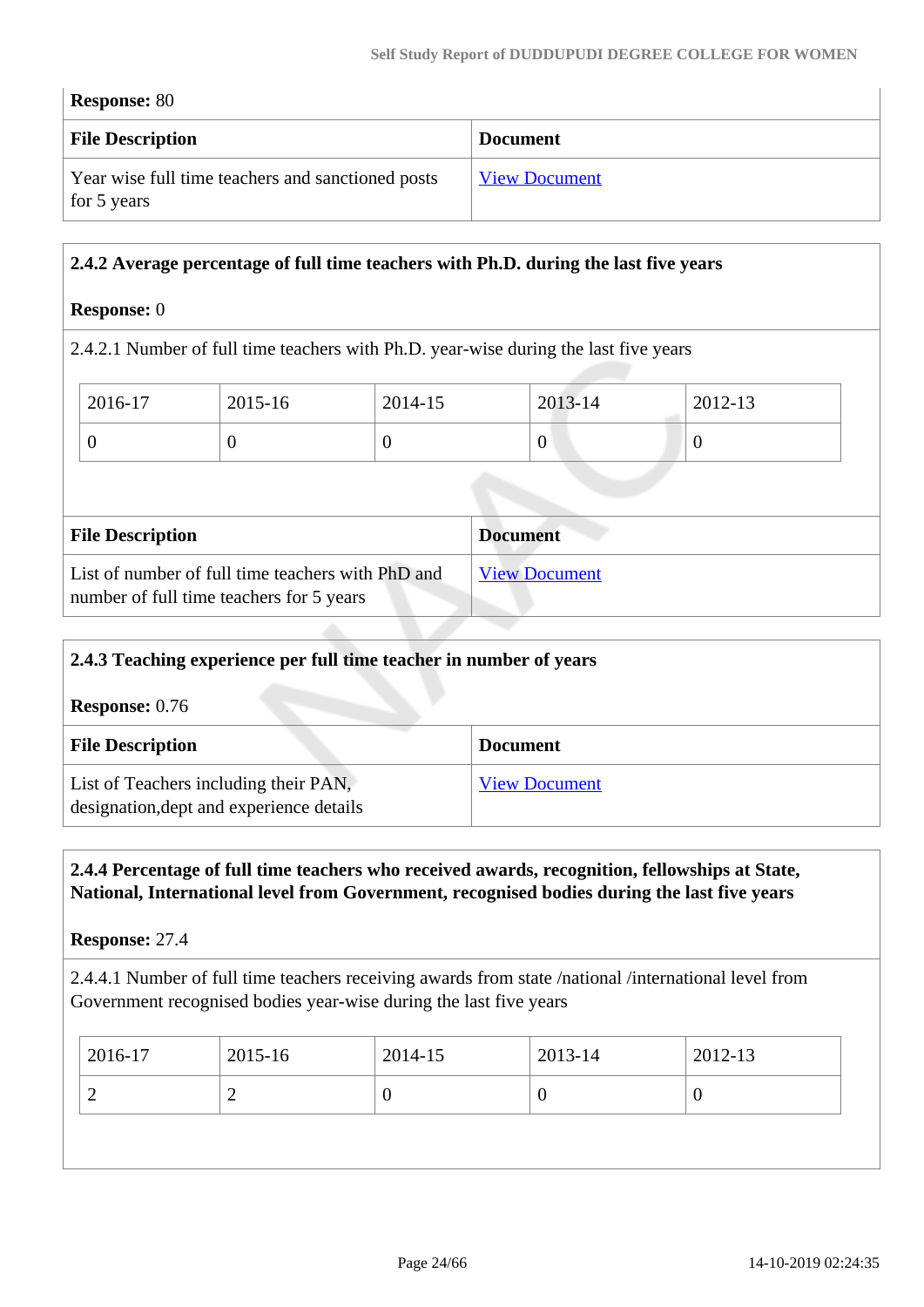| <b>File Description</b>                 | <b>Document</b>      |
|-----------------------------------------|----------------------|
| Institutional data in prescribed format | <b>View Document</b> |

# **2.4.5 Average percentage of full time teachers from other States against sanctioned posts during the last five years**

## **Response:** 3.5

2.4.5.1 Number of full time teachers from other states year-wise during the last five years

| 1<br>$\theta$                                                                 | 2016-17                 | 2015-16 | 2014-15 | 2013-14         | 2012-13 |
|-------------------------------------------------------------------------------|-------------------------|---------|---------|-----------------|---------|
|                                                                               |                         |         |         |                 |         |
|                                                                               |                         |         |         |                 |         |
|                                                                               |                         |         |         |                 |         |
| List of full time teachers from other state and state<br><b>View Document</b> | <b>File Description</b> |         |         | <b>Document</b> |         |

# **2.5 Evaluation Process and Reforms**

#### **2.5.1 Reforms in Continuous Internal Evaluation(CIE) system at the institutional level**

#### **Response:**

The information regarding the internal evaluation system will be detailed to the students well before they attend thier first internal assessment exam. circulars regarding the evaluvation and assignment of internal marks are made available to the students and thier parents by the way sending messages regularly regarding the performance of the student.

- Parent-Teacher meetings are arranged to discuss regarding the performance of the students.
- Regular Follow-ups are carried out in terms of improvement of low performing students.
- Bio-Metric Identity cards are issued to students to monitor their attendance.
- Automated messages are sent to parents of absent students.

#### **2.5.2 Mechanism of internal assessment is transparent and robust in terms of frequency and variety**

#### **Response:**

The Mechanism of assignment and Internal assessment are informed to the students and their parents during the pre-admission counselling and it is also made available on the notice board during the period of Internal assessment examinations. As tabulated below, it is made transparent to the students, that the internal assessment marks are assigned with the consideration of the students score in the two Internal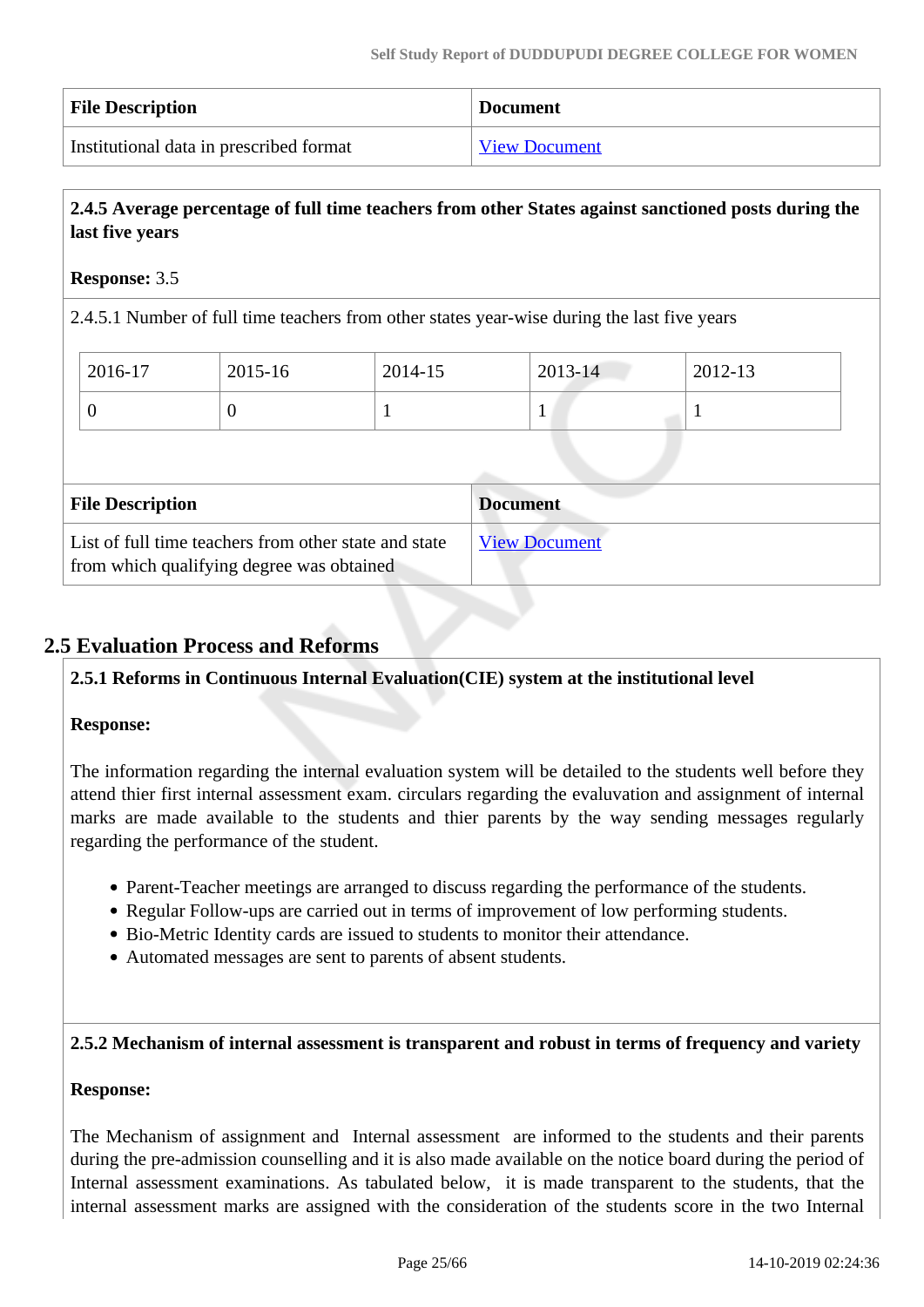exams, Attendance, behaviour and thier performance with respect to co-curricular activities, sports and other extension activities.

• The students are compelled to participate in the extension activities such as NSS, Red Ribbon Club etc.

#### **2.5.3 Mechanism to deal with examination related grievances is transparent, time-bound and efficient**

# **Response:**

The grievances of students with reference to the evaluation are quite natural. Hence the institution has developed a mechanism for addressing the grievances of students. The students' Grievances Redressal Cell has been set up in the college for this purpose. The grievances of internal evaluation will be redressed by the Principal, HODs and IQAC and external evaluation by the university.

- Examination related queries are allowed and are accepted directly by the concerned subject teacher which is acted upon immediatly and efficiently.
- If the query is not solved at the staff or Principal level it is brought to the consideration of the IQAC for further action.

#### **2.5.4 The institution adheres to the academic calendar for the conduct of CIE**

#### **Response:**

Being an affiliated college of the AWU, Vijayapura, the college strictly adheres to the CIE reforms of the university.

1. The IA fetches 20 marks and semester examination 80 marks in the theory. Practical exams are conducted separately with 10 marks for IA and 40 marks for semester examinations.

2. Since our faculties are also members of BOE, reforms to evaluation process are done at the university level are discussed and finalised by a way of staff members views on CIE.

The attendance, an important parameter in the internal assessment is marked regularly as per the university norms by the class in charge.

? Two I.A are conducted by the centralized examination committee.

? The planned dates of I.A examinations are announced well in advance.

? The IA marks are uploaded in the university website.

? The implementation evaluation process and reforms are monitored by the IQAC and management Committee.

? Almost all faculty members are external examiners under the university and actively participate in supervision of examination, valuation of answer scripts and conduct practical examinations and viva voce.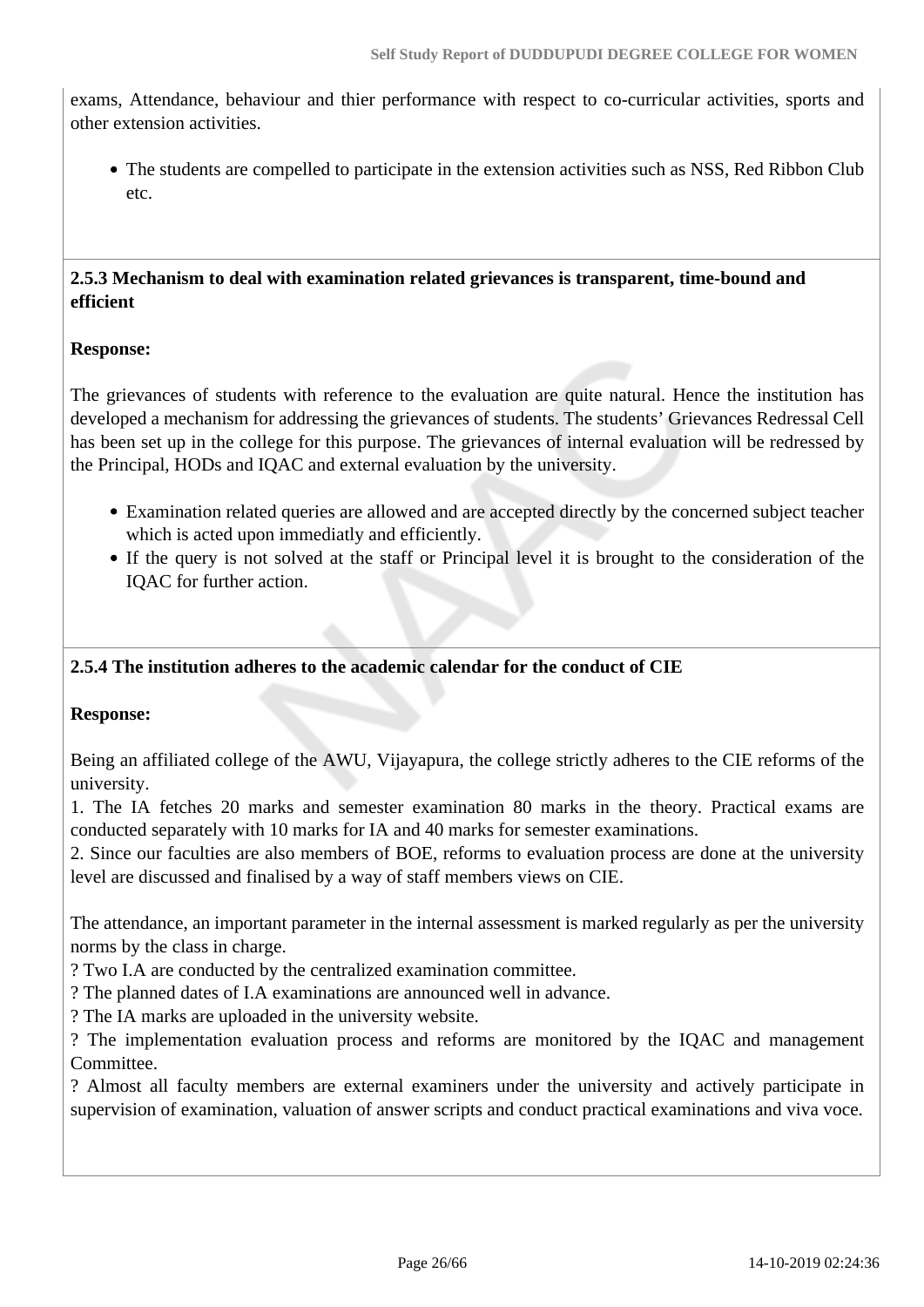# **2.6 Student Performance and Learning Outcomes**

 **2.6.1 Program outcomes, program specific outcomes and course outcomes for all programs offered by the Institution are stated and displayed on website and communicated to teachers and students**

#### **Response:**

Yes. The institution has clearly stated the learning outcomes. It has framed vision, mission and clear cut goals and objectives which are made known to all stakeholders. Students are made aware of learning outcomes at the time of admission itself. A number of academic programmes are being organized in the college which facilitates the staff as well as students to know the institution's learning outcomes. The institution helps students to study well by availing the competencies of the staff and other available resources in the college and show good performance in examinations. Students are prepared not only to face the examinations but also to face the challenges in life. The aim of the institution is to groom the students to become good citizens of tomorrow. The college aims to bring out the graduates of excellence, competence, good character, integrity with a respect for social ethos and values.

#### **2.6.2 Attainment of program outcomes, program specific outcomes and course outcomes are evaluated by the institution**

#### **Response:**

The progress and performance of the students is communicated by displaying the Rank holders list on the Roll of Honour board, Photos of the Rank holders and University Blues are printed in the prospectus,News Paper and on thePromotional Banners of the respective year.

The following table shows the details of the results secured by the students of various programme.

| RANK HOLDERS OF THE INSTITUTION Year |               | Name of                           | the University Rank \% of Marks |       |
|--------------------------------------|---------------|-----------------------------------|---------------------------------|-------|
|                                      |               | Student                           | Position                        |       |
|                                      | $ 2012-13 $   | <b>MAMATHAK</b>                   | 17                              | 89.06 |
|                                      | $ 2013 - 14 $ | SONAL<br><b>LODHA</b>             | 1                               | 90.54 |
|                                      | $ 2014-15 $   | <b>ANUSHA</b><br><b>HYMAVATHI</b> | 1                               | 92.43 |
|                                      | $ 2014-15 $   | <b>REKHA</b><br><b>GOREBAL</b>    | 2                               | 92.06 |
|                                      | $ 2014 - 15 $ | <b>SNEHA</b><br><b>LODHA</b>      | 3                               | 91.52 |
|                                      | $ 2014-15 $   | SARASWATHI <sup>[4]</sup><br>U    |                                 | 89.64 |
|                                      | $ 2014 - 15 $ | SOUNDARYA                         | 17                              | 89.00 |
|                                      | $ 2015 - 16 $ | <b>POONAM</b><br><b>SANCHETI</b>  | $\mathbf{1}$                    |       |
|                                      | $ 2015-16 $   | <b>ANUSHA</b>                     | 3                               |       |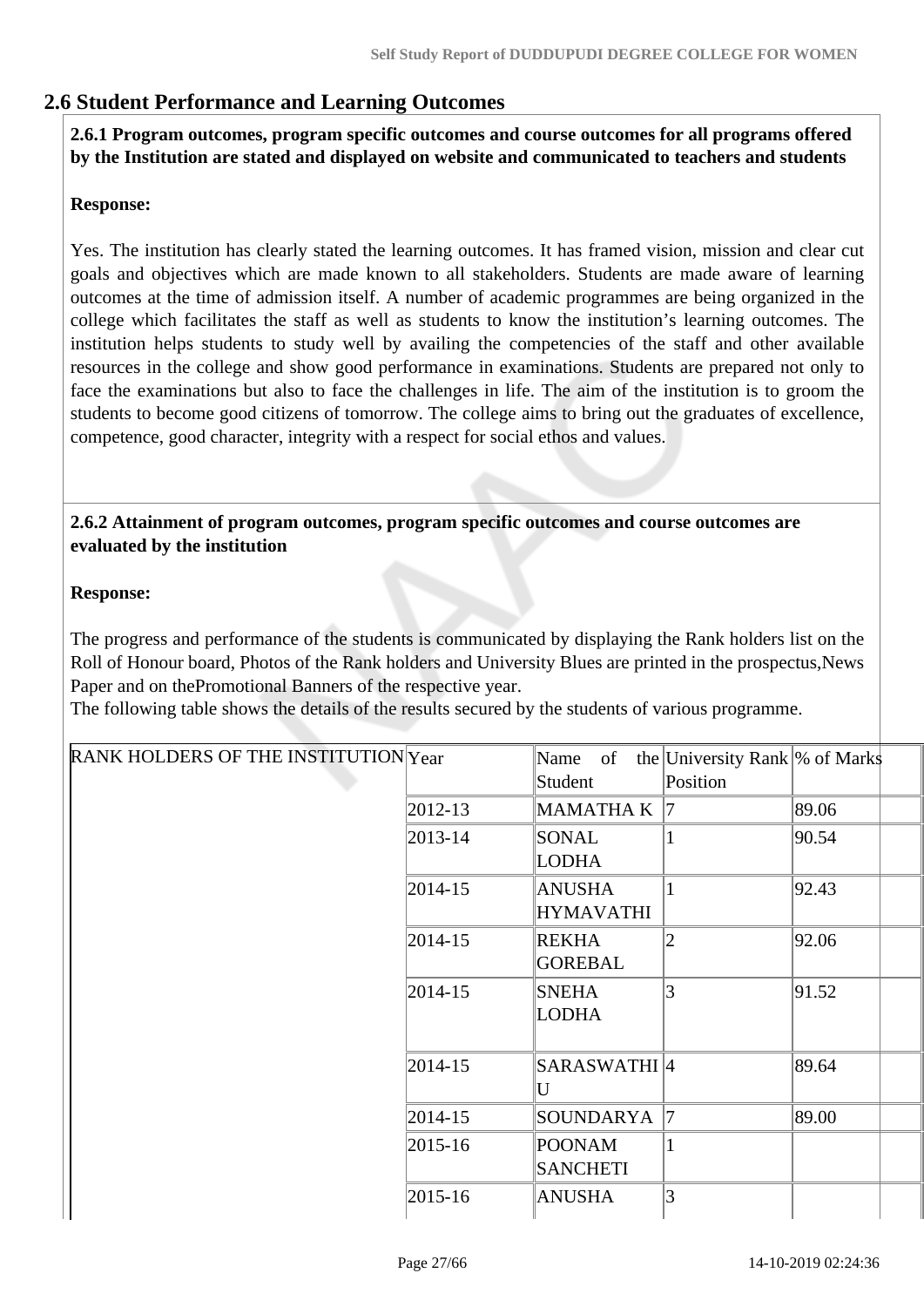|                         |                                                                                                           |                 | Yaramaras            |  |
|-------------------------|-----------------------------------------------------------------------------------------------------------|-----------------|----------------------|--|
|                         | UNIVERSITY BLUES IN VOLLEY BALL                                                                           |                 |                      |  |
| 1. Roja N               | 2014-15.                                                                                                  |                 |                      |  |
| 2. DurgaBhavani         | 2014-15.                                                                                                  |                 |                      |  |
| 3. Ambika N             | 2014-15 & 2015-16.                                                                                        |                 |                      |  |
| 4. Geetavani            | 2015-16, 2016-17 & 2017-18                                                                                |                 |                      |  |
| 5. Sowmya               | 2016-17 & 2017-18.                                                                                        |                 |                      |  |
| 6. Jyothi               | 2017-18.                                                                                                  |                 |                      |  |
| 7. Sravanthi            | 2017-18.                                                                                                  |                 |                      |  |
| Response: 84.06         | 2.6.3 Average pass percentage of Students                                                                 |                 |                      |  |
|                         | 2.6.3.1 Total number of final year students who passed the examination conducted by Institution.          |                 |                      |  |
| Response: 290           |                                                                                                           |                 |                      |  |
|                         | 2.6.3.2 Total number of final year students who appeared for the examination conducted by the institution |                 |                      |  |
| Response: 345           |                                                                                                           |                 |                      |  |
| <b>File Description</b> |                                                                                                           | <b>Document</b> |                      |  |
|                         | Institutional data in prescribed format                                                                   |                 | <b>View Document</b> |  |

# **2.7 Student Satisfaction Survey**

| 2.7.1 Online student satisfaction survey regarding teaching learning process |                      |  |
|------------------------------------------------------------------------------|----------------------|--|
| <b>Response: 3.41</b>                                                        |                      |  |
| <b>File Description</b>                                                      | <b>Document</b>      |  |
| Database of all currently enrolled students                                  | <b>View Document</b> |  |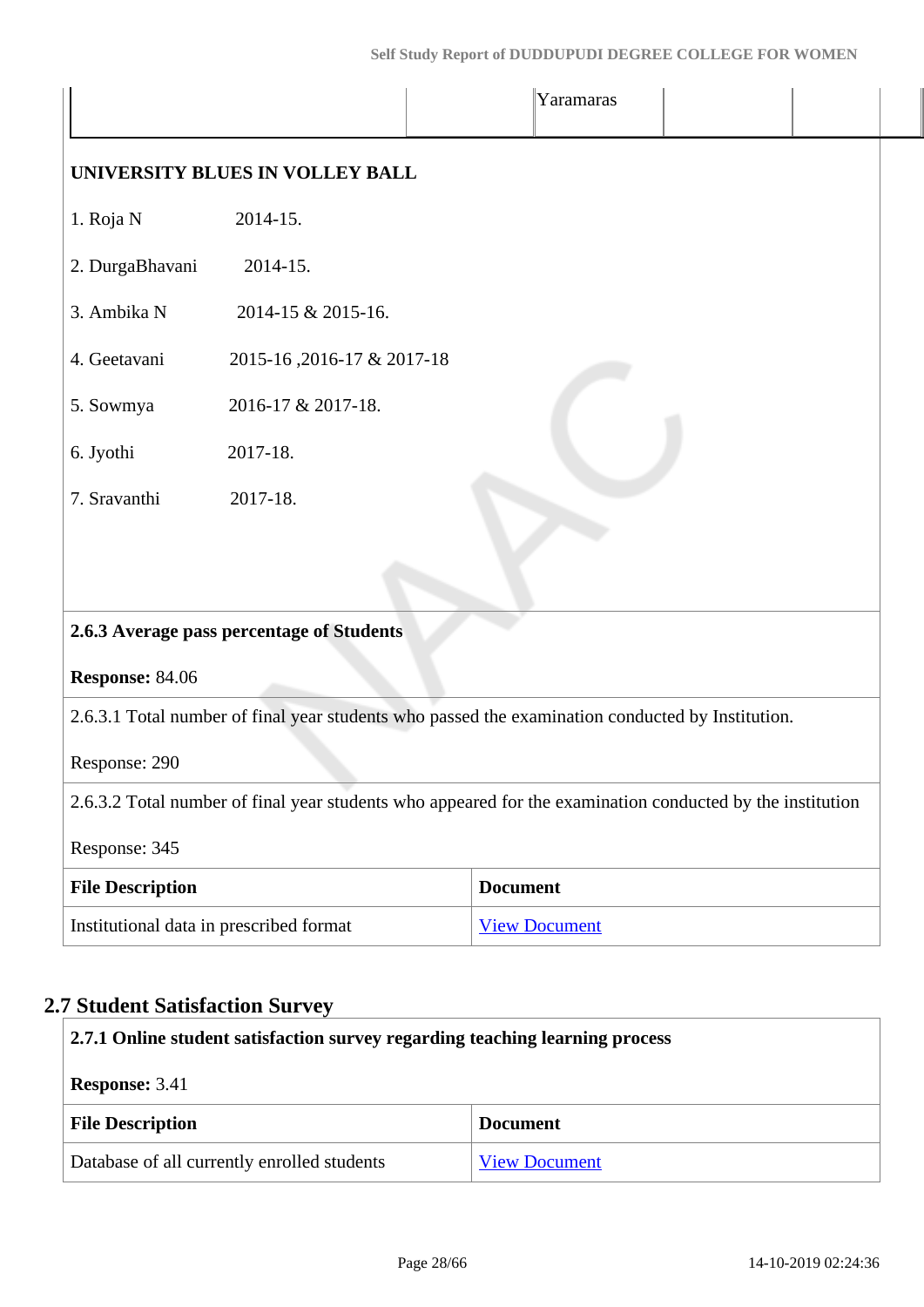# **Criterion 3 - Research, Innovations and Extension**

# **3.1 Resource Mobilization for Research**

 **3.1.1 Grants for research projects sponsored by government/non government sources such as industry ,corporate houses, international bodies, endowment, chairs in the institution during the last five years (INR in Lakhs)** 

## **Response:** 0

3.1.1.1 Total Grants for research projects sponsored by the non-government sources such as industry, corporate houses, international bodies, endowments, Chairs in the institution year-wise during the last five years(INR in Lakhs)

| 2016-17 | 2015-16 | 2014-15 | 2013-14 | 2012-13 |
|---------|---------|---------|---------|---------|
|         |         |         | ν       |         |

| <b>File Description</b>           | <b>Document</b>      |
|-----------------------------------|----------------------|
| List of project and grant details | <b>View Document</b> |

## **3.1.2 Number of research projects per teacher funded, by government and non-government agencies, during the last five year**

#### **Response:** 0

3.1.2.1 Number of research projects funded by government and non-government agencies during the last five years

| <b>File Description</b>                       | <b>Document</b>      |
|-----------------------------------------------|----------------------|
| List of research projects and funding details | <b>View Document</b> |

# **3.2 Innovation Ecosystem**

 **3.2.1 Institution has created an ecosystem for innovations including incubation centre and other initiatives for creation and transfer of knowledge**

#### **Response:**

Ecosystem for innovations are developed by the staff members of respective departments wherein the innovative ideas of students are explored for further development of thier projects.

Students are availed for various workshop, seminar, conferences and management fests and other such activities to support them in transfer of their knowledge with the students and staff of various colleges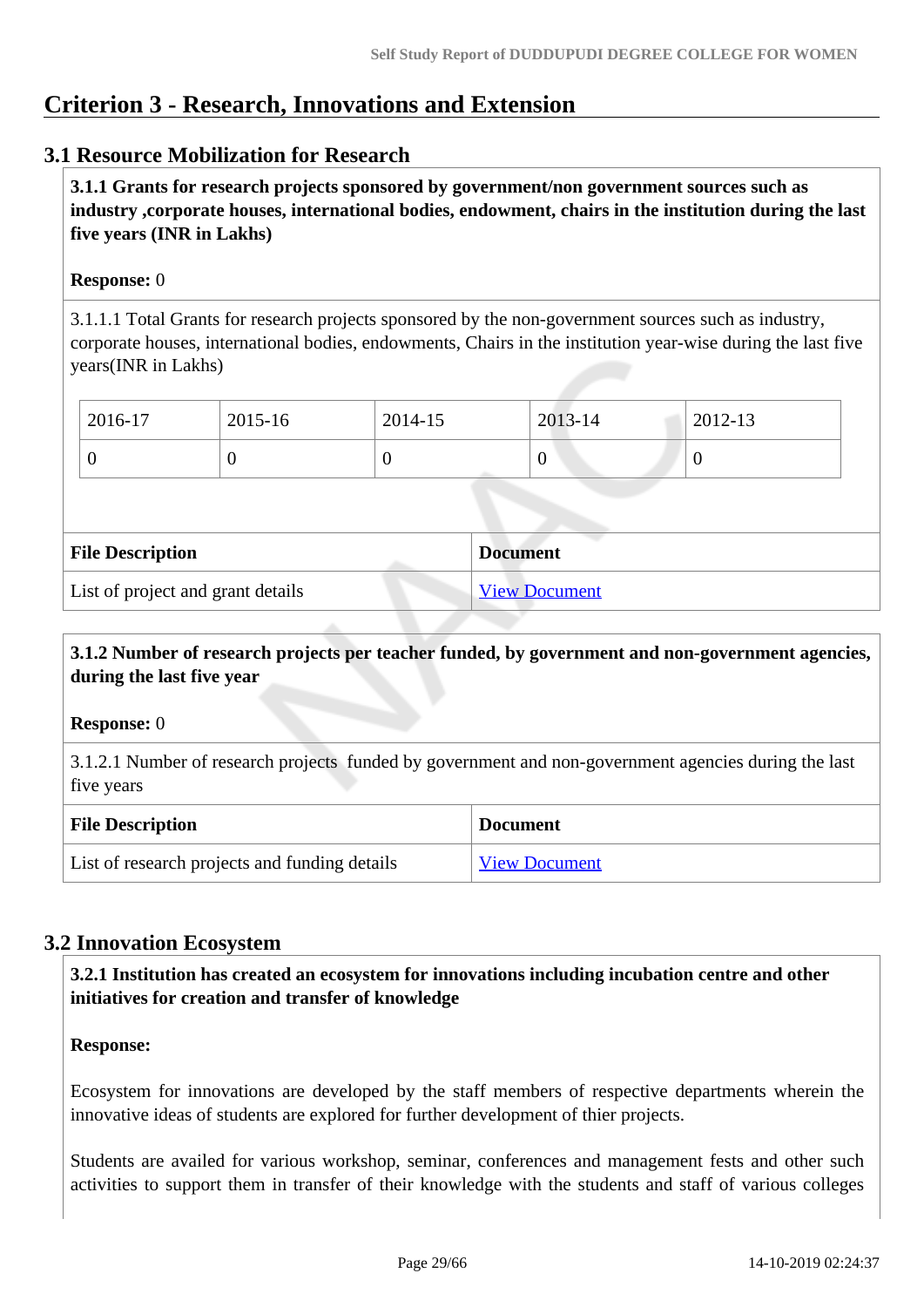attending the workshop, seminar and conferences.

Various departments conduct exhibitions once in a year for students to bring out their innovative ideas.

# **3.2.2 Number of workshops/seminars conducted on Intellectual Property Rights (IPR) and Industry-Academia Innovative practices during the last five years**

#### **Response:** 2

3.2.2.1 Number of workshops/seminars conducted on Intellectual Property Rights (IPR) and Industry-Academia Innovative practices year-wise during the last five years

| 2016-17                                            | 2015-16 | 2014-15  |  | 2013-14              | 2012-13        |  |
|----------------------------------------------------|---------|----------|--|----------------------|----------------|--|
| $\boldsymbol{0}$                                   |         | $\theta$ |  | 1                    | $\overline{0}$ |  |
|                                                    |         |          |  |                      |                |  |
| <b>File Description</b><br><b>Document</b>         |         |          |  |                      |                |  |
| List of workshops/seminars during the last 5 years |         |          |  | <b>View Document</b> |                |  |

# **3.3 Research Publications and Awards**

| 3.3.1 The institution has a stated Code of Ethics to check malpractices and plagiarism in Research |                      |  |  |  |
|----------------------------------------------------------------------------------------------------|----------------------|--|--|--|
| <b>Response:</b> No                                                                                |                      |  |  |  |
| <b>File Description</b>                                                                            | <b>Document</b>      |  |  |  |
| Institutional data in prescribed format                                                            | <b>View Document</b> |  |  |  |

## **3.3.2 The institution provides incentives to teachers who receive state, national and international recognition/awards**

**Response:** Yes

| <b>File Description</b>            | <b>Document</b>      |
|------------------------------------|----------------------|
| List of Awardees and Award details | <b>View Document</b> |

 **3.3.3 Number of research papers per teacher in the Journals notified on UGC website during the last five years**

#### **Response:** 0

3.3.3.1 Number of research papers in the Journals notified on UGC website during the last five years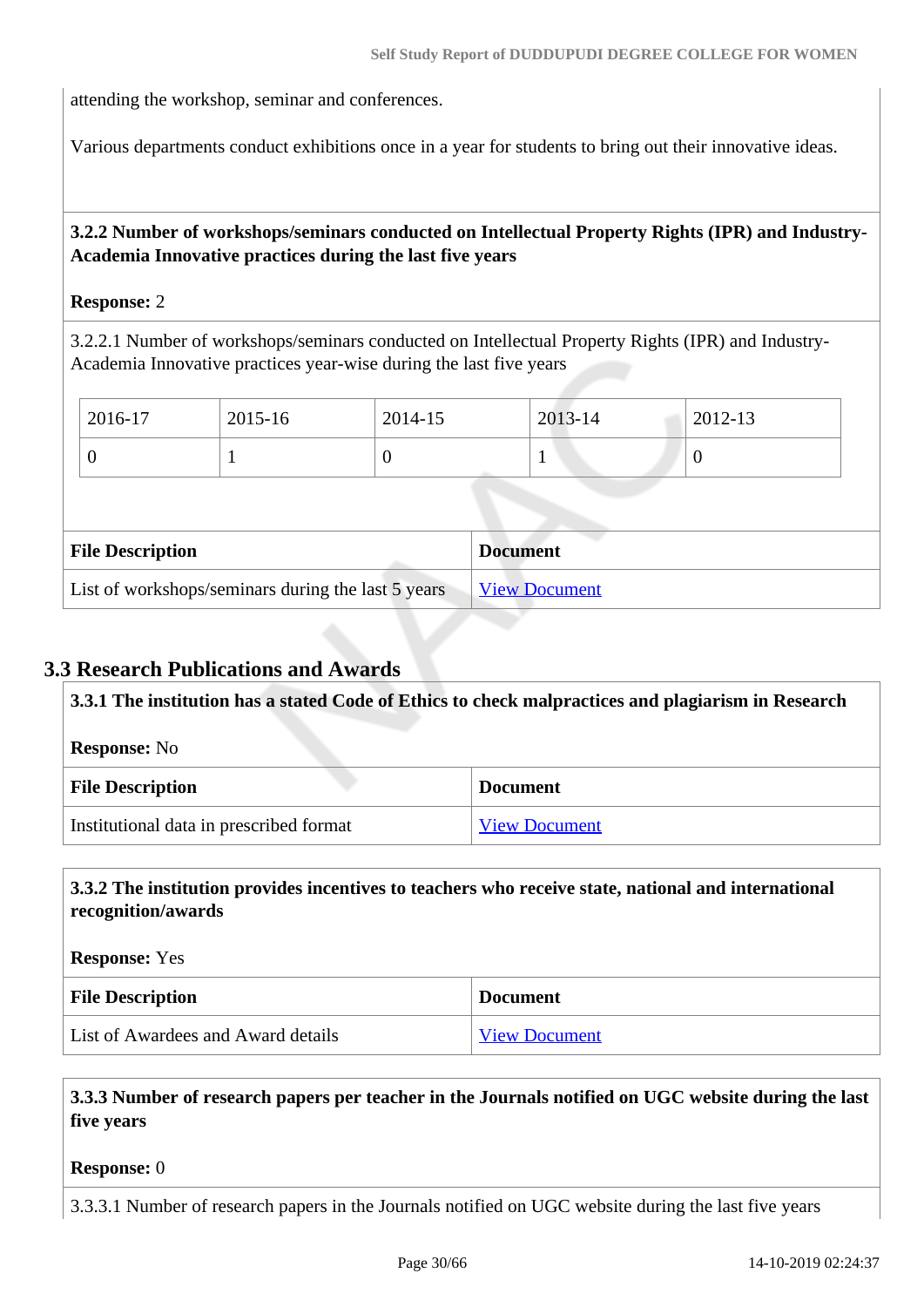| 2016-17                                                                               | 2015-16          | 2014-15        | 2013-14         | 2012-13        |  |
|---------------------------------------------------------------------------------------|------------------|----------------|-----------------|----------------|--|
| $\theta$                                                                              | $\boldsymbol{0}$ | $\overline{0}$ | 0               | $\overline{0}$ |  |
|                                                                                       |                  |                |                 |                |  |
| <b>File Description</b>                                                               |                  |                | <b>Document</b> |                |  |
| List of research papers by title, author, department,<br>name and year of publication |                  |                |                 |                |  |

# **3.3.4 Number of books and chapters in edited volumes/books published and papers in national/international conference proceedings per teacher during the last five years**

## **Response:** 0

3.3.4.1 Total number of books and chapters in edited volumes / books published, and papers in national/international conference-proceedings year-wise during the last five years

| 2016-17 | 2015-16 | 2014-15          | 2013-14 | 2012-13 |
|---------|---------|------------------|---------|---------|
| U       | ν       | $\boldsymbol{0}$ | ν       |         |

| <b>File Description</b>                                        | <b>Document</b>      |
|----------------------------------------------------------------|----------------------|
| List books and chapters in edited volumes / books<br>published | <b>View Document</b> |

# **3.4 Extension Activities**

 **3.4.1 Extension activities in the neighbourhood community in terms of impact and sensitising students to social issues and holistic development during the last five years**

# **Response:**

The college strives to instill civic responsibilities in the young minds of students through extension programmes so that they get sensitized and become socially responsible women. The College offers extension programmes in addition to those supported by the university.

The achievement and contribution of the students towards community development is publicized through the college website. The institution also announces the achievements through public address system, news papers and the efforts of students are given due recognition by displaying on college notice boards. The College promotes college-neighbourhood network in which students are motivated to develop positive attitude towards service through extension activities. The students are encouraged to conduct surveys on health and social issues as part of their project work. The motive of our extension activities is to mould our students, making them realize the significance of co-existence and social commitments through social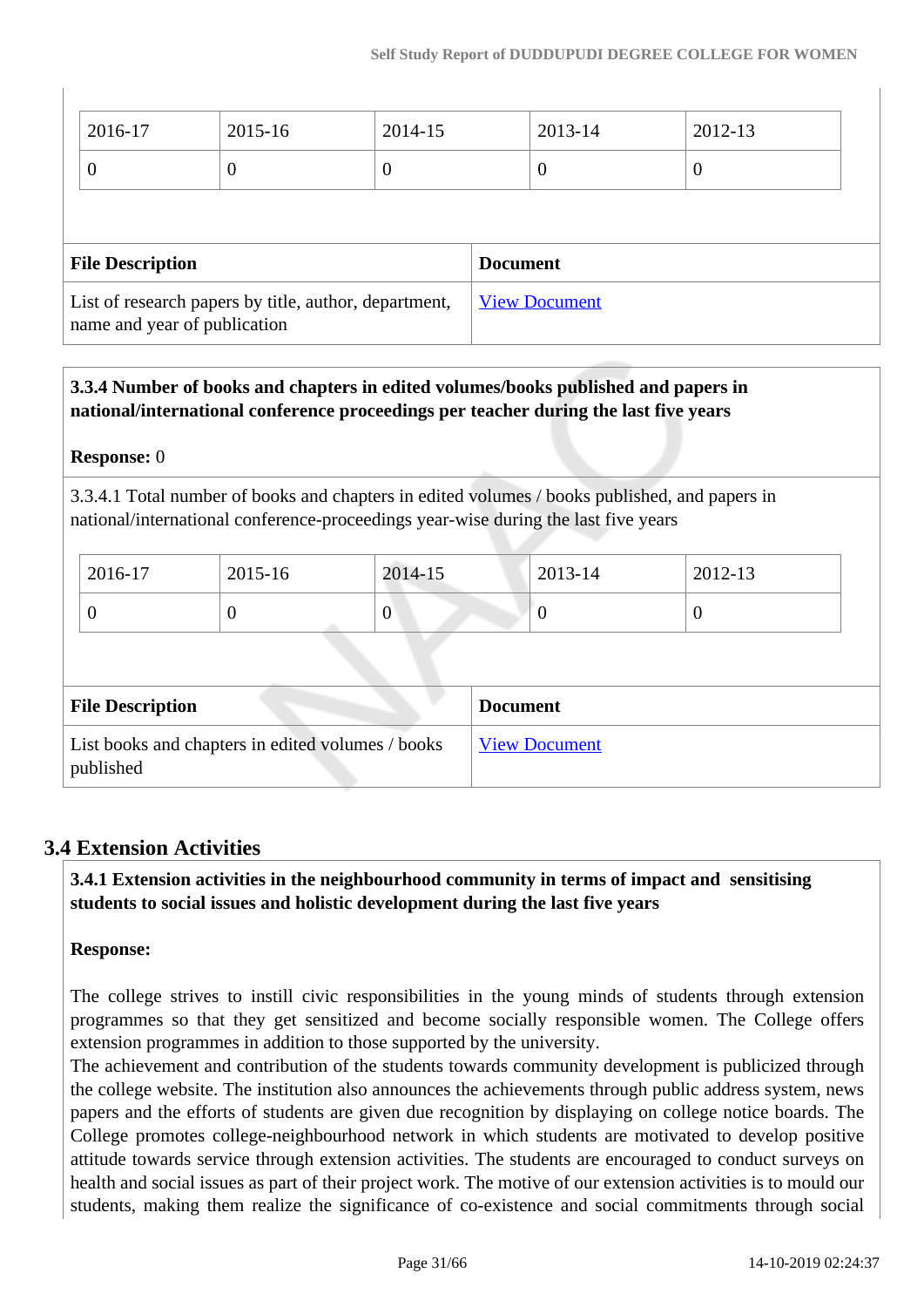services. The extension activities are conducted through:

- National Service Scheme (NSS)
- Health Camps & Blood Donation Camps
- Science Forums
- Adoption of Public Gardens
- Red Ribbon Club.
- Social Awareness Programmes.

 **3.4.2 Number of awards and recognition received for extension activities from Government /recognised bodies during the last five years**

#### **Response:** 1

3.4.2.1 Total number of awards and recognition received for extension activities from Government /recognised bodies year-wise during the last five years

| 2016-17 | 2015-16 | 2014-15 | $2013 - 14$ | 2012-13 |
|---------|---------|---------|-------------|---------|
|         | ν       |         | ν           |         |

| <b>File Description</b>                                      | <b>Document</b>      |
|--------------------------------------------------------------|----------------------|
| Number of awards for extension activities in last 5<br>years | <b>View Document</b> |

 **3.4.3 Number of extension and outreach Programs conducted in collaboration with Industry, Community and Non- Government Organizations through NSS/ NCC/ Red Cross/ YRC etc., during the last five years** 

#### **Response:** 26

3.4.3.1 Number of extension and outreach Programs conducted in collaboration with Industry, Community and Non- Government Organizations through NSS/ NCC/ Red Cross/ YRC etc., year-wise during the last five years

| 2016-17 | 2015-16 | 2014-15 | 2013-14 | 2012-13 |
|---------|---------|---------|---------|---------|
|         |         | ັ       | ت       | -       |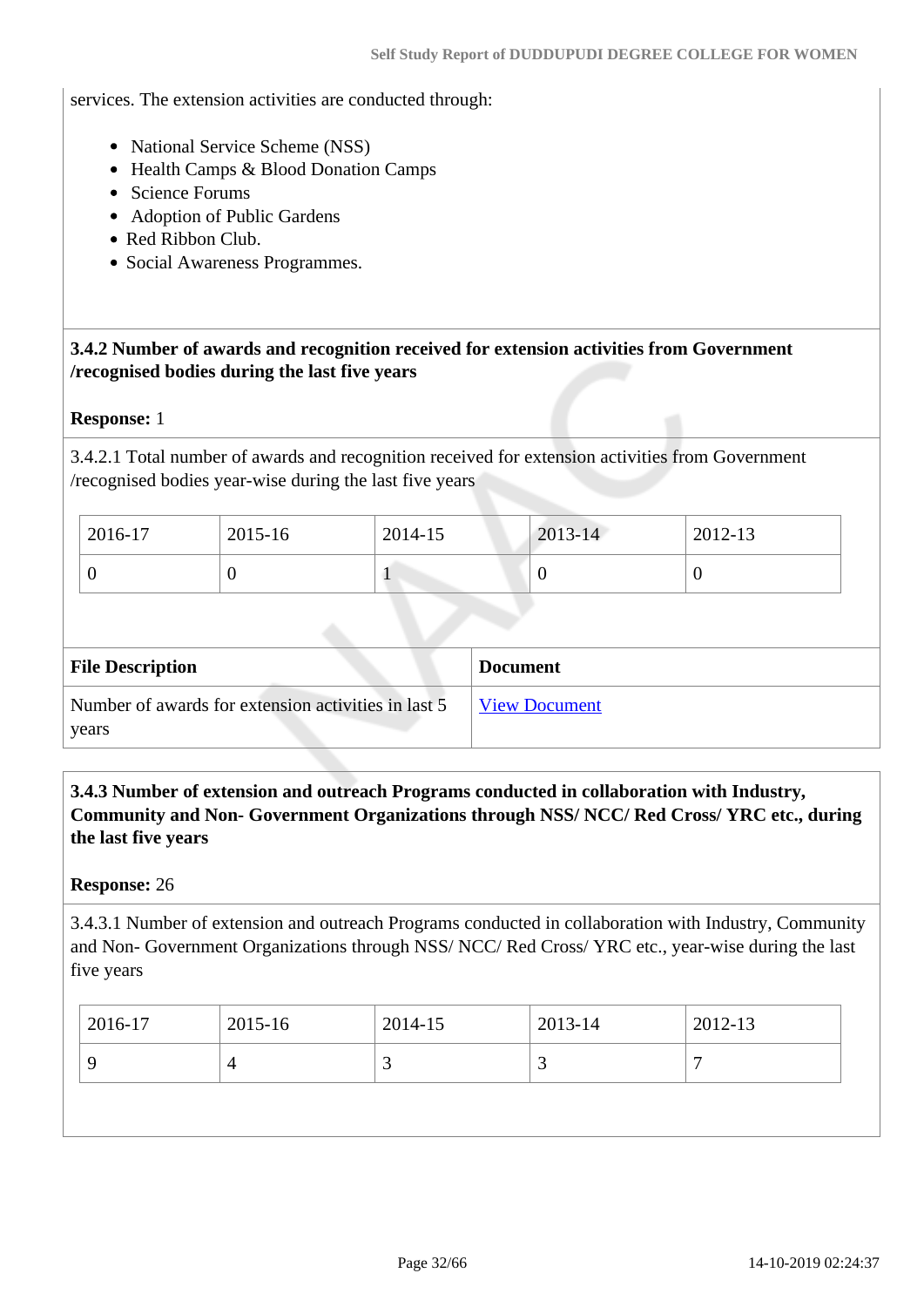| <b>File Description</b>                                                                                        | <b>Document</b>      |
|----------------------------------------------------------------------------------------------------------------|----------------------|
| Number of extension and outreach programs<br>conducted with industry, community etc for the last<br>five years | <b>View Document</b> |

## **3.4.4 Average percentage of students participating in extension activities with Government Organisations, Non-Government Organisations and programs such as Swachh Bharat, Aids Awareness, Gender Issue, etc. during the last five years**

#### **Response:** 70.38

3.4.4.1 Total number of students participating in extension activities with Government Organisations, Non-Government Organisations and programs such as Swachh Bharat, Aids Awareness, Gender Issue, etc. yearwise during the last five years

| 2016-17 | 2015-16 | 2014-15 | $2013 - 14$ | 2012-13 |
|---------|---------|---------|-------------|---------|
| 231     | 180     | 150     | 180         | 140     |

| <b>File Description</b>                                                                        | <b>Document</b>      |
|------------------------------------------------------------------------------------------------|----------------------|
| Average percentage of students participating in<br>extension activities with Govt. or NGO etc. | <b>View Document</b> |

# **3.5 Collaboration**

 **3.5.1 Number of linkages for faculty exchange, student exchange, internship, field trip, on-the-job training, research, etc during the last five years**

#### **Response:** 0

3.5.1.1 Number of linkages for faculty exchange, student exchange, internship, field trip, on-the-job training, research, etc year-wise during the last five years

| 2016-17 | 2015-16 | 2014-15 | 2013-14 | 2012-13 |
|---------|---------|---------|---------|---------|
|         | ν       |         |         | ◡       |

| <b>File Description</b>                                          | <b>Document</b>      |
|------------------------------------------------------------------|----------------------|
| Number of Collaborative activities for research,<br>faculty etc. | <b>View Document</b> |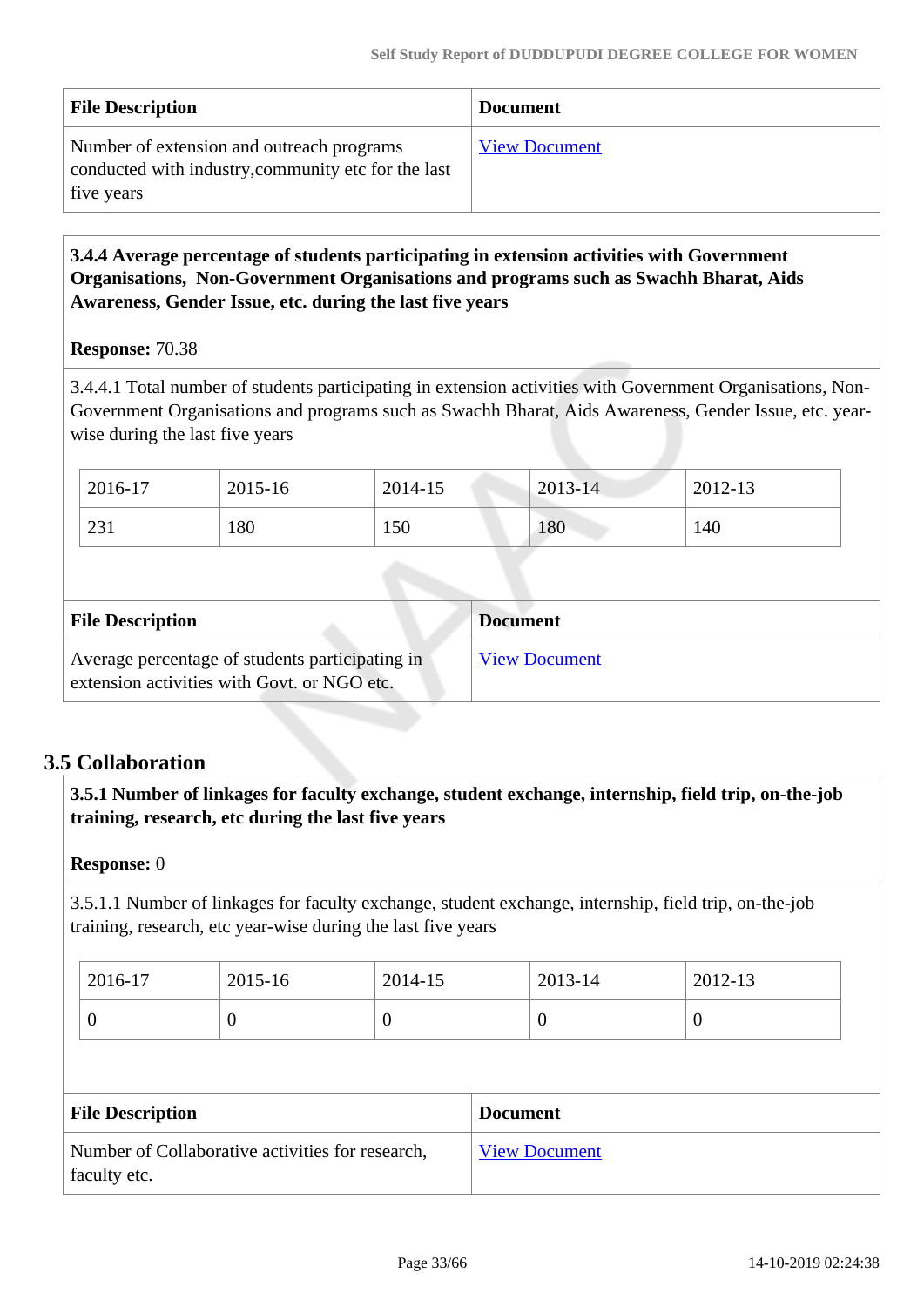# **3.5.2 Number of functional MoUs with institutions of National/ International importance, Other Institutions, Industries, Corporate houses etc., during the last five years (only functional MoUs with ongoing activities to be considered)**

## **Response:** 0

3.5.2.1 Number of functional MoUs with institutions of national, international importance, other universities, industries, corporate houses etc. year-wise during the last five years (only functional MoUs with ongoing activities to be considered)

| 2016-17 | 2015-16 | 2014-15 | 2013-14 | 2012-13 |
|---------|---------|---------|---------|---------|
| ◡       |         | v       |         |         |

| <b>File Description</b>                                                                                                                      | <b>Document</b>      |
|----------------------------------------------------------------------------------------------------------------------------------------------|----------------------|
| Details of functional MoUs with institutions of<br>national, international importance, other universities<br>etc. during the last five years | <b>View Document</b> |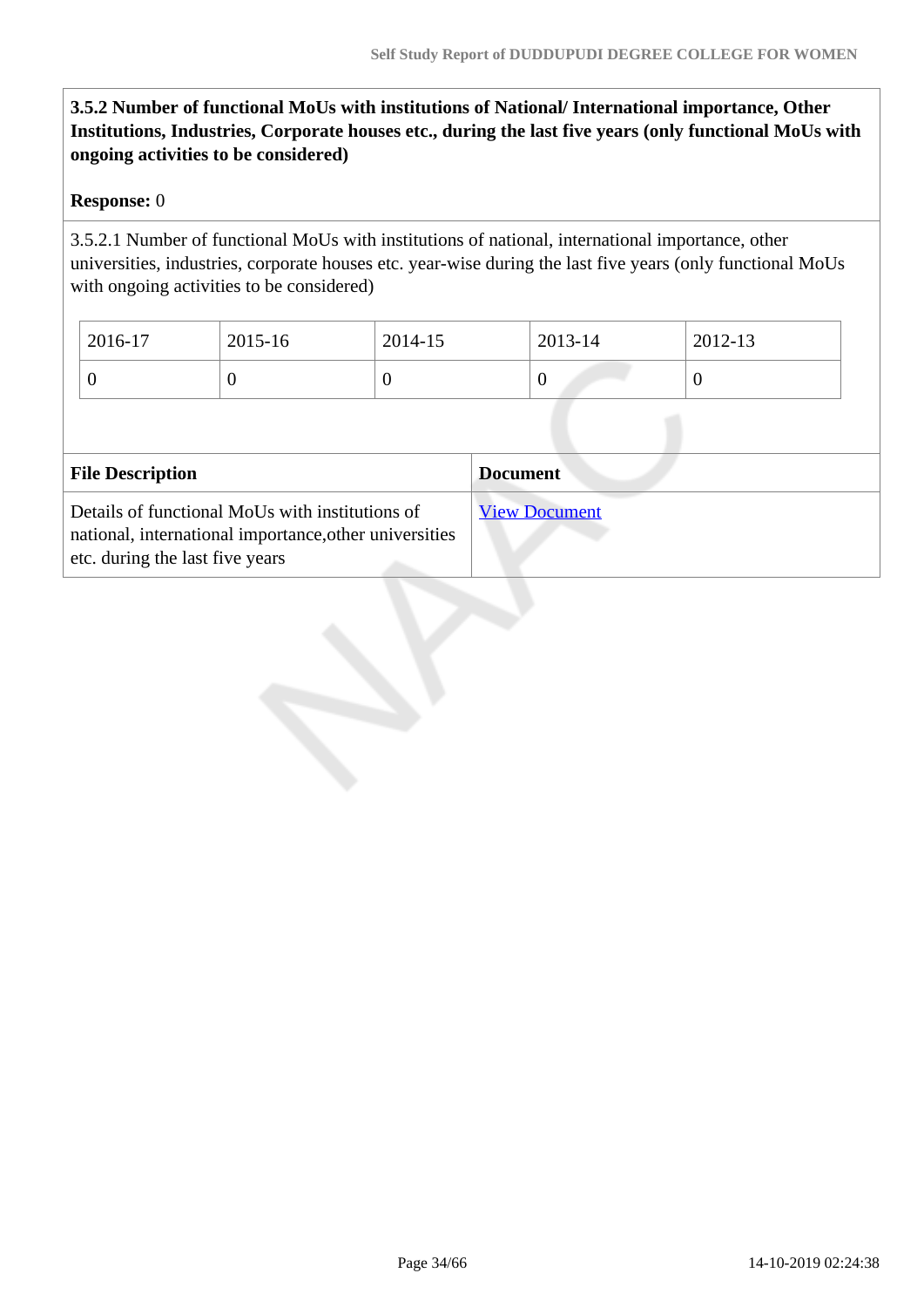# **Criterion 4 - Infrastructure and Learning Resources**

# **4.1 Physical Facilities**

 **4.1.1 The institution has adequate facilities for teaching- learning. viz., classrooms, laboratories, computing equipment, etc.**

# **Response:**

The College has a well furnished infrastructure sufficient to meet the requirements for efficient teaching and learning. It has been upgraded with regard to both physical and learning infrastructure to meet the growing needs with timely upgradation. The College campus consists of four blocks, which includes all the Departments of B.Sc, B.Com and Laboratories, class rooms, library and an open space . It also covers canteen, sports room, washroom and open stage. The campus maintains greenery with variety of flowering plants and trees. The greenery of the college creates an environment friendly atmosphere.

Expansion of infrastructure to meet the academic requirements as and when required.

Buildings are expanded when new courses are added and when the student's strength increased.

The classrooms and laboratories are spacious and well equipped.

A clean and green campus with proper solid waste management.

The college campus is safe and secure.

Rain water harvesting is also done to some extent.

The College provides Purified Dringking water facility

The College has its own Transportation facility.

Biometric Attendance of students in done through Digitized Identity cards.

 **4.1.2 The institution has adequate facilities for sports, games (indoor, outdoor),gymnasium, yoga centre etc., and cultural activities**

#### **Response:**

The institution has adequate facilities for sports, games (indoor, outdoor) gymnasium, yoga centre etc. and cultural activities, Apart from the college campus, The institution has its own Residential Campus which consists wide spread play ground with different sporting facilities and swimming pool.

Sports: Sports uniforms are provided to the active students.

Outdoor Games: The students play Badminton, Tennikoit, Throw ball, Volley ball in the college campus etc.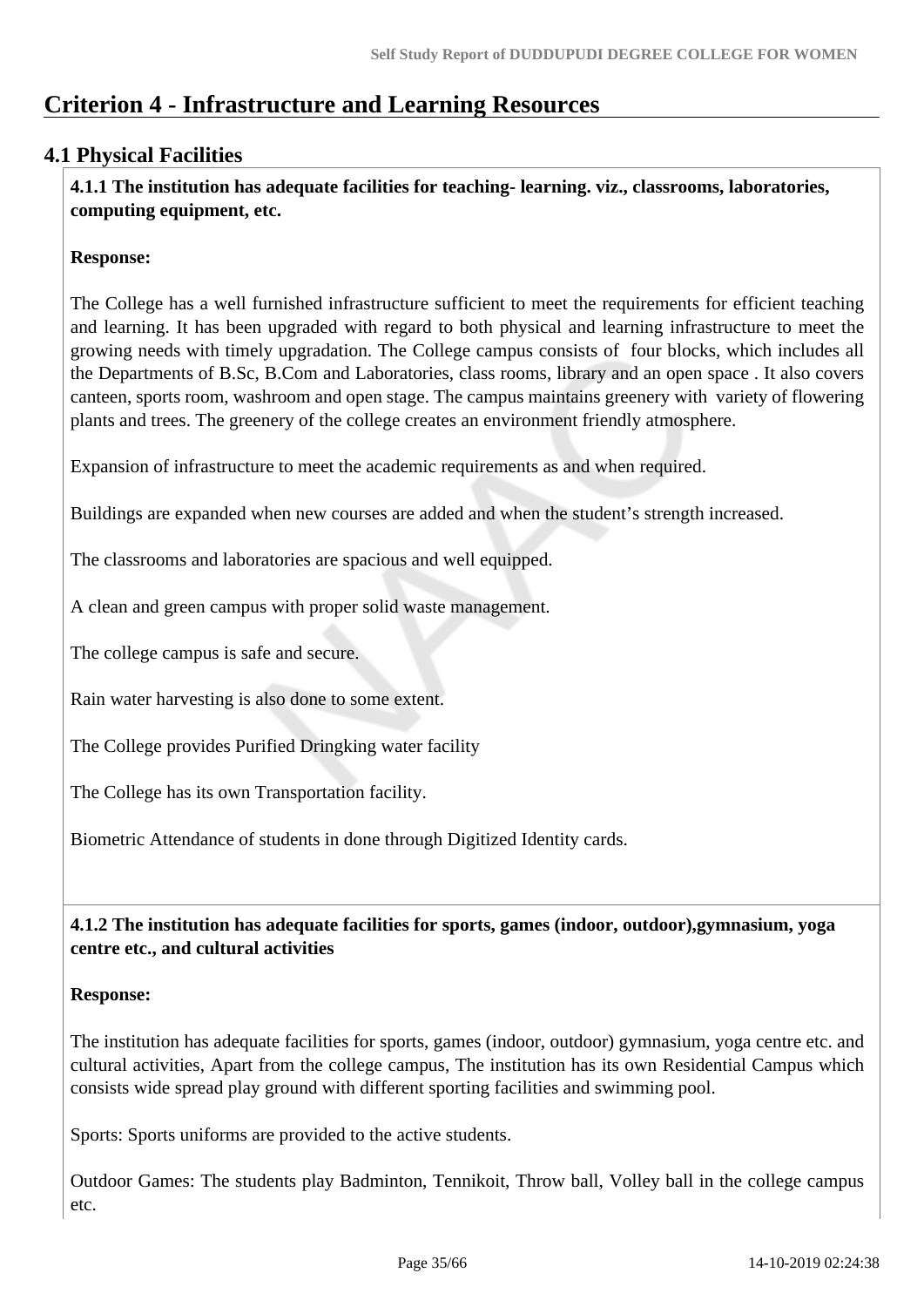Indoor Games: Students play Chess and Carom.

Gym Room: A well equipped Gym room is available in the Residential Campus for physical fitness of students.

Auditorium: A well furnished auditorium hall for all college programmes is available in the residential campus for other events.

NSS: The NSS unit (A and B) of the college have strived to extend the frontiers of community extension activities to new heights. The volunteers undertake a number of awareness programmes, survey, plantation and cleaning (Swachh Bharat) campaigns in the locality. A room is allocated for NSS to keep the files and records. Every year an annual camp of seven days is conducted in the different sorrounding villages.

### **4.1.3 Percentage of classrooms and seminar halls with ICT - enabled facilities such as smart class, LMS, etc**

#### **Response:** 46.15

4.1.3.1 Number of classrooms and seminar halls with ICT facilities

Response: 6

| <b>File Description</b>                                               | <b>Document</b>      |
|-----------------------------------------------------------------------|----------------------|
| Number of classrooms and seminar halls with ICT<br>enabled facilities | <b>View Document</b> |

#### **4.1.4 Average percentage of budget allocation, excluding salary for infrastructure augmentation during the last five years.**

**Response:** 5.3

4.1.4.1 Budget allocation for infrastructure augmentation, excluding salary year-wise during the last five years (INR in Lakhs)

| 2016-17 | 2015-16 | 2014-15 | 2013-14 | 2012-13 |
|---------|---------|---------|---------|---------|
| 4.37    | 5.20    | 4.40    | 1.50    | 0.05    |

| <b>File Description</b>                                                                             | <b>Document</b> |
|-----------------------------------------------------------------------------------------------------|-----------------|
| Details of budget allocation, excluding salary during   <u>View Document</u><br>the last five years |                 |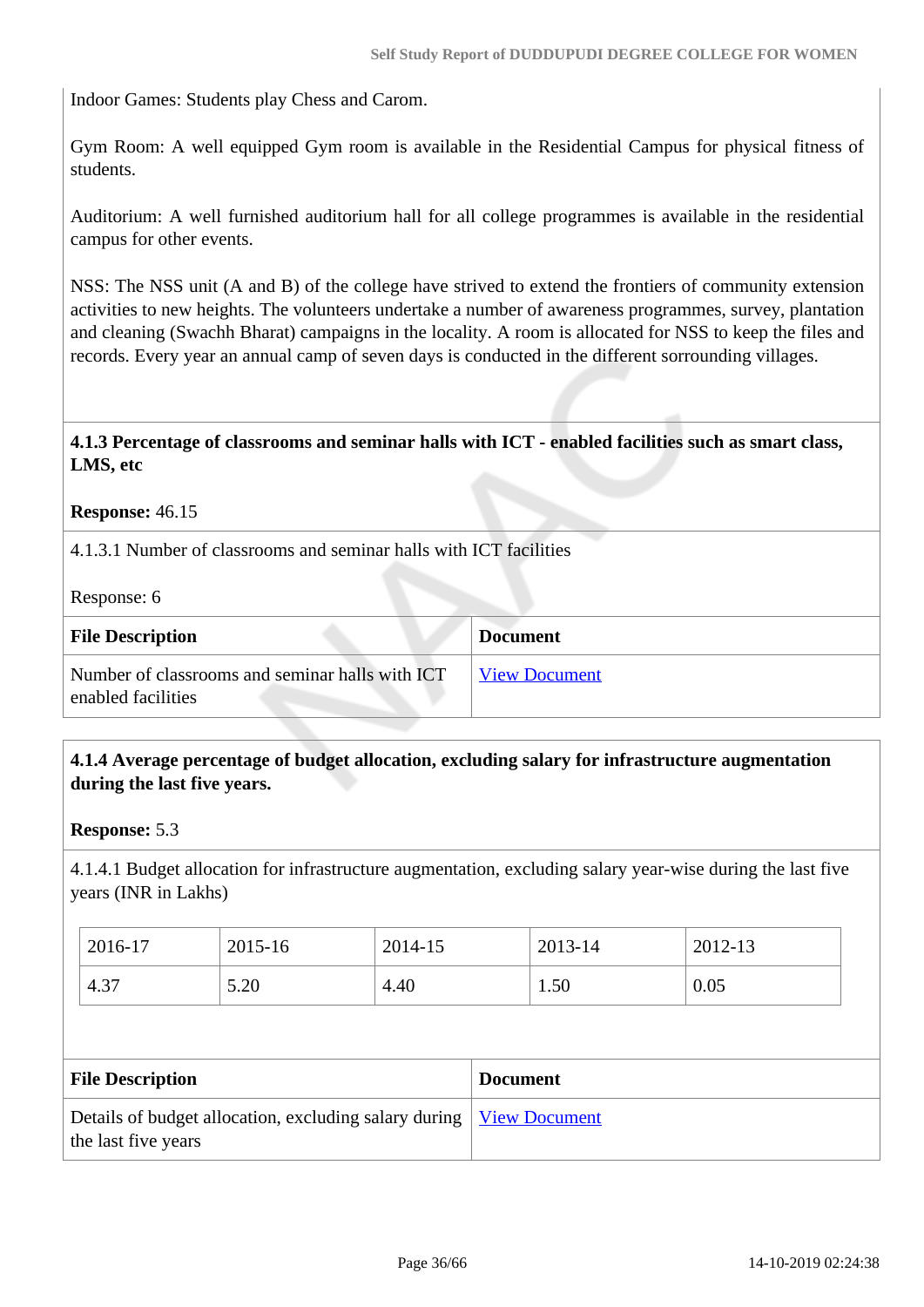# **4.2 Library as a Learning Resource**

## **4.2.1 Library is automated using Integrated Library Management System (ILMS)**

#### **Response:**

Our college maintains its own Library, where students have direct open access to library resources relevant to their academic discipline. College library is the nerve centre for teaching and learning activity, which has taken initiation to motivate the students to make the best use of the facilities to inculcate the reading habits, research and holistic development of the students to make a worthy citizen in the emerging competitive society.

The library has a large central hall with a seating capacity of 40 at a time for reference purpose. Even though individual reading carrels have not been provided for the students, sufficient privacy and space has been ensured for them. All around this reference area, subject wise reference books have been systematically arranged

Library is automated using a NewGen Library software for library management.

 **4.2.2 Collection of rare books, manuscripts, special reports or any other knowledge resources for library enrichment**

#### **Response:**

Details of the specialized services provided by the library:

Manuscripts : Not provided

Reference : There are books in reference section which are made available for reference . Reference service is provided for queries from the available reference sources.

#### **Information deployment and notification, Special Reports and Knowledge resources**

- Books, question papers and syllabus are shared to other institutes
- New clippings on various topics like technology, education, sports, current affairs are displayed on the notice board.
- Download : Permitted.
- Printing : Service provided.
- In-house / remote access to e-resources : No
- Assistance in searching Database :Service provided

#### **4.2.3 Does the institution have the following:**

**1.e-journals 2.e-ShodhSindhu 3.Shodhganga Membership 4.e-books**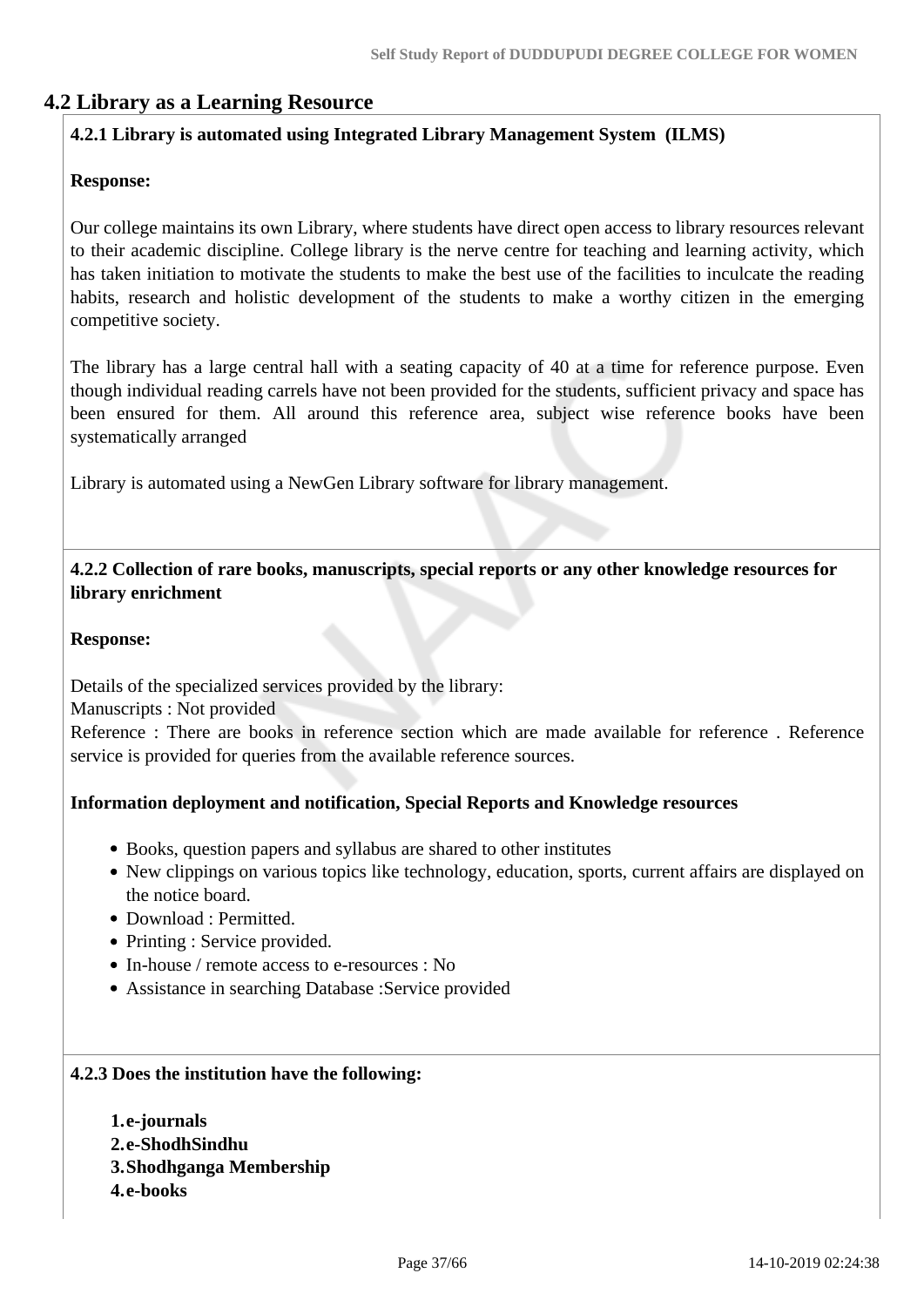| 5. Databases                                                                           |                      |
|----------------------------------------------------------------------------------------|----------------------|
| A. Any 4 of the above                                                                  |                      |
| <b>B.</b> Any 3 of the above                                                           |                      |
| C. Any 2 of the above                                                                  |                      |
| D. Any 1 of the above                                                                  |                      |
|                                                                                        |                      |
| <b>Response:</b> E. None of the above                                                  |                      |
| <b>File Description</b>                                                                | <b>Document</b>      |
| Details of subscriptions like e-journals, e-<br>ShodhSindhu,Shodhganga Membership etc. | <b>View Document</b> |

## **4.2.4 Average annual expenditure for purchase of books and journals during the last five years (INR in Lakhs)**

#### **Response:** 1.49

4.2.4.1 Annual expenditure for purchase of books and journals year-wise during the last five years (INR in Lakhs)

| 2016-17 | 2015-16        | 2014-15 | 2013-14               | 2012-13 |
|---------|----------------|---------|-----------------------|---------|
| 2.03    | $\leq$<br>1.JI | 1.82    | $\mathcal{L}$<br>1.74 | 0.37    |

| <b>File Description</b>                                                                                        | <b>Document</b> |
|----------------------------------------------------------------------------------------------------------------|-----------------|
| Details of annual expenditure for purchase of books   View Document<br>and journals during the last five years |                 |

#### **4.2.5 Availability of remote access to e-resources of the library**

#### **Response:** Yes

| <b>File Description</b>                                                | <b>Document</b> |
|------------------------------------------------------------------------|-----------------|
| Details of remote access to e-resources of the library   View Document |                 |

# **4.2.6 Percentage per day usage of library by teachers and students**

**Response:** 16.76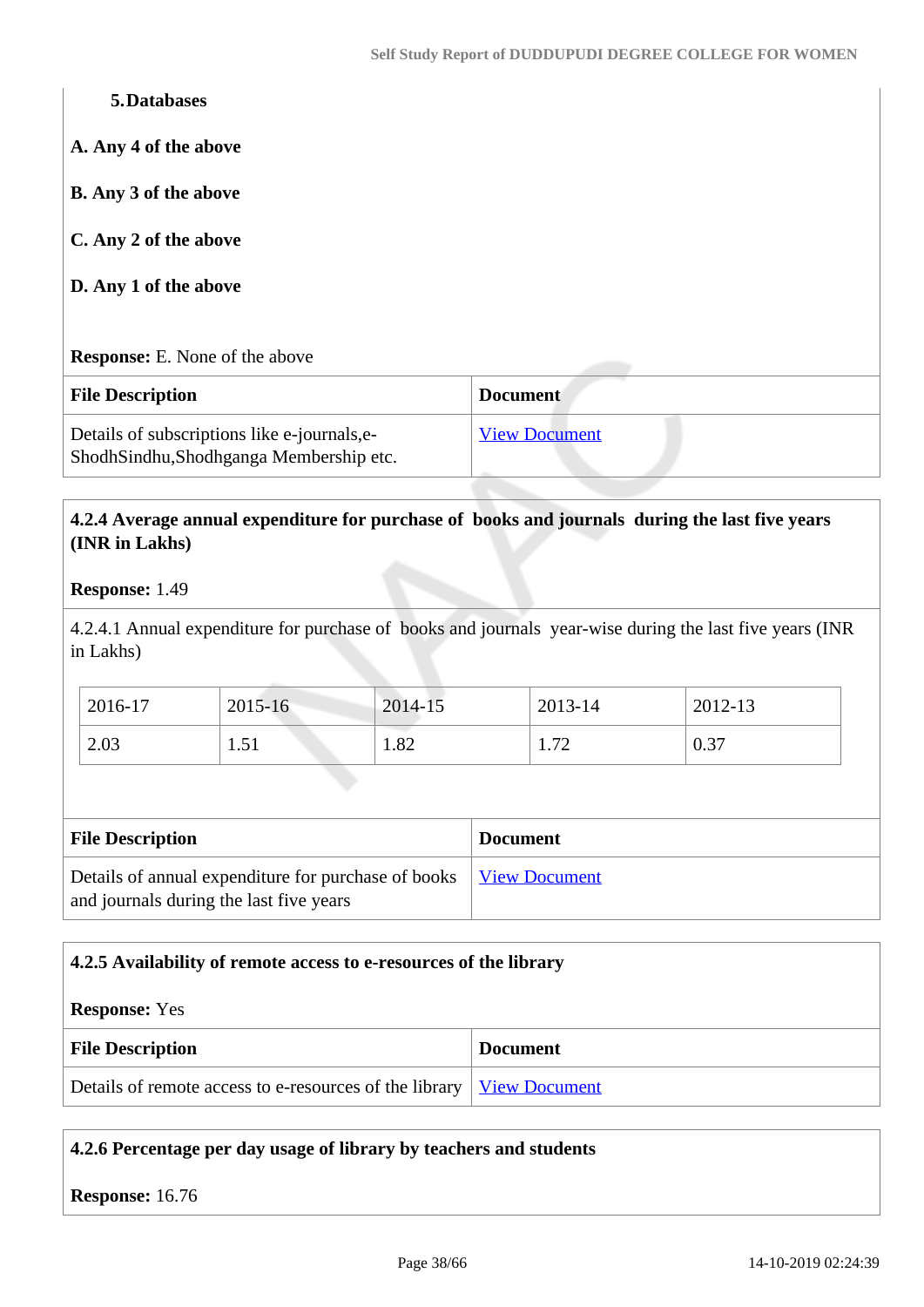4.2.6.1 Average number of teachers and students using library per day over last one year

| Response: 58                                      |                      |
|---------------------------------------------------|----------------------|
| <b>File Description</b>                           | <b>Document</b>      |
| Details of library usage by teachers and students | <b>View Document</b> |

# **4.3 IT Infrastructure**

## **4.3.1 Institution frequently updates its IT facilities including Wi-Fi**

#### **Response:**

The college has made all the efforts to enhance IT related infrastructure so that faculty and students have equal opportunity in a digital environment. The college has necessary IT infrastructure and facilities to carry out administrative and examination work which helps in providing fast and accurate service, save time and effectively store and retrieve data.

The Institution always keeps updating its IT facilities including Wi-Fi inside the campus. Every department has been provided with individual Computer talong with the LAN and Internet Connection.

# **4.3.2 Student - Computer ratio Response:** 9.74 **File Description Document** Student - Computer ratio [View Document](https://assessmentonline.naac.gov.in/storage/app/hei/SSR/100057/4.3.2_1508310353_85.xlsx)

| 4.3.3 Available bandwidth of internet connection in the Institution (Lease line)<br>$>=50$ MBPS |                      |
|-------------------------------------------------------------------------------------------------|----------------------|
| 35-50 MBPS                                                                                      |                      |
| <b>20-35 MBPS</b>                                                                               |                      |
| <b>5-20 MBPS</b>                                                                                |                      |
| <b>Response: 5-20 MBPS</b>                                                                      |                      |
| <b>File Description</b>                                                                         | <b>Document</b>      |
| Details of available bandwidth of internet<br>connection in the Institution                     | <b>View Document</b> |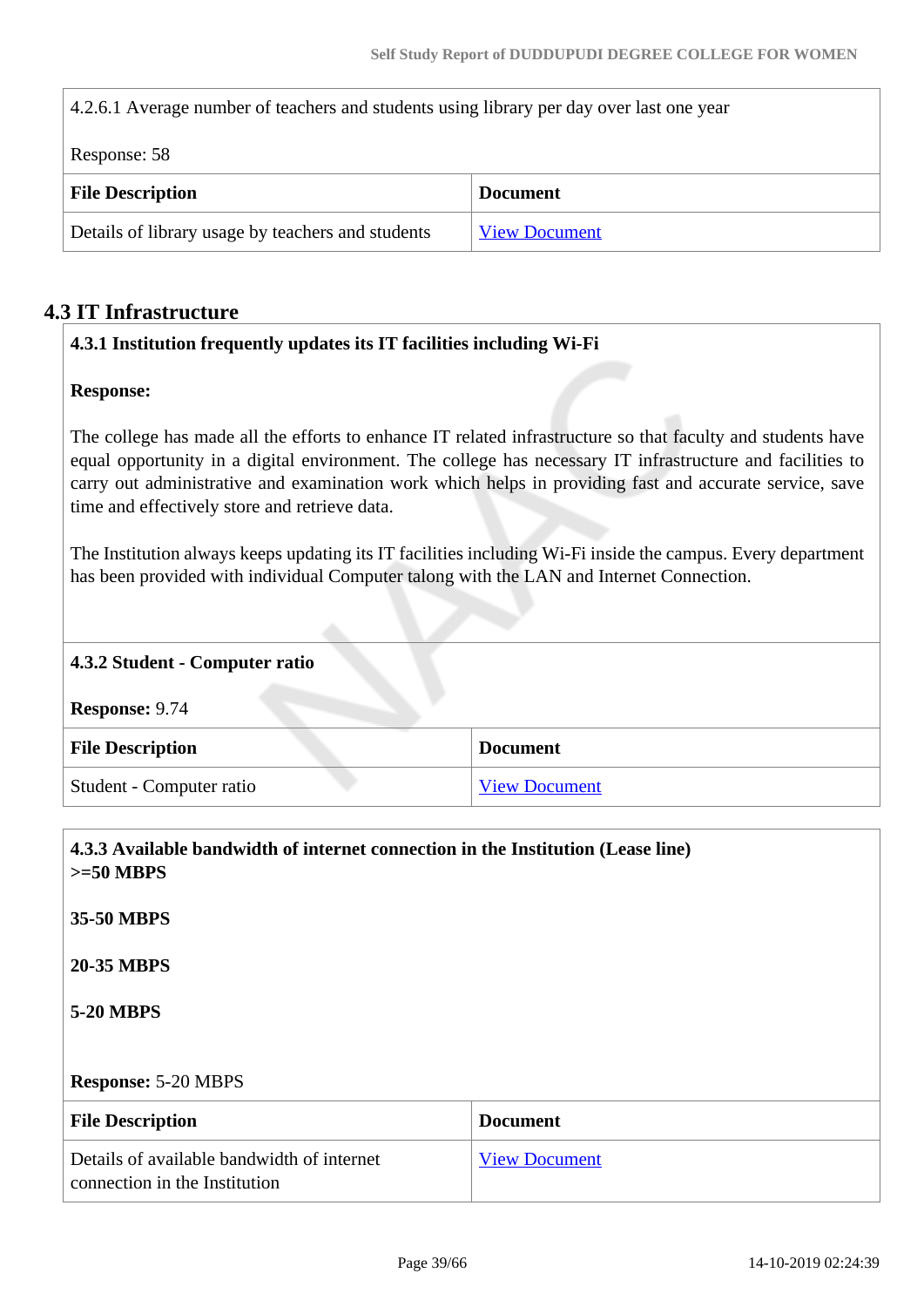# **4.3.4 Facilities for e-content development such as Media Centre, Recording facility, Lecture Capturing System (LCS)**

## **Response:** No

| <b>File Description</b>                                                               | <b>Document</b>      |
|---------------------------------------------------------------------------------------|----------------------|
| Facilities for e-content development such as Media<br>Centre, Recording facility, LCS | <b>View Document</b> |

# **4.4 Maintenance of Campus Infrastructure**

 **4.4.1 Average Expenditure incurred on maintenance of physical facilities and academic support facilities excluding salary component, as a percentage during the last five years**

#### **Response:** 13.97

4.4.1.1 Expenditure incurred on maintenance of physical facilities and academic support facilities excluding salary component year-wise during the last five years (INR in Lakhs)

| 2016-17 | 2015-16 | 2014-15 | $2013 - 14$ | 2012-13 |
|---------|---------|---------|-------------|---------|
| 8.61    | 6.70    | 5.58    | 10.3        | 1.16    |

| <b>File Description</b>                                                                         | <b>Document</b>      |
|-------------------------------------------------------------------------------------------------|----------------------|
| Details about assigned budget and expenditure on<br>physical facilities and academic facilities | <b>View Document</b> |

 **4.4.2 There are established systems and procedures for maintaining and utilizing physical, academic and support facilities - laboratory, library, sports complex, computers, classrooms etc.**

#### **Response:**

Yes, the Institute has established systems and procedures for maintenance and utililization of the support facilities in the different laboratories and Library.

Every Laboratory is provided with the system of Purchase, Consumption and Maintenance:

- Placement of Indent for Purchases of Required materials, Equipments and Instruments, Computers or Chemicals.
- Maintenance of Stock Register and updating it regularly.
- Maintenance of Consumptions Records for consumables.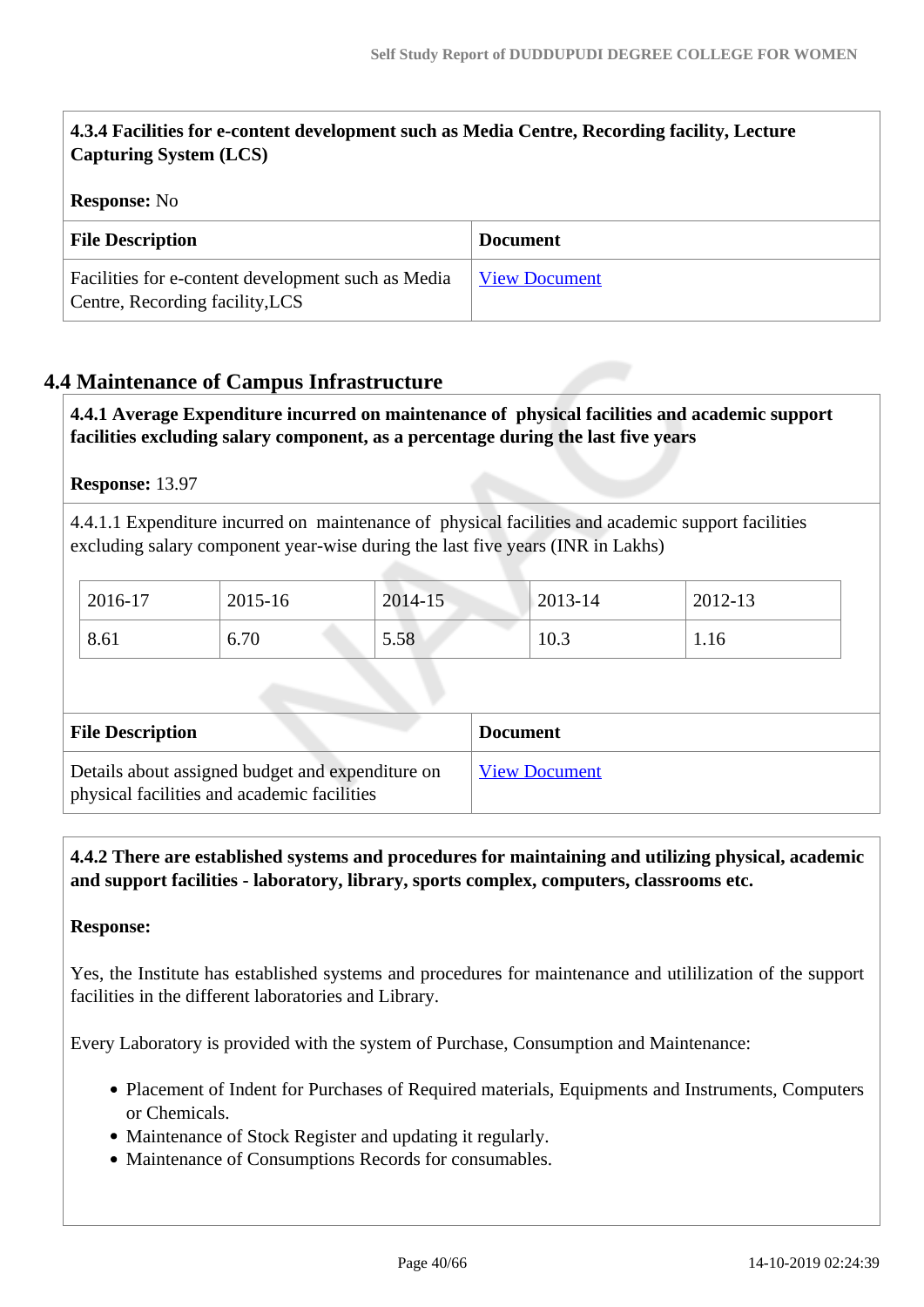# **Criterion 5 - Student Support and Progression**

# **5.1 Student Support**

## **5.1.1 Average percentage of students benefited by scholarships and freeships provided by the Government during the last five years**

## **Response:** 21.67

5.1.1.1 Number of students benefited by scholarships and freeships provided by the Government year-wise during the last five years

| 2016-17 | 2015-16 | 2014-15 | 2013-14             | 2012-13 |
|---------|---------|---------|---------------------|---------|
| 192     | 139     | ∸       | $\Omega$<br>$\circ$ |         |

| <b>File Description</b>                                                                                                            | <b>Document</b>      |
|------------------------------------------------------------------------------------------------------------------------------------|----------------------|
| Average percentage of students benefited by<br>scholarships and freeships provided by the<br>Government during the last five years | <b>View Document</b> |

## **5.1.2 Average percentage of students benefited by scholarships, freeships, etc. provided by the institution besides government schemes during the last five years**

#### **Response:** 0

5.1.2.1 Total number of students benefited by scholarships, freeships, etc provided by the institution besides government schemes year-wise during the last five years

| 2016-17 | 2015-16 | 2014-15 | 2013-14 | $2012 - 13$ |
|---------|---------|---------|---------|-------------|
|         |         | ν       |         | ν           |

**5.1.3 Number of capability enhancement and development schemes –**

- **1.For competitive examinations**
- **2.Career counselling**
- **3.Soft skill development**
- **4.Remedial coaching**
- **5.Language lab**
- **6.Bridge courses**
- **7.Yoga and meditation**
- **8.Personal Counselling**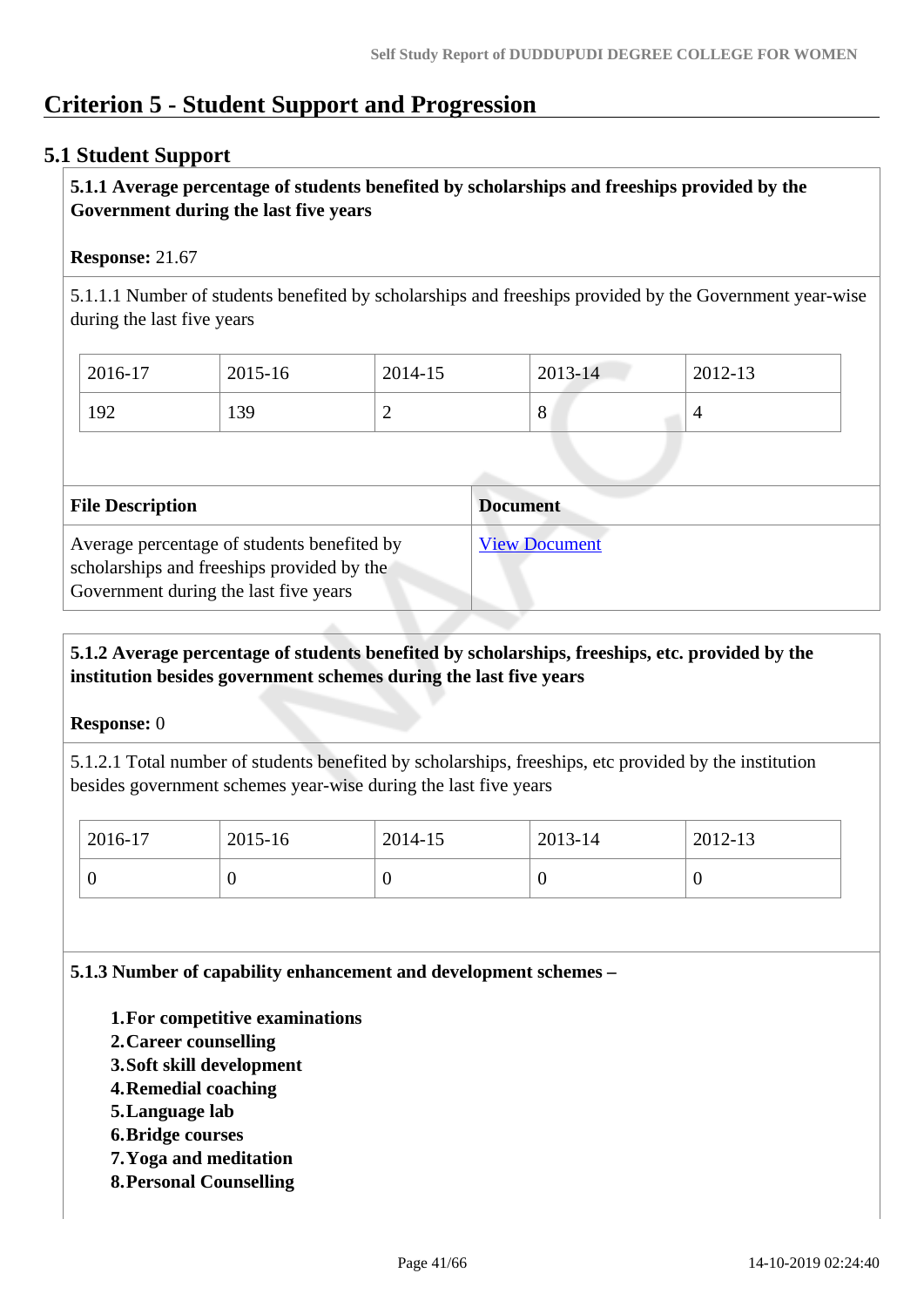**A. 7 or more of the above**

**B. Any 6 of the above**

**C. Any 5 of the above**

**D. Any 4 of the above**

**Response:** B. Any 6 of the above

| <b>File Description</b>                                                    | <b>Document</b> |
|----------------------------------------------------------------------------|-----------------|
| Details of capability enhancement and development View Document<br>schemes |                 |

#### **5.1.4 Average percentage of student benefited by guidance for competitive examinations and career counselling offered by the institution during the last five years**

#### **Response:** 6.65

5.1.4.1 Number of students benefited by guidance for competitive examinations and career counselling offered by the institution year-wise during the last five years

| 2016-17 | 2015-16 | 2014-15               | 2013-14 | 2012-13 |
|---------|---------|-----------------------|---------|---------|
| 19      | 24      | $\bigcap$<br>$\sim$ 1 | 09      | . . J   |

| <b>File Description</b>                                                                                                       | <b>Document</b>      |
|-------------------------------------------------------------------------------------------------------------------------------|----------------------|
| Number of students benefited by guidance for<br>competitive examinations and career counselling<br>during the last five years | <b>View Document</b> |

### **5.1.5 Average percentage of students benefited by Vocational Education and Training (VET) during the last five years**

#### **Response:** 0

5.1.5.1 Number of students attending VET year-wise during the last five years

| 2016-17 | 2015-16 | 2014-15 | 2013-14 | 2012-13 |
|---------|---------|---------|---------|---------|
|         |         |         |         |         |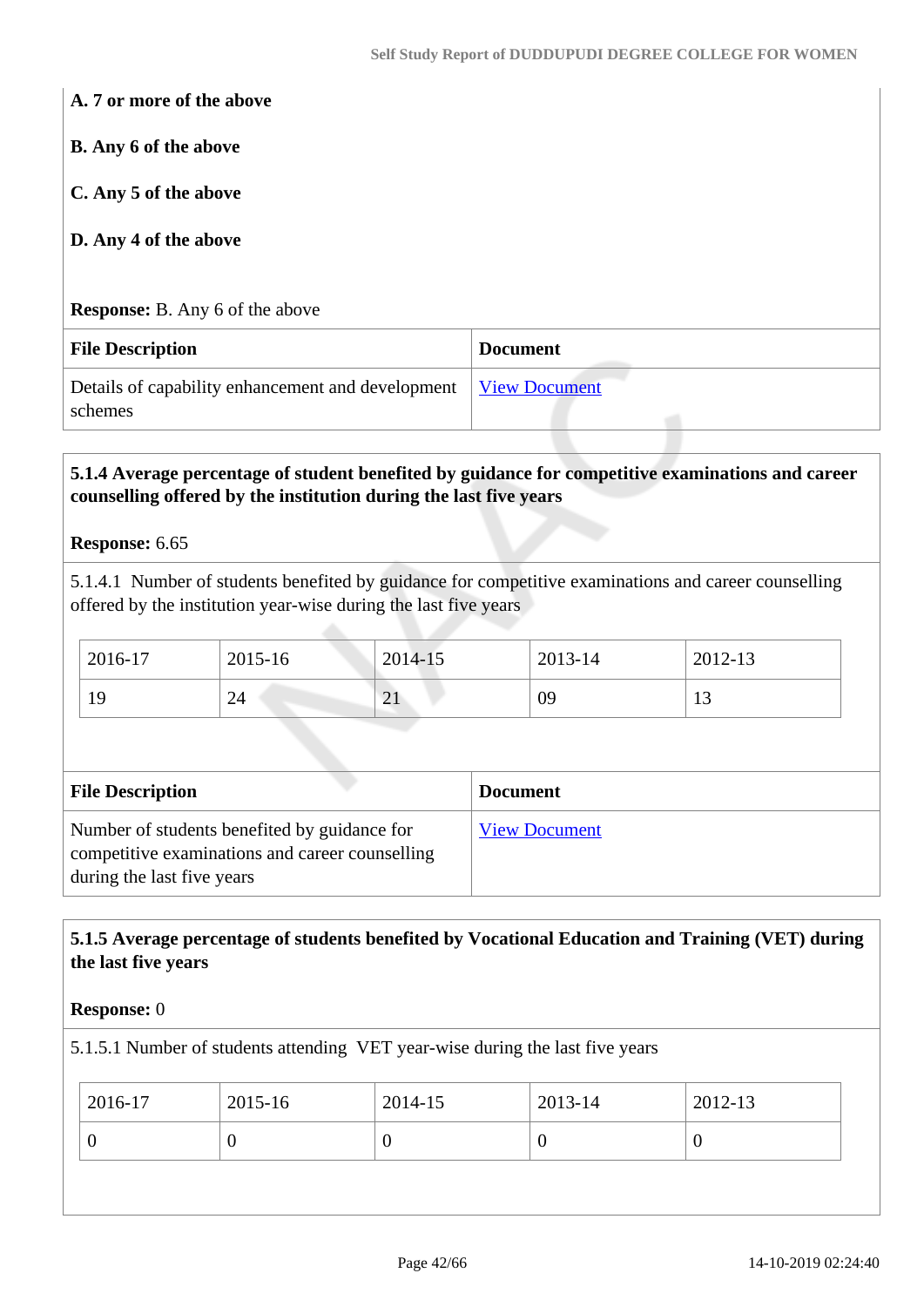| <b>File Description</b>                   | <b>Document</b>      |
|-------------------------------------------|----------------------|
| Details of the students benifitted by VET | <b>View Document</b> |

# **5.1.6 The institution has a transparent mechanism for timely redressal of student grievances including sexual harassment and ragging cases**

| <b>Response:</b> No                                                            |                      |  |
|--------------------------------------------------------------------------------|----------------------|--|
| <b>File Description</b>                                                        | <b>Document</b>      |  |
| Details of student grievances including sexual<br>harassment and ragging cases | <b>View Document</b> |  |

# **5.2 Student Progression**

|                         | 5.2.1.1 Number of outgoing students placed year-wise during the last five years |          |                 |                |                |
|-------------------------|---------------------------------------------------------------------------------|----------|-----------------|----------------|----------------|
|                         |                                                                                 |          |                 |                |                |
| 2016-17                 | 2015-16                                                                         | 2014-15  |                 | 2013-14        | 2012-13        |
| $\theta$                | $\theta$                                                                        | $\theta$ |                 | $\overline{0}$ | $\overline{0}$ |
| <b>File Description</b> |                                                                                 |          | <b>Document</b> |                |                |

#### **5.2.2 Percentage of student progression to higher education (previous graduating batch)**

**Response:** 17.98

5.2.2.1 Number of outgoing students progressing to higher education

Response: 16

| <b>File Description</b>                            | <b>Document</b>      |
|----------------------------------------------------|----------------------|
| Details of student progression to higher education | <b>View Document</b> |

 **5.2.3 Average percentage of students qualifying in State/ National/ International level examinations during the last five years (eg: NET/ SLET/ GATE/ GMAT/ CAT/ GRE/ TOEFL/ Civil Services/State government examinations)**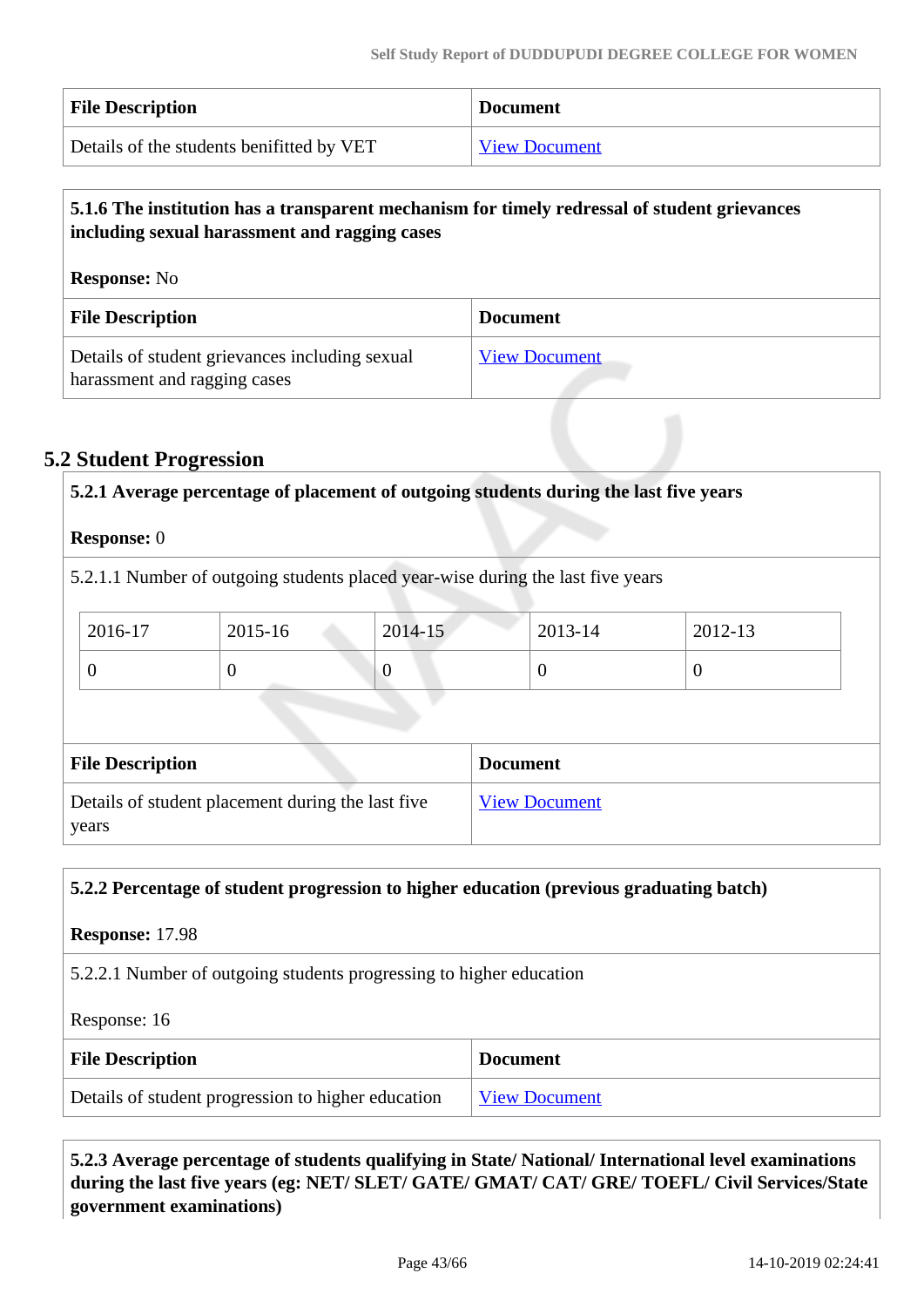## **Response:** 60

5.2.3.1 Number of students qualifying in state/ national/ international level examinations (eg: NET/ SLET/ GATE/ GMAT/ CAT/ GRE/ TOEFL/ Civil services/ State government examinations) year-wise during the last five years

| 2016-17 | 2015-16 | 2014-15 | 2013-14 | 2012-13 |
|---------|---------|---------|---------|---------|
|         |         |         |         |         |

#### 5.2.3.2 Number of students who have appeared for the exams year-wise during the last five years

| 2016-17 | 2015-16 | 2014-15 | 2013-14 | 2012-13 |
|---------|---------|---------|---------|---------|
| ∽       |         |         |         |         |

| <b>File Description</b>                                                                                            | <b>Document</b>      |
|--------------------------------------------------------------------------------------------------------------------|----------------------|
| Number of students qualifying in state/national/<br>international level examinations during the last five<br>years | <b>View Document</b> |

# **5.3 Student Participation and Activities**

 **5.3.1 Number of awards/medals for outstanding performance in sports/cultural activities at national / international level (award for a team event should be counted as one) during the last five years.**

#### **Response:** 0

5.3.1.1 Number of awards/medals for outstanding performance in sports/cultural activities at national/international level (award for a team event should be counted as one) year-wise during the last five years

| 2016-17 | 2015-16 | 2014-15 | 2013-14 | 2012-13 |
|---------|---------|---------|---------|---------|
|         |         | v       | ν       | U       |

| <b>File Description</b>                                                                 | <b>Document</b>      |
|-----------------------------------------------------------------------------------------|----------------------|
| Number of awards/medals for outstanding<br>performance in sports/cultural activities at | <b>View Document</b> |
| national/international level during the last five years                                 |                      |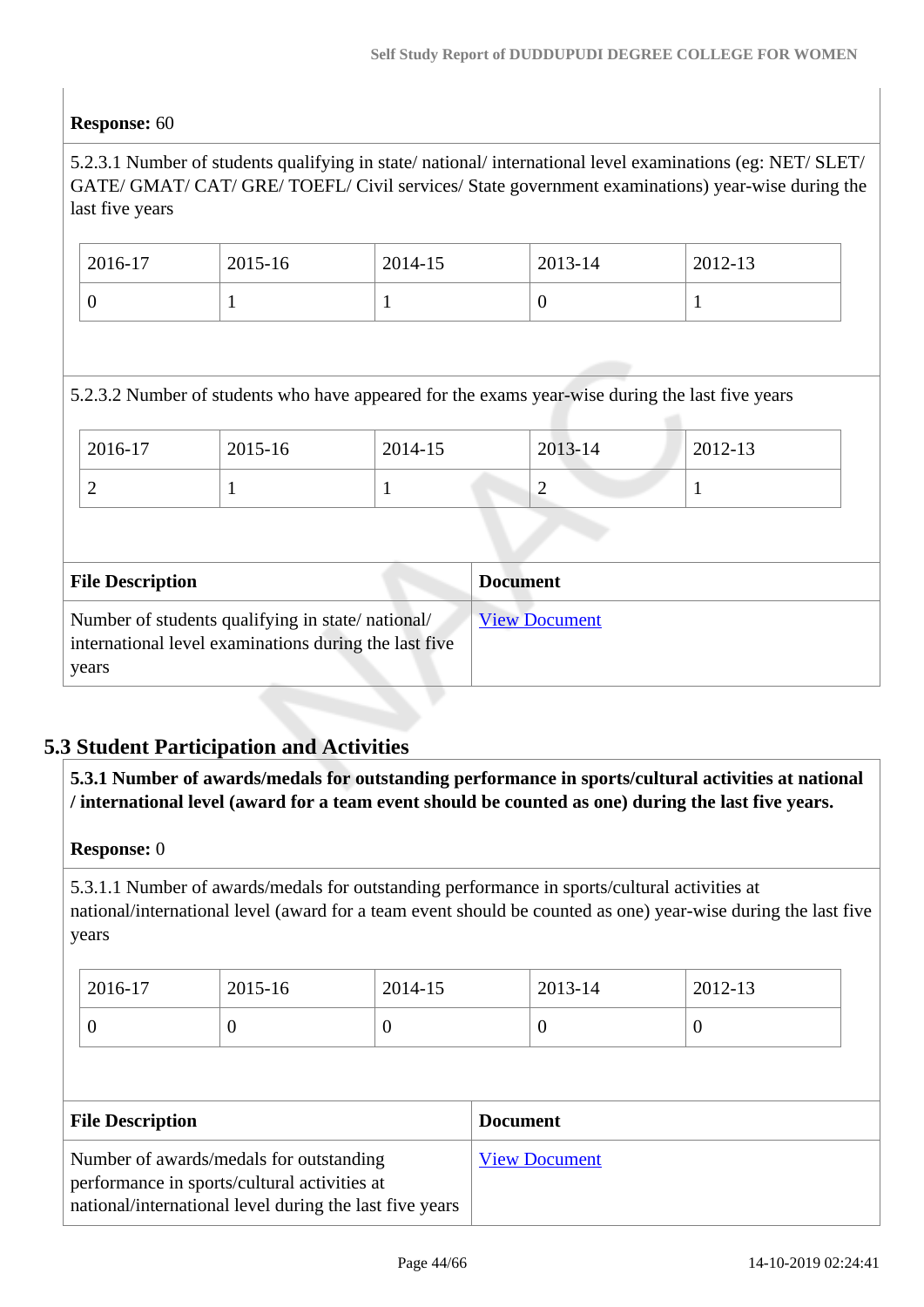# **5.3.2 Presence of an active Student Council & representation of students on academic & administrative bodies/committees of the institution**

#### **Response:**

The college has students' Council which is an active and constructive body in the college. Students' Council election is conducted in a democratic way. First the class representative election is conducted on a notified date. All the elected class representatives elect Councils office bearers by secret ballot. It constitutes the following office bearers.

- 1. General Secretary
- 2. Joint General secretary
- 3. Cultural Secretary
- 4. Sports Secretary

Students Council advisor from the faculty, nominated by the Principal guides the office bearers. It maintains an atmosphere of unity and integrity among the students and promote academic and cultural environment in the college campus.

Activities: The students council organizes various curricular and co-curricular activities.

Funding: The financial requirements of the students union are met by the students Council fund of the college and if needed management provides required financial assistance for the activites.

#### **5.3.3 Average number of sports and cultural activities/ competitions organised at the institution level per year**

#### **Response:** 0.8

5.3.3.1 Number of sports and cultural activities / competitions organised at the institution level year-wise during the last five years

| 2016-17 | 2015-16 | 2014-15                  | 2013-14 | 2012-13 |
|---------|---------|--------------------------|---------|---------|
|         |         | $\overline{\phantom{a}}$ |         | ◡       |

| <b>File Description</b>                                                       | <b>Document</b>      |
|-------------------------------------------------------------------------------|----------------------|
| Number of sports and cultural activities /<br>competitions organised per year | <b>View Document</b> |

#### **5.4 Alumni Engagement**

 **5.4.1 The Alumni Association/Chapters (registered and functional) contributes significantly to the development of the institution through financial and non financial means during the last five years**

**Response:**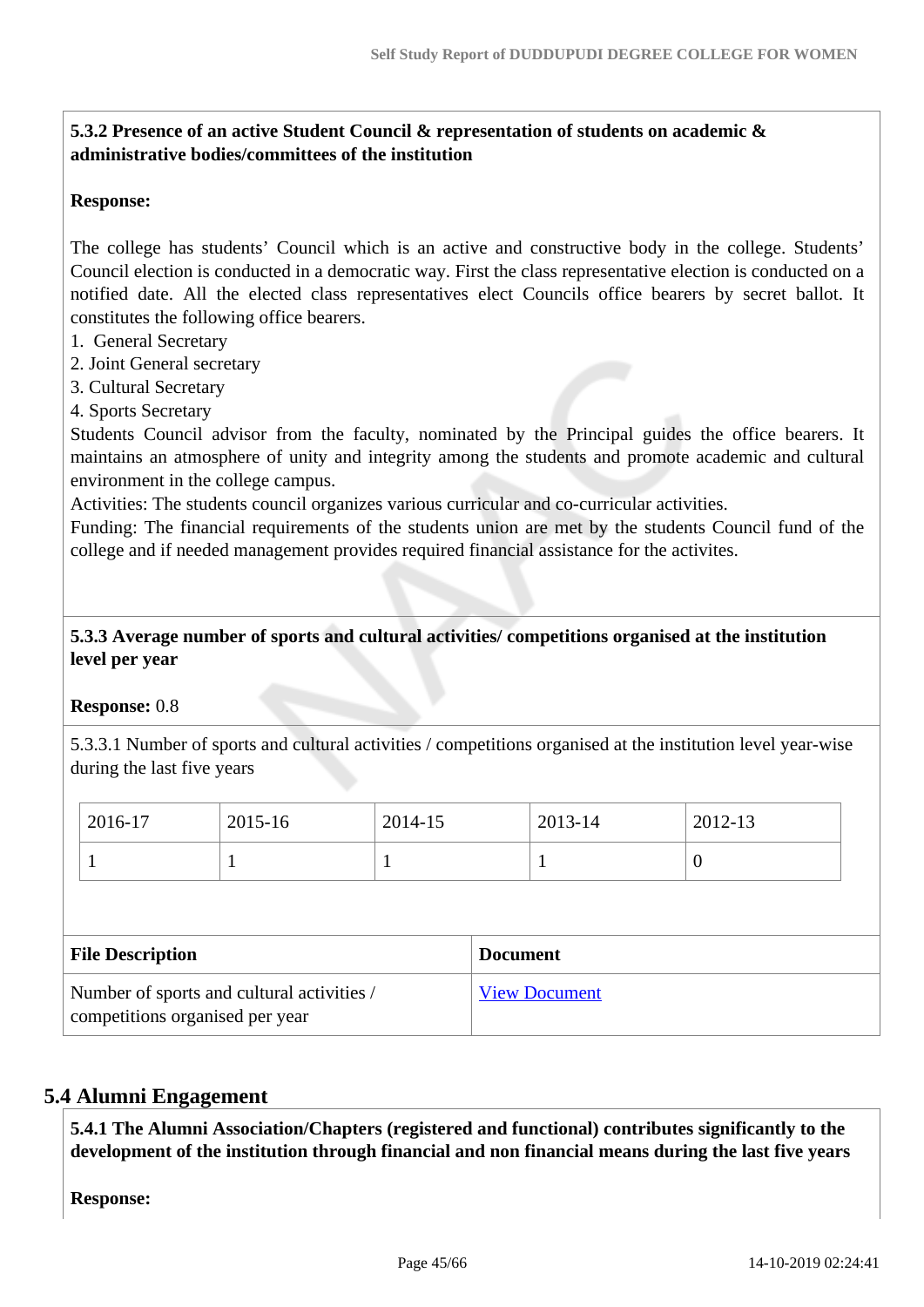The college has planned to have a registered alumni association. We are contacting the previous students to get registered in to alumni association so that we can involve them in to the different activities:

The Plans and objectives that we have set for alumni is as follows Every year alumni meet is held. Suggestions are to be accepted to bring changes for the betterment of the students and college. To Celebrate international womens' day.

| 5.4.2 Alumni contribution during the last five years (INR in Lakhs)<br>? 5 Lakhs |                      |
|----------------------------------------------------------------------------------|----------------------|
| 4 Lakhs - 5 Lakhs                                                                |                      |
| 3 Lakhs - 4 Lakhs                                                                |                      |
| 1 Lakh - 3 Lakhs                                                                 |                      |
| <b>Response:</b> <1 Lakh                                                         |                      |
| <b>File Description</b>                                                          | <b>Document</b>      |
| Alumni association audited statements                                            | <b>View Document</b> |

| 2016-17<br>2015-16<br>2014-15 |                    |          | 2013-14  | 2012-13                                                                                           |
|-------------------------------|--------------------|----------|----------|---------------------------------------------------------------------------------------------------|
| 0<br>$\theta$                 |                    | $\theta$ | $\theta$ |                                                                                                   |
|                               | <b>Response:</b> 1 |          |          | 5.4.3.1 Number of Alumni Association /Chapters meetings held year-wise during the last five years |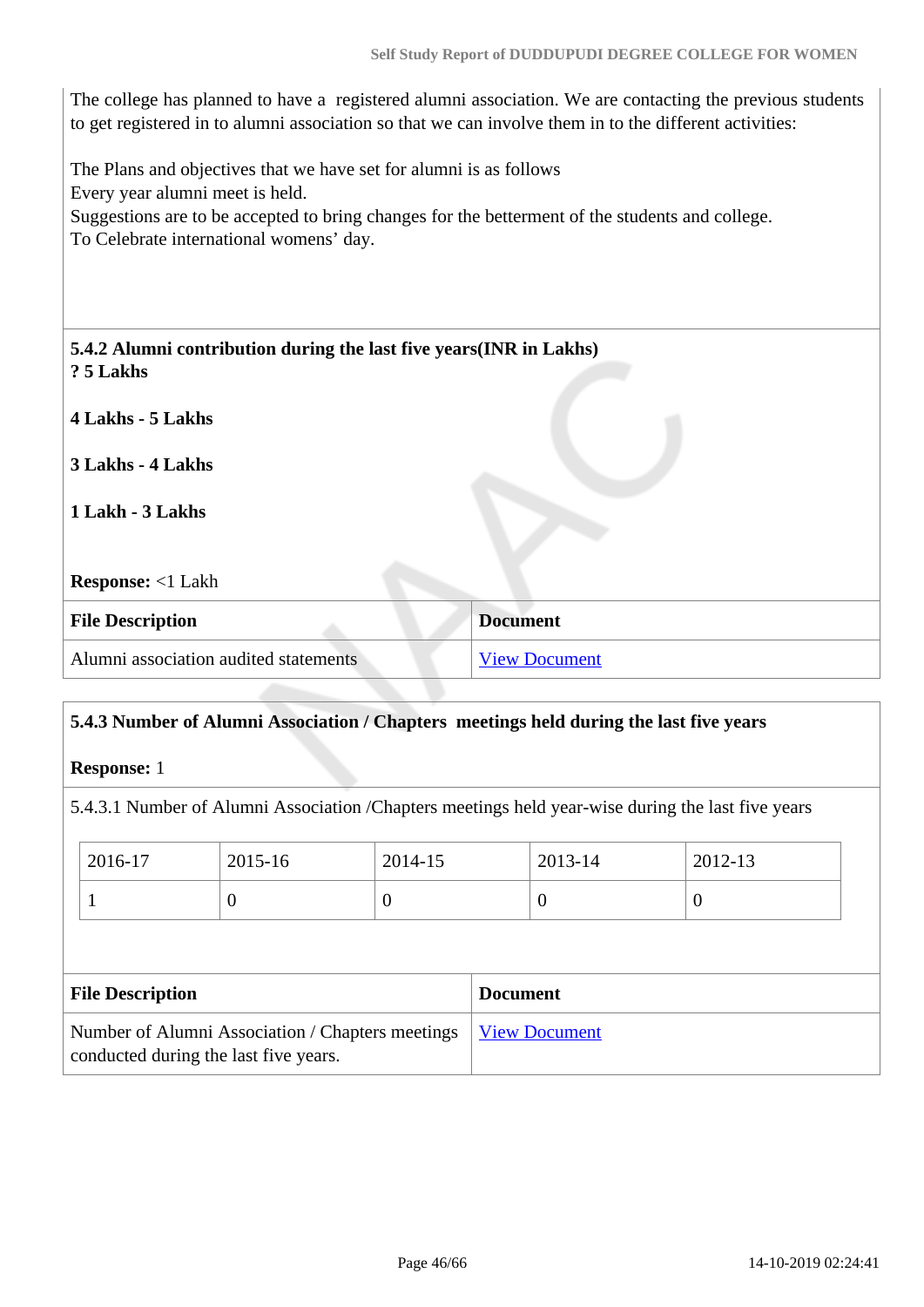# **Criterion 6 - Governance, Leadership and Management**

# **6.1 Institutional Vision and Leadership**

 **6.1.1 The governance of the institution is reflective of an effective leadership in tune with the vision and mission of the institution**

#### **Response:**

Our objective is to inculcate ethical, moral, social and spiritual values in all aspects of life among students.To train the girl students as "Career Women" with the essence of strong and close knit family and society, The college focuses to bring the harmonious blend of academic excellence leading to career development on one hand and personality development of women on the other hand.

To train the students of sterling character and to cater to the needs of the educationally backward region of Hyderabad Karnataka area we equip the students with ability and skill that form the source of infinite power.

Based on the radical idea that women cannot be exempted from the domain of education, the college provides holistic education to young women to empower them to assume more self-confidence, autonomy and overcome gender stratified settings. The vision and mission statements are in accordance with the capacity to fulfill the potential needs of the region. Most of the students pursuing higher education in this college are from rural areas, the first generation learners. They come from economically weaker sections of the society. As envisioned in the mission statement, empowerment of women, being our major objective, the curriculum designed by the affiliated university supports to develop them intellectually, spiritualy and ensuring employability . The empowerment of students through higher education , skill development provides economic, social and educational empowerment of under privileged sections of the society.

The college stands on the core values with dedication, commitment and response to social issues with integrity and service. The quest for excellence bounded by these values is reflected in the activities of the college framed with an eye on social outreach and pro-women centric practices.The administration facilitates the faculty members in updating themselves on the latest trends in higher education and teaching pedagogy as it believes in a teacher bieng lifelong student who continually motivates the students through enrichment programmes.

# **6.1.2 The institution practices decentralization and participative management**

#### **Response:**

The college is sensitized to latest managerial concepts like strategic planning, teamwork, decision making and computerization. The administration is decentralized to a large extent. Various committees plan and monitor the functioning of different departments / sections of the college. The principal with the support of all heads of the departments and convenors of various committees participates in decision making, thereby, creating an environment of participatory democracy. Administrative powers and responsibilities are delegated to teachers on the basis of their competency, commitment and aptitude to meet the institutional objectives.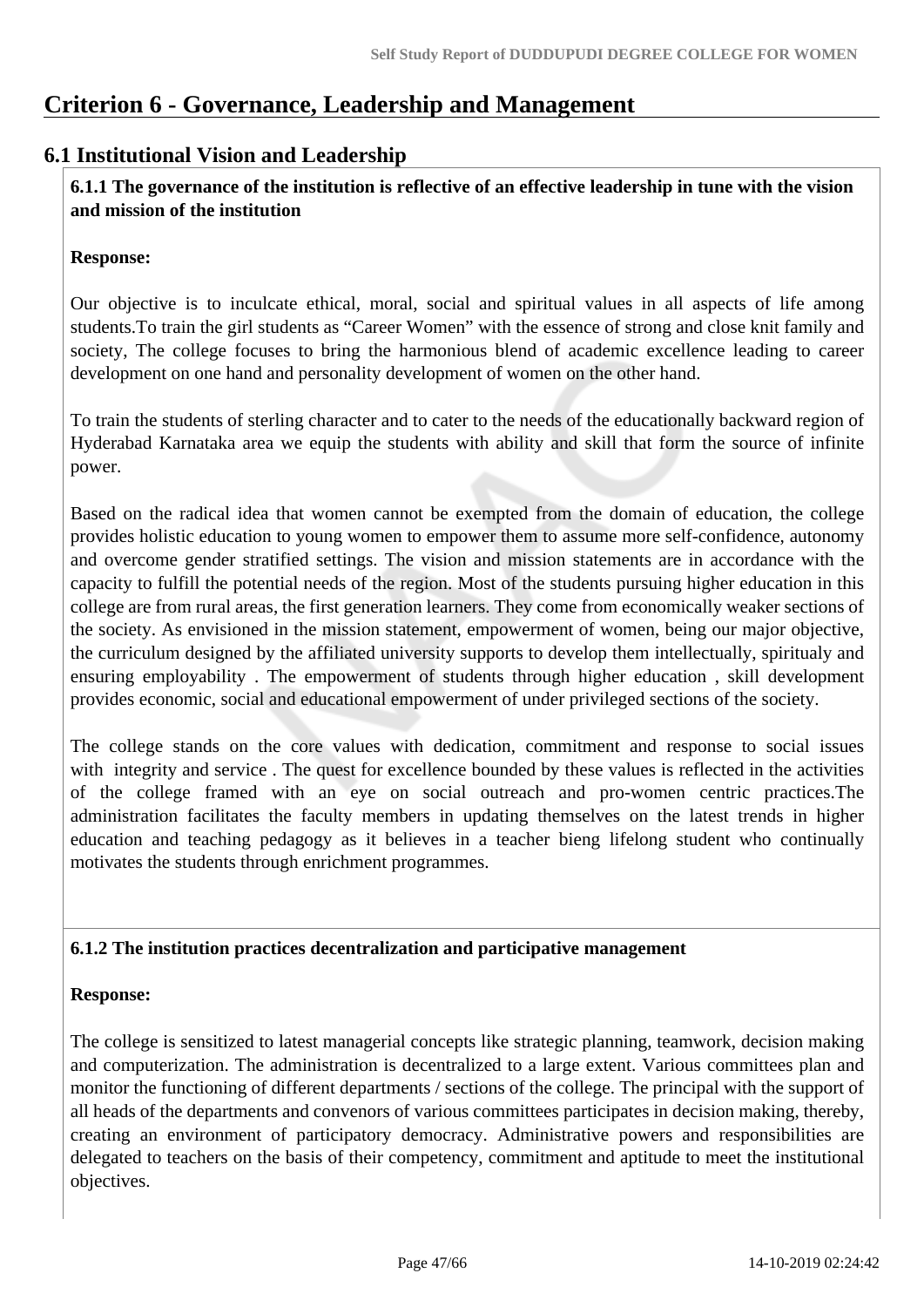The college is governed by a participative management which is actively involved in administrative, academic, co-curricular activities of the institution. The governing body represented by the convener, general council member o the colleges with the Principal form the decision making body. Participatory leadership and teamwork culture emblematic of the values and ethos of the college enable the college community to internalize these and in turn creates institutional loyalty and the willingness to walk an extra mile.

# **6.2 Strategy Development and Deployment**

## **6.2.1 Perspective/Strategic plan and Deployment documents are available in the institution**

#### **Response:**

Our institution has formally stated quality policy, formulated based on the vision and mission of the college, and is the guiding force that help departments to plan their activities.

#### Quality policy statement:

"We endeavour to impart high standards of education, developing the intellect and reasoning ability of our students with a strong base of moral, ethical and human values".

To evolve our students as global citizens, Innovative teaching and learning process are practiced. Excellence is the watchword in all areas of curricular and co-curricular activities in the college.

 **6.2.2 Organizational structure of the institution including governing body, administrative setup, and functions of various bodies, service rules, procedures, recruitment, promotional policies as well as grievance redressal mechanism**

#### **Response:**

The internal organization of the institution is structured to ensure the allocation of duties and responsibilities in accordance with designation, potentials and efficiency. The Principal is the academic, administrative and financial head of the college and is assisted by the Vice Principal and by all the designated members of Management Committee and Staff Council.

The feedback is obtained from the students, alumni and parents. These feedback are analysed by the concerned committees.

The perspective institutional plan for academic programmes and infrastructural development is developed in consultation with all the head of the departments, along with convener, governing body of the management, which are further fine tuned and then implemented. The principal and the convener of the college monitors the efficient implementation of these resolutions. Financial allocations are made on priority basis.

#### **6.2.3 Implementation of e-governance in areas of operation**

#### **1.Planning and Development**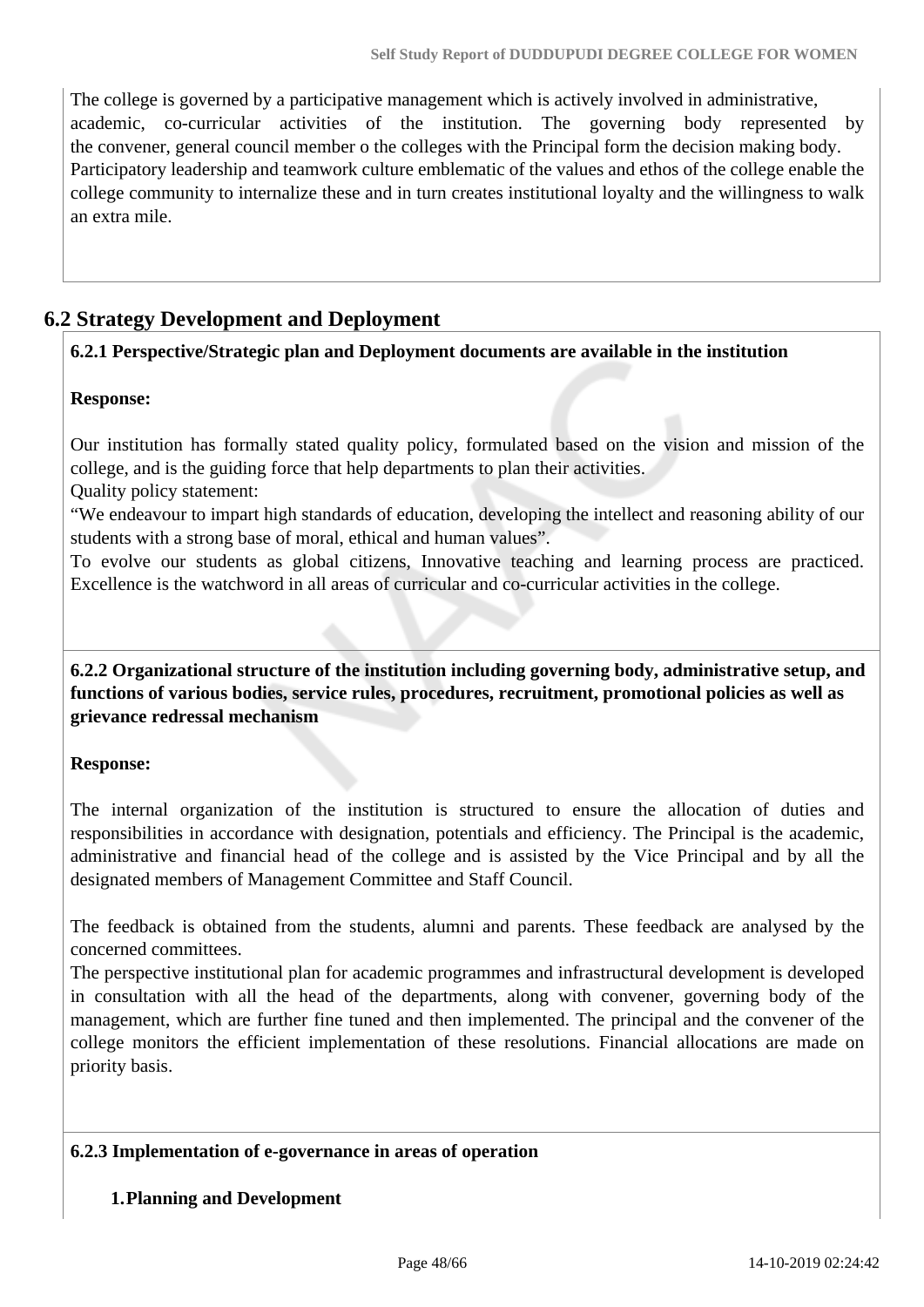| 2. Administration<br><b>3. Finance and Accounts</b><br><b>4. Student Admission and Support</b><br>5. Examination   |                      |
|--------------------------------------------------------------------------------------------------------------------|----------------------|
| A. All 5 of the above                                                                                              |                      |
| <b>B.</b> Any 4 of the above                                                                                       |                      |
| C. Any 3 of the above                                                                                              |                      |
| D. Any 2 of the above                                                                                              |                      |
| <b>Response:</b> A. All 5 of the above                                                                             |                      |
| <b>File Description</b>                                                                                            | <b>Document</b>      |
| Details of implementation of e-governance in areas<br>of operation Planning and<br>Development, Administration etc | <b>View Document</b> |

# **6.2.4 Effectiveness of various bodies/cells/committees is evident through minutes of meetings and implementation of their resolutions**

#### **Response:**

Various bodies are costituted by the management committees meet twice in a year for General Body Meeting and all the minutes of the meeting are recorded and the implementation of the resolutions and their progress is discussed in the consequent meetings and the action taken is observed.

Various cells and committees for the academic year are formed by the Principal in the presence of IQAC. Separate committee wise meetings are held and the minutes of meeting are recorded and the action taken on the resolutions made are observed in the further meetings.

# **6.3 Faculty Empowerment Strategies**

### **6.3.1 The institution has effective welfare measures for teaching and non-teaching staff**

#### **Response:**

The Institution is fully aware of the fact that updating of knowledge base and skills is not only desirable but also imperative to face the challenges of constantly evolving world. The institution ensures professional development of the staff: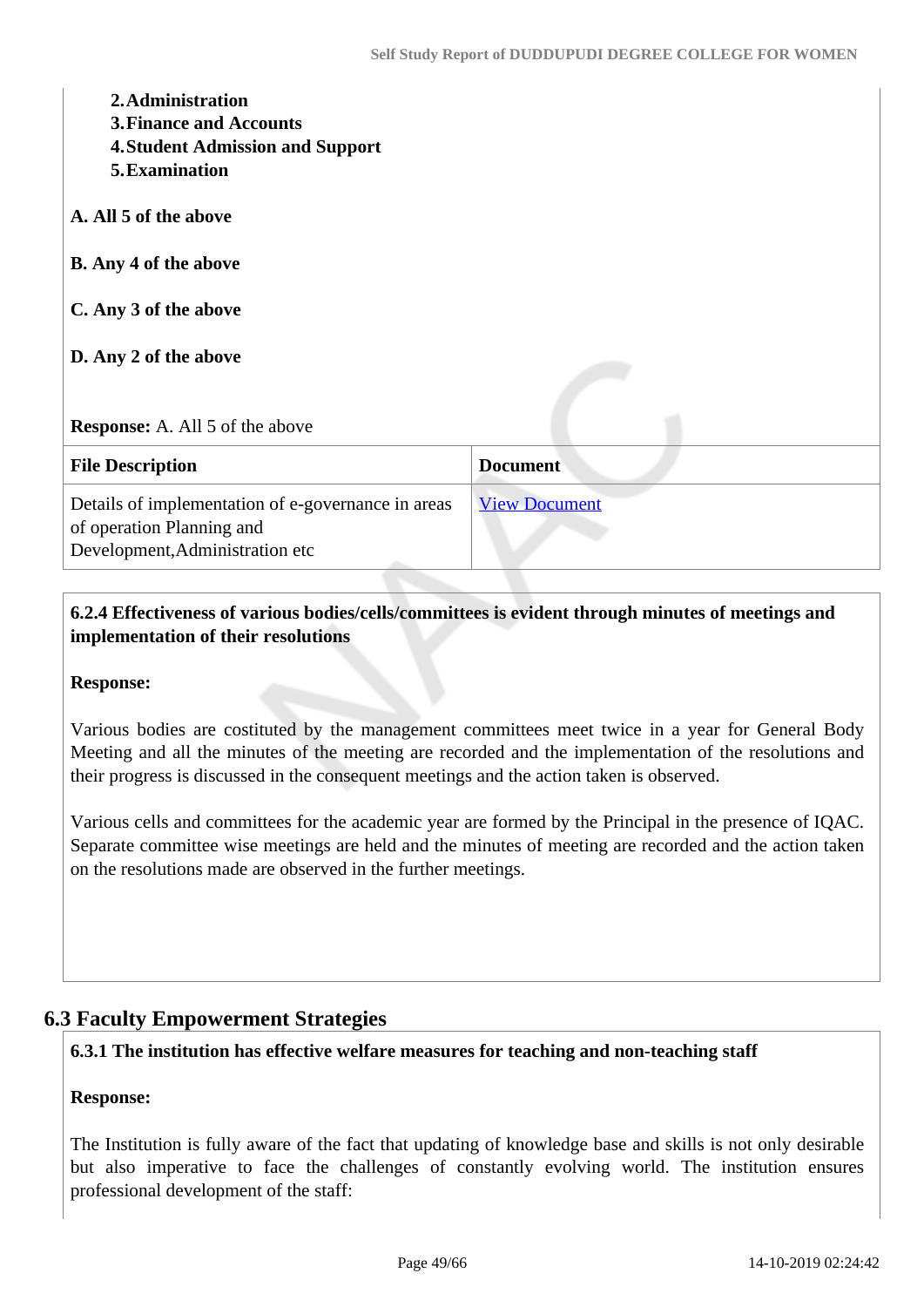To participate in skill development training programmes and workshops.

To participate in National and International conferences, seminars and workshops.

Supporting for publications.

 Active involvement in local, state, national and international professional associations. Development programmes for Non-teaching staff

 The college has implemented various programmes to enable the staff to function more effectively. Employees are given training in office automation and advanced skills related to their work. The college on regular basis deputes the office staff to attend skill development programmes organized by management, affiliating university.

 **6.3.2 Average percentage of teachers provided with financial support to attend conferences/workshops and towards membership fee of professional bodies during the last five years**

**Response:** 2.67

6.3.2.1 Number of teachers provided with financial support to attend conferences / workshops and towards membership fee of professional bodies year-wise during the last five years

| 2016-17 | 2015-16 | 2014-15 | $2013 - 14$ | 2012-13 |
|---------|---------|---------|-------------|---------|
|         |         | ∠       |             |         |

| <b>File Description</b>                                                                                                    | <b>Document</b>      |
|----------------------------------------------------------------------------------------------------------------------------|----------------------|
| Details of teachers provided with financial support<br>to attend conferences, workshops etc. during the last<br>five years | <b>View Document</b> |

## **6.3.3 Average number of professional development /administrative training programs organized by the institution for teaching and non teaching staff during the last five years**

**Response:** 1

6.3.3.1 Total number of professional development / administrative training programs organized by the Institution for teaching and non teaching staff year-wise during the last five years

| υ | 2016-17 | 2015-16 | 2014-15 | 2013-14 | 2012-13 |
|---|---------|---------|---------|---------|---------|
|   |         |         |         |         |         |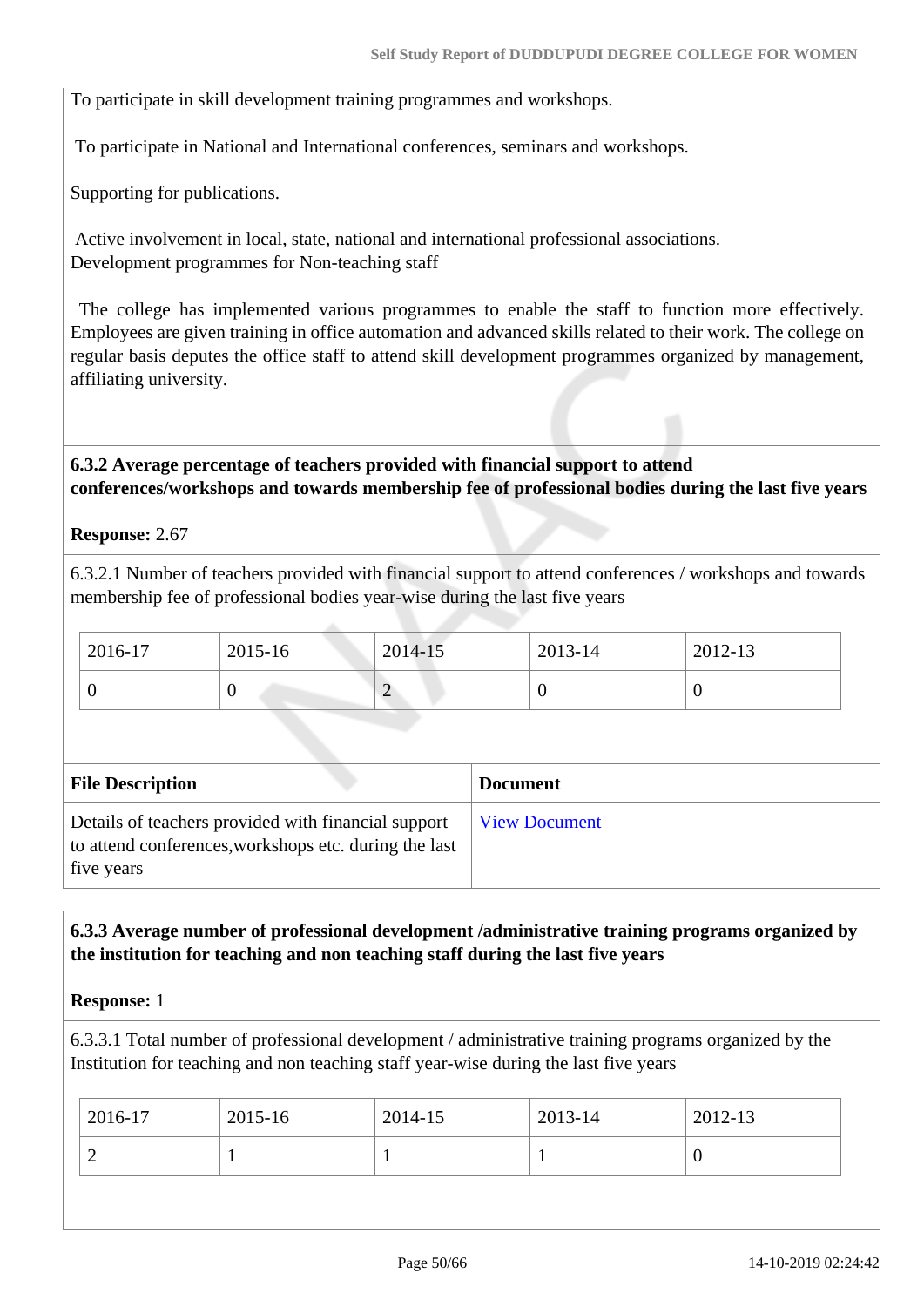| <b>File Description</b>                                                                                                                                       | <b>Document</b> |
|---------------------------------------------------------------------------------------------------------------------------------------------------------------|-----------------|
| Details of professional development / administrative   View Document<br>training programs organized by the Institution for<br>teaching and non teaching staff |                 |

# **6.3.4 Average percentage of teachers attending professional development programs viz., Orientation Program, Refresher Course, Short Term Course, Faculty Development Program during the last five years**

## **Response:** 2.67

6.3.4.1 Total number of teachers attending professional development programs, viz., Orientation Program, Refresher Course, Short Term Course, Faculty Development Programs year-wise during the last five years

| 2016-17 | 2015-16 | 2014-15 | 2013-14 | 2012-13 |
|---------|---------|---------|---------|---------|
|         | ◡       | -       | v       |         |

| <b>File Description</b>                                                                       | <b>Document</b>      |
|-----------------------------------------------------------------------------------------------|----------------------|
| Details of teachers attending professional<br>development programs during the last five years | <b>View Document</b> |

# **6.3.5 Institution has Performance Appraisal System for teaching and non-teaching staff**

#### **Response:**

The college follows the self-appraisal method to evaluate the performance of the faculty in teaching, research and extension.

The Principal and the HODs monitor the performance of the newly recruited teachers by directly interacting with them, gathering information relating to classroom situations and suggest changes, if necessary. The Principal orients them individually and explains the role expected from them by the institution. The performance of the faculty is judged by their willingness to take up the responsibilities assigned to them. The projects undertaken by the teachers and their involvement in social development are some of the qualitative and quantitative parameters through which performance of the teacher is assessed.

The Management has prescribed a self-appraisal method of evaluation for career advancement to evaluate one's performance. The prescribed forms are filled in by the teachers that form the basis for performance appraisal. The teachers being punctual in attending meetings and classes, the pattern of availing leave facilities, the extra hours spent in the college relating to academic work and the degree of sacrifice are some of the parameters for performance assessment.

The performance of non-teaching staff is appraised by the degree of co-operation they give, at the time of emergency work according to situation and need.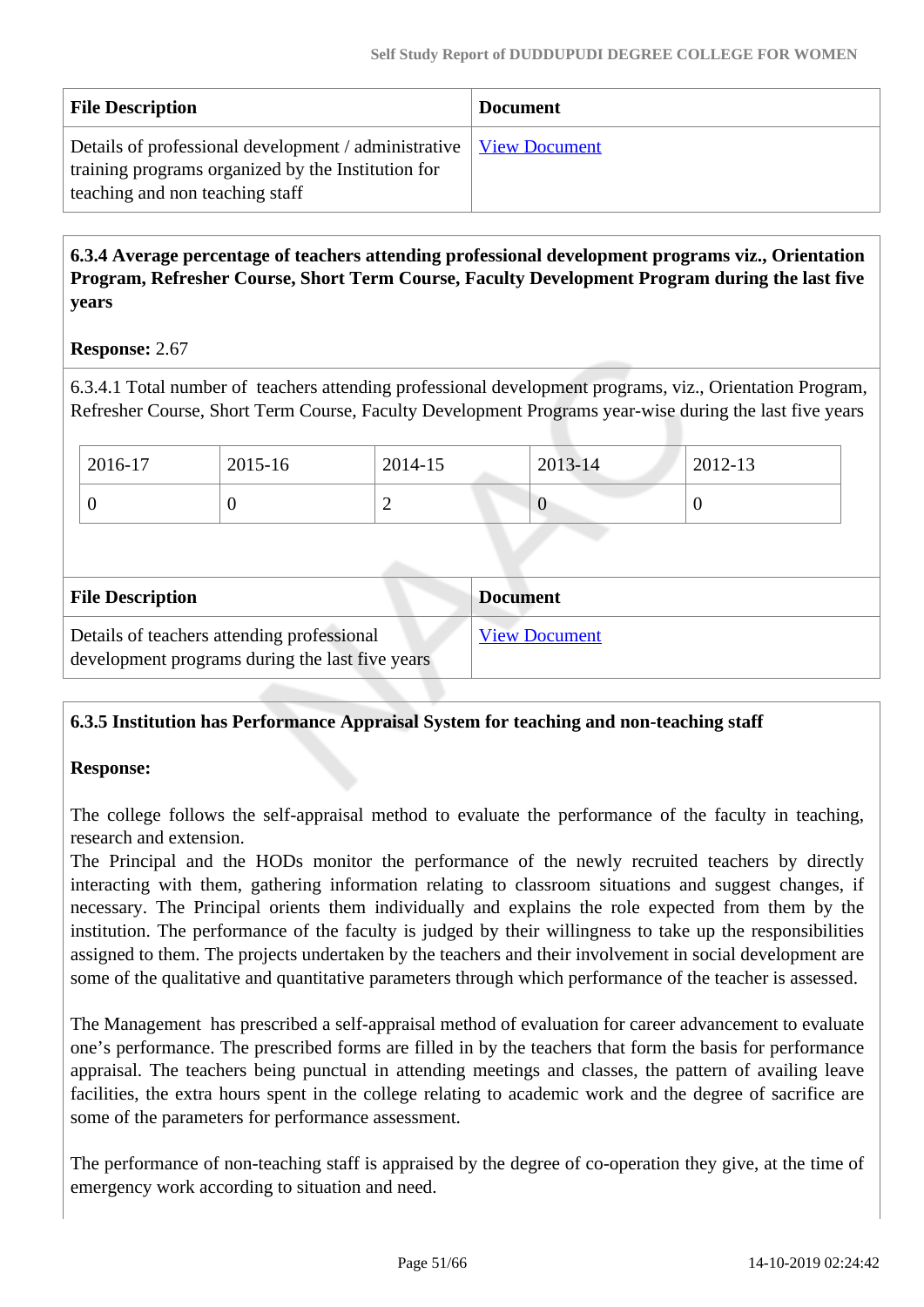# **6.4 Financial Management and Resource Mobilization**

# **6.4.1 Institution conducts internal and external financial audits regularly**

#### **Response:**

An internal audit is conducted annually by a Accountant appointed by the college which is approved by the management. Queries raised are clarified. The internal audit report is submitted to the management. The external audit is conducted by the Chartered Accountant.

According to the audit report, proper books of account as required by the law have been kept by the college. The balance sheet, income sheet and expenditure account together with receipts and payment account are in aggrement with the books of account.

All the Financial transactions in the college are processed using a dedicated software system developed exclusively for our college.

# **6.4.2 Funds / Grants received from non-government bodies, individuals, Philanthropists during the last five years (not covered in Criterion III) (INR in Lakhs)**

#### **Response:** 0

6.4.2.1 Total Grants received from non-government bodies, individuals, philanthropists year-wise during the last five years (INR in Lakhs)

| 2016-17 | 2015-16 | 2014-15 | 2013-14 | 2012-13 |
|---------|---------|---------|---------|---------|
|         | ິ       | ν       |         | ◡       |

| <b>File Description</b>                                                                      | <b>Document</b>      |
|----------------------------------------------------------------------------------------------|----------------------|
| Details of Funds / Grants received from non-<br>government bodies during the last five years | <b>View Document</b> |

# **6.4.3 Institutional strategies for mobilisation of funds and the optimal utilisation of resources**

#### **Response:**

Institution utilises the funds capitalised by collection of fees from students and on additional requirement of funds the institution will take the support from the management trustees and the financial organisations like bank.

For certain minimal requirements of the funds the college adjusts the funds with the management trustee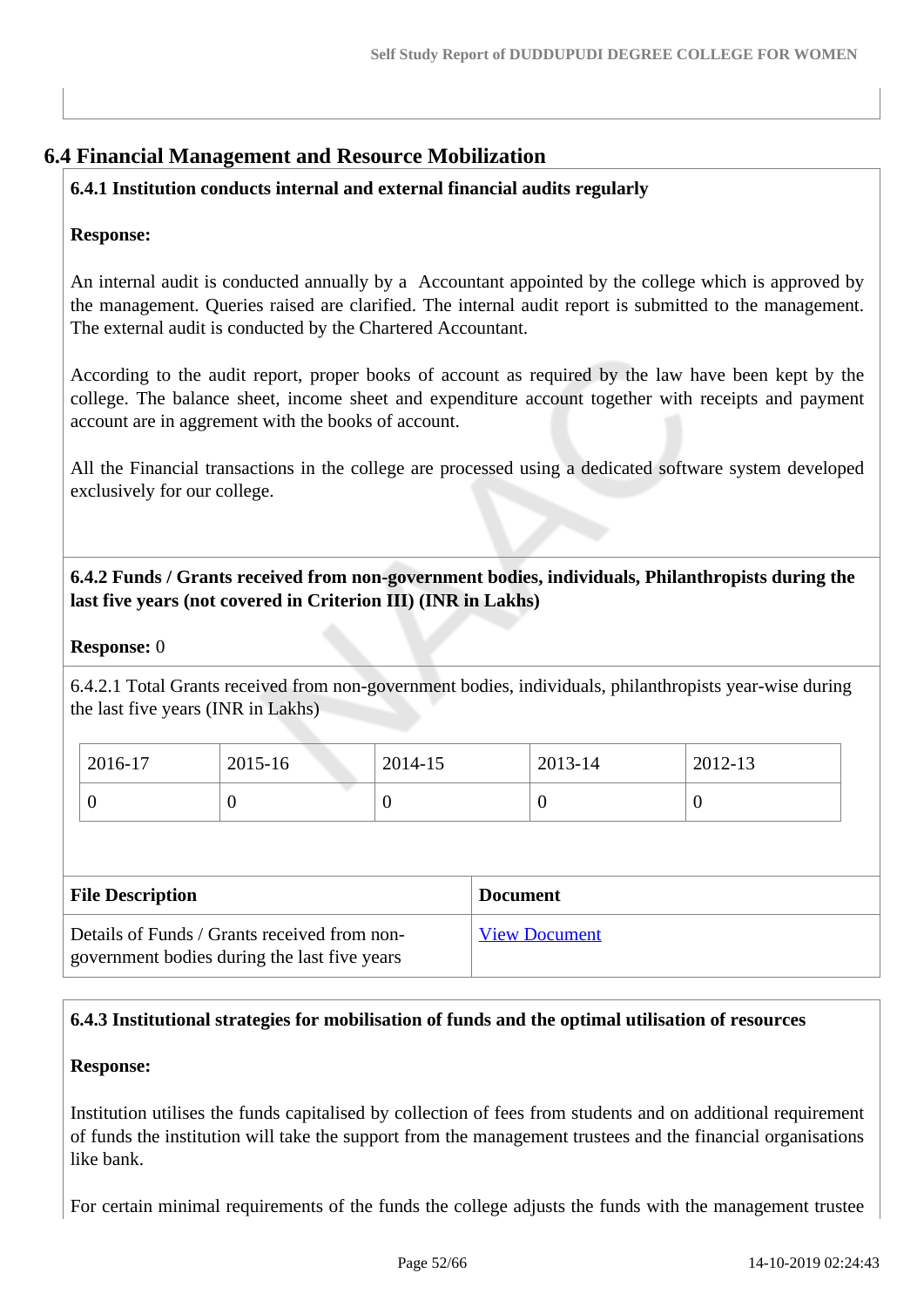and sister concerned institutions.

The trust funds the college by the way of Overdraft from banks.

The trust funds from private estates.

# **6.5 Internal Quality Assurance System**

| quality assurance strategies and processes | 6.5.1 Internal Quality Assurance Cell (IQAC) has contributed significantly for institutionalizing the     |  |
|--------------------------------------------|-----------------------------------------------------------------------------------------------------------|--|
| <b>Response:</b>                           |                                                                                                           |  |
|                                            | The institution has established Internal Quality Assurance Cell [IQAC] and the composition is as follows. |  |
| No. of Teachers                            | 03                                                                                                        |  |
| No. of Administrative staff                | 01                                                                                                        |  |
| No. of students                            | 03                                                                                                        |  |
| No. of Management representative           | 03                                                                                                        |  |
| No. of Alumni                              | 01                                                                                                        |  |
| No. of other External Experts              | 01                                                                                                        |  |
| Total no. of members                       | 12                                                                                                        |  |
|                                            | The IQAC contributes significantly for Quality assurance on academic, admistrative and other Processes.   |  |

 **6.5.2 The institution reviews its teaching learning process, structures & methodologies of operations and learning outcomes at periodic intervals through IQAC set up as per norms**

#### **Response:**

The institution undergoes academic audit by the governing body of the management, which visits college regularly, interact with staff members and students. They give important suggestions for effective improvement. The local inspection committees formed by the affiliating university too visit the college yearly and check all the teaching-learning process.

The teaching learning process is reviewed through student feedback and result analysis. The results are discussed by the college council and necessary suggestions are given to arrange seminars, discussions, special classes, remedial classes etc. The outcome of review has helped in improving the quality of teaching learning process every year.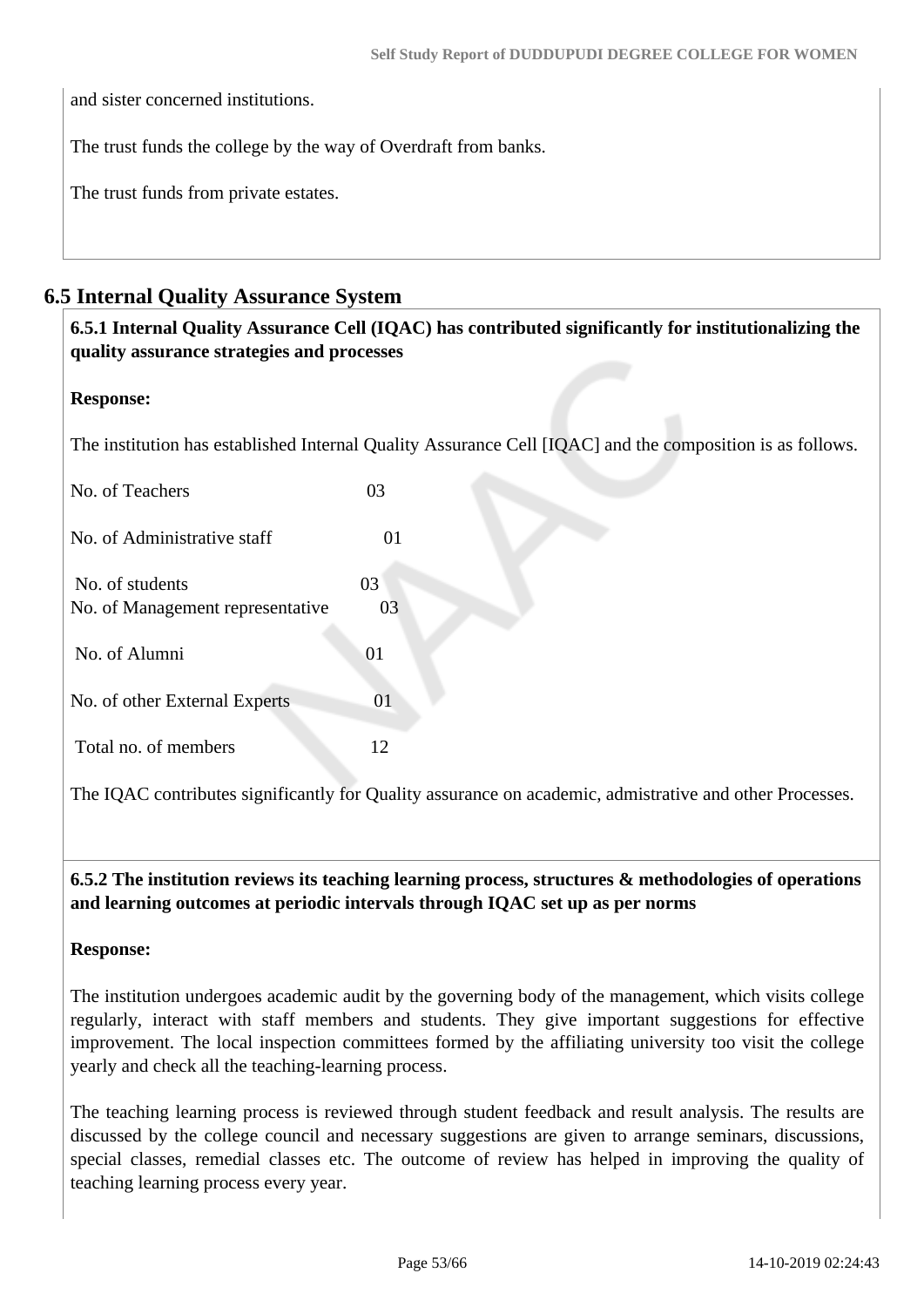The IQAC reviews these feedbacks at regular intervals.

#### **6.5.3 Average number of quality initiatives by IQAC for promoting quality culture per year**

#### **Response:** 0.4

6.5.3.1 Number of quality initiatives by IQAC for promoting quality year-wise for the last five years

| 2016-17 | 2015-16 | 2014-15 | 2013-14 | 2012-13 |
|---------|---------|---------|---------|---------|
| ∼       | ◡       | ິ       |         |         |

| <b>File Description</b>                                                         | <b>Document</b>      |
|---------------------------------------------------------------------------------|----------------------|
| Number of quality initiatives by IQAC per year for<br>promoting quality culture | <b>View Document</b> |

**6.5.4 Quality assurance initiatives of the institution include:**

- **1.Regular meeting of Internal Quality Assurance Cell (IQAC); timely submission of Annual Quality Assurance Report (AQAR) to NAAC; Feedback collected, analysed and used for improvements**
- **2.Academic Administrative Audit (AAA) and initiation of follow up action**
- **3.Participation in NIRF**
- **4.ISO Certification**
- **5.NBA or any other quality audit**

**A. Any 4 of the above**

- **B. Any 3 of the above**
- **C. Any 2 of the above**
- **D. Any 1 of the above**

**Response:** D. Any 1 of the above

| <b>File Description</b>                                        | <b>Document</b>      |
|----------------------------------------------------------------|----------------------|
| Details of Quality assurance initiatives of the<br>institution | <b>View Document</b> |

**6.5.5 Incremental improvements made during the preceding five years** *(in case of first cycle)* **Post**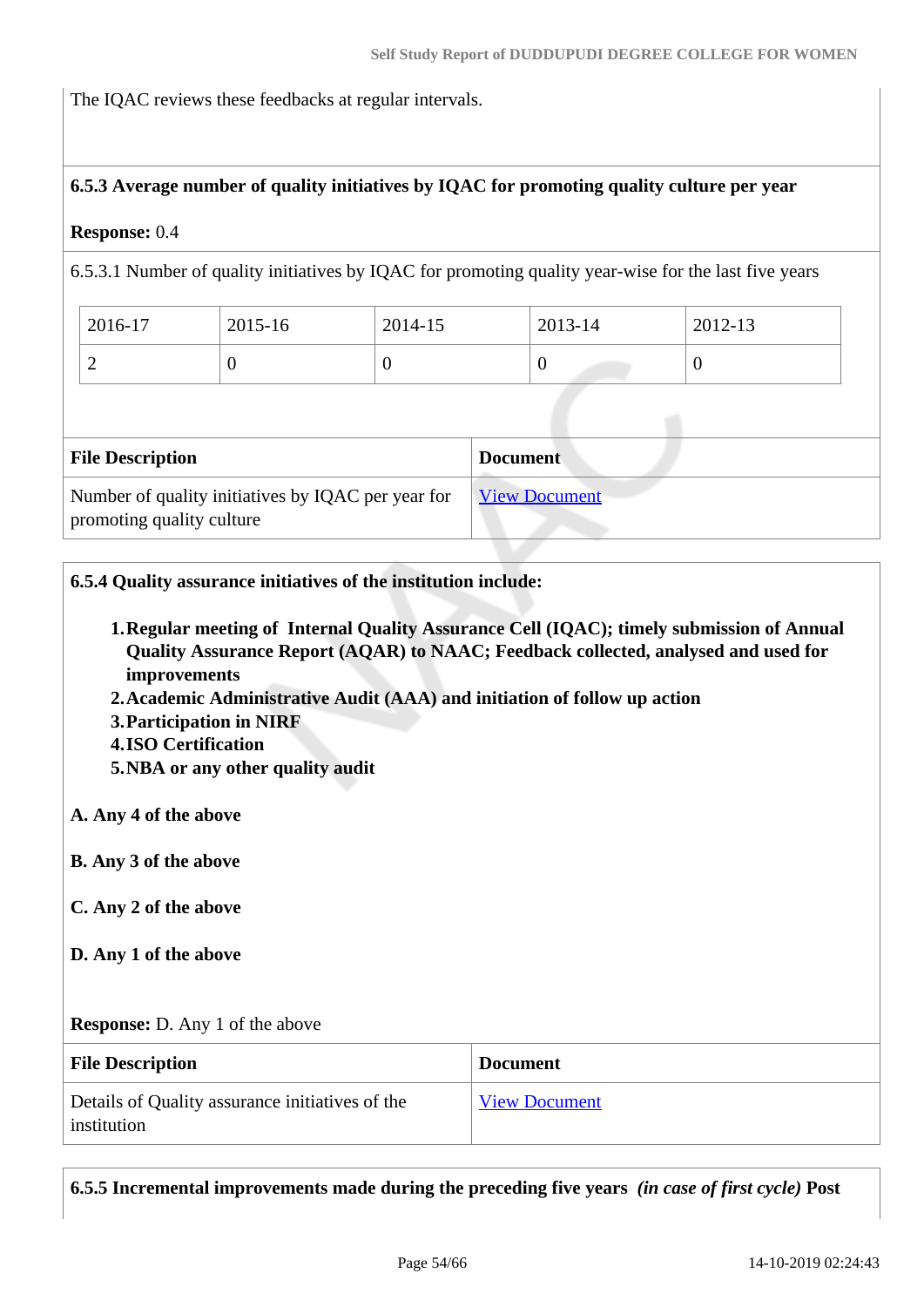#### **accreditation quality initiatives** *(second and subsequent cycles)*

#### **Response:**

The institution is supported by a visionary management with well-defined goals and perspective plans for developmental works. The perspective plan is drawn on short term and long-term goals in different aspects of functioning of the college such as teaching and learning, research and development, industry, human resource planning and infrastructure. To implement these plans in a meaningful manner, various committees are formed and adequate measures are planned.

The administration ensures effective and efficient transaction of teaching learning process by:-

Promoting professional development of faculty.

To undergo refresher / orientation courses.

To pursue doctoral programmes.

e- teaching is encouraged among the faculty.

To attend and present the research papers in state / national / international level conferences / seminars / symposium.

To organize State / National level conferences / seminars / symposium / work shop / special lectures / lecture series / teacher exchange programmes.

 Arrangement of substitute lecturers for the leave period, to ensure that teaching – learning process is unaffected.

Organizing extra classes for slow learners.

Procuring good books every year and thereby enriching the college library.

Providing internet access to both teachers and students.

Apart from all these the management is also taking different improvemental measures in terms of Modernisation of Laboratories, Greenary of the environment, E-library, NSS, co-curricular activities and etc..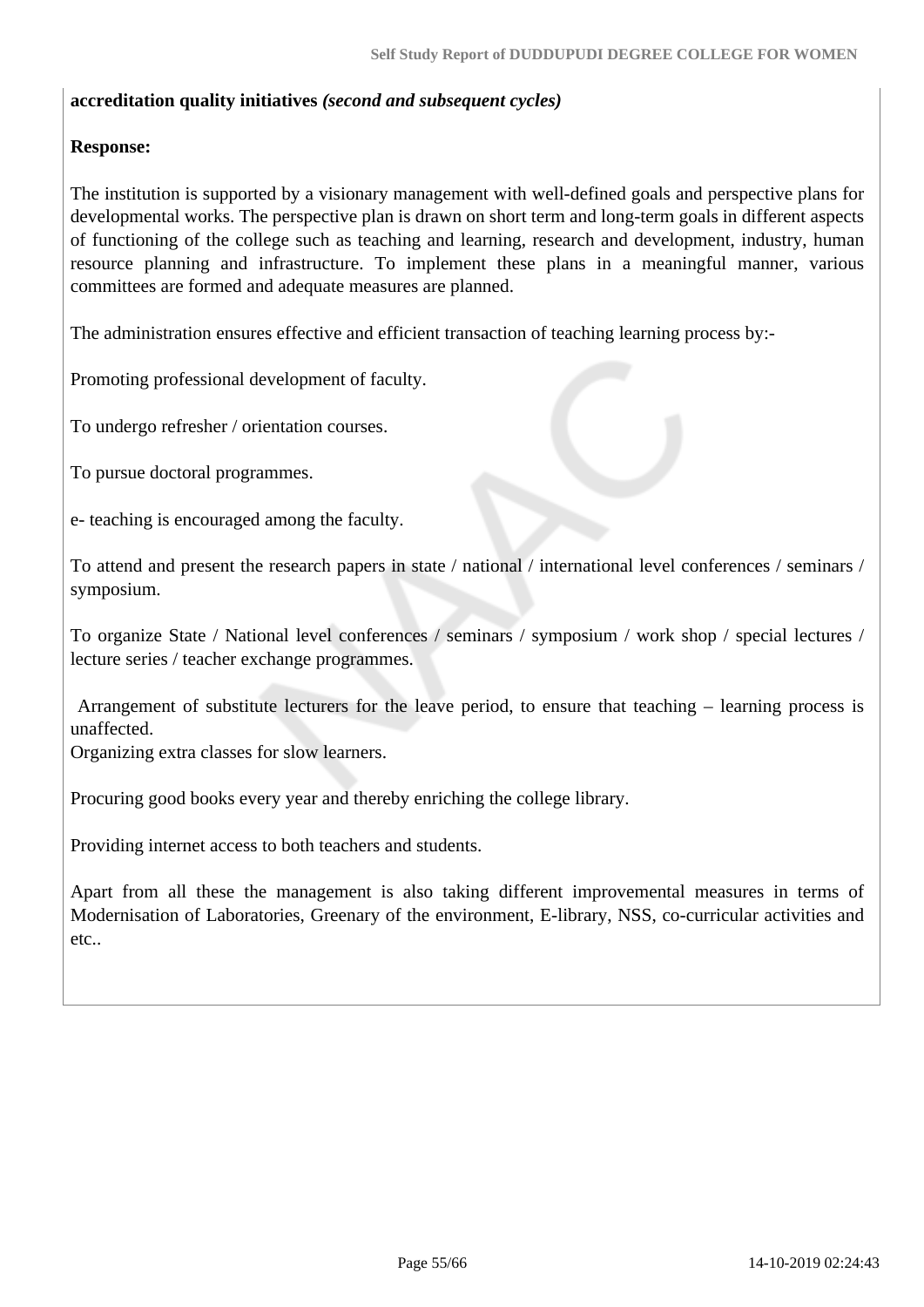# **Criterion 7 - Institutional Values and Best Practices**

# **7.1 Institutional Values and Social Responsibilities**

 **7.1.1 Number of gender equity promotion programs organized by the institution during the last five years** 

# **Response:** 5

7.1.1.1 Number of gender equity promotion programs organized by the institution year-wise during the last five years

| 2016-17 | 2015-16 | 2014-15 | $2013 - 14$ | 2012-13 |
|---------|---------|---------|-------------|---------|
|         |         |         |             |         |

| <b>File Description</b>                                                                  | <b>Document</b> |
|------------------------------------------------------------------------------------------|-----------------|
| List of gender equity promotion programs organized   View Document<br>by the institution |                 |

# **7.1.2**

# **1.Institution shows gender sensitivity in providing facilities such as:**

- **1.Safety and Security**
- **2.Counselling**
- **3.Common Room**

# **Response:**

1. Safety & Security

 The college has a sturdy, well defined compound wall with security parameters in place. The entire campus is on CCTV surveillance. All the class rooms, laboratories, library, office, open area, canteen & play ground are fitted with 24 hour surveillance cameras. Security personal at the main entrance of the college prevent undesirable entry to the college. All the students are provided with smart ID cards that enable marking of Biometric attendance. The absence of a student at the college is reported to the parent through SMS system.

# 2. Counselling

 Periodic seminars are conducted on feeling better in everyday life, being aware of one's own strength & power, acting in a more self asserted way, reducing fear increasing awareness towards means o defence, awareness towards legal rights etc... The counsellors rapport with the students on regular basis there by creating a congenial environment for the students to feel comfortable in sharing feelings and emotions. Every care is taken by the Management, Principal, grievance committee and the counsellors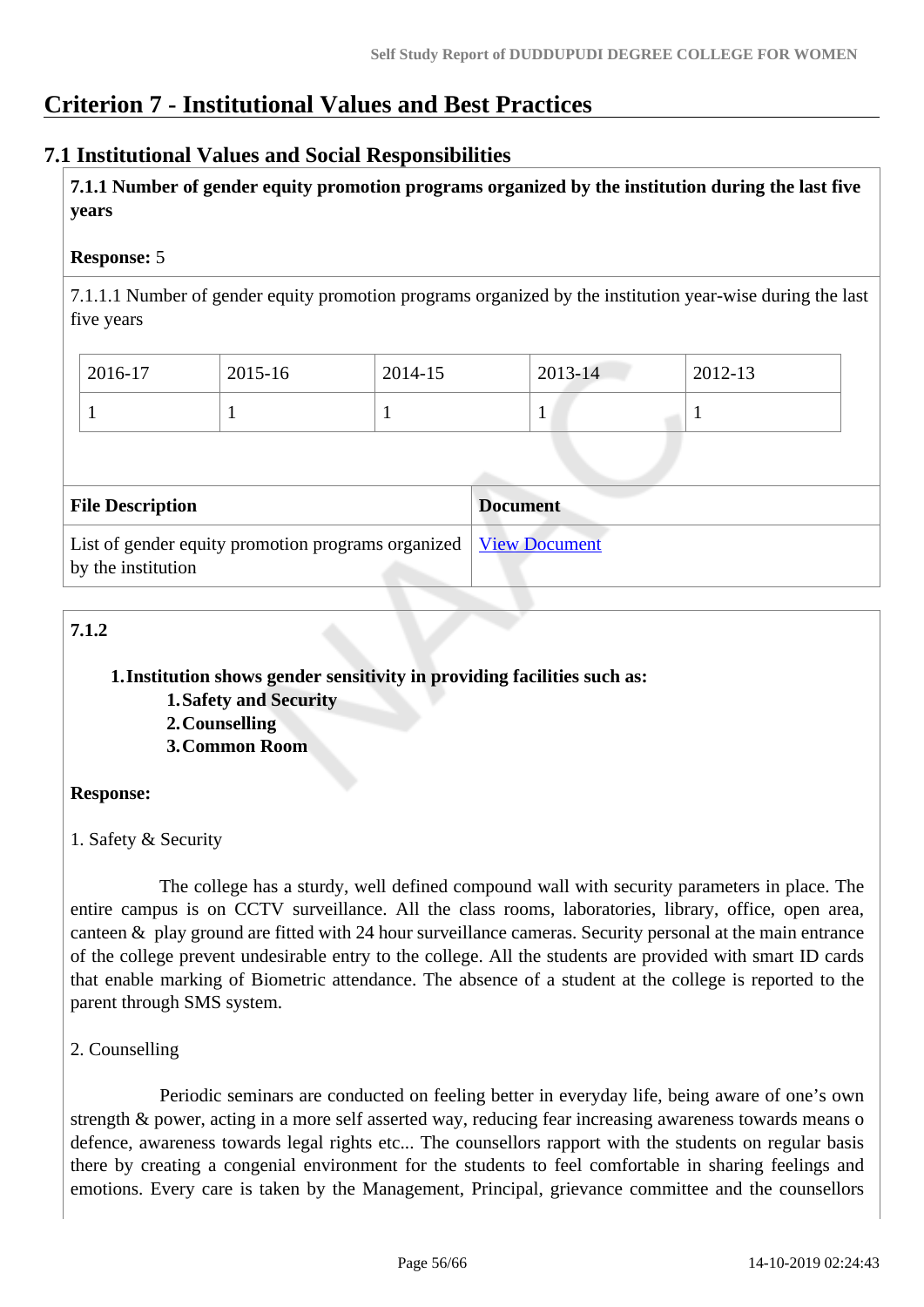towards observation of students' behavioural changes. Personal counselling is done for the needy and the same is intimated to the parent.

3. Common room

 A Common Ladies waiting room is provided for the students to spend their personal time during leisure hours. A small infirmary is attached to this room to take care of the first-aid requirements of the students.

#### **7.1.3 Alternate Energy initiatives such as:**

# **1.Percentage of annual power requirement of the Institution met by the renewable energy sources**

**Response:** 0

7.1.3.1 Annual power requirement met by the renewable energy sources (in KWH)

#### 7.1.3.2 Total annual power requirement (in KWH)

Response: 9036

| <b>File Description</b>                                                            | <b>Document</b>      |
|------------------------------------------------------------------------------------|----------------------|
| Details of power requirement of the Institution met<br>by renewable energy sources | <b>View Document</b> |

#### **7.1.4 Percentage of annual lighting power requirements met through LED bulbs**

**Response:** 24.24

7.1.4.1 Annual lighting power requirement met through LED bulbs (in KWH)

Response: 2190

7.1.4.2 Annual lighting power requirement (in KWH)

Response: 9036

| <b>File Description</b>                                         | <b>Document</b>      |
|-----------------------------------------------------------------|----------------------|
| Details of lighting power requirements met through<br>LED bulbs | <u>View Document</u> |

#### **7.1.5 Waste Management steps including:**

- **Solid waste management**
- **Liquid waste management**
- **E-waste management**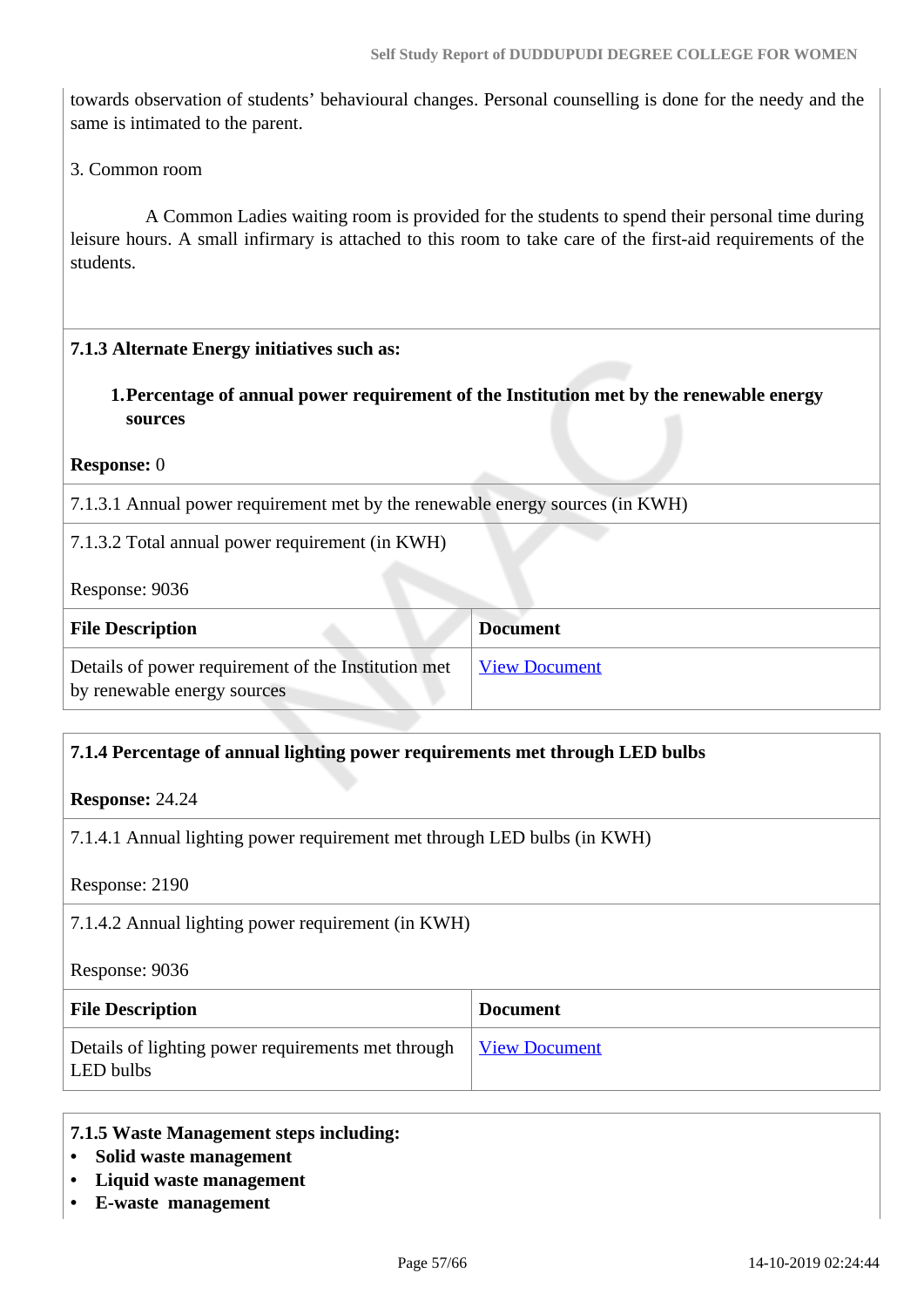#### **Response:**

#### 1. Solid waste management

 The solid wastes in the campus include paper, plastic cans, bottles and wrappers, leaves and twigs of plants and trees, food crumbs metals and e-waste to a little extant. Bio wastes such as paper, food crumbs and plant wastes are bio degraded using manure pits. Pastic waste such as cans, bottles & wrappers are stored in separate bins to be collected by the municipality.

#### 2. Liquid waste management

 Water used for cleaning the toilets, canteen and laboratories forms the major part of the liquid waste. Apart from this, chemicals used in science labs especially chemistry orm a considerable part of liquid waste. Most of the water used in canteen is used to water the plants. All the other liquid wastes are disposed through the municipal drainage system.

#### 3. E-waste management

 The college produces E-wastes in the form of used up CPUs, circuit boards, etc.. E-waste is not included in the regular disposal procedures. They are usually re-used and when further usage is not possible, they are disposed.

#### **7.1.6 Rain water harvesting structures and utilization in the campus**

#### **Response:**

#### Rain Water Harvesting

Water is a one of the most important resources for survival of human being as much as food, air etc, but very few attentions are paid for its economical use and conservation of this precious resource. Due to over pumping of ground water the water table is going down abnormally and if the problem is not given a serious look, then the future generations may have to face severe scarcity of water. Rainfall is the prime source of water and if rain water is harvested, the scarcity of water can be eliminated altogether. This is an ideal solution to overcome water problem where surface water sources are insufficient and inadequate groundwater supply quantitatively and qualitatively.

In the college campus rain water harvesting is done and stored in underground tank with a capacity of 200,000 litres.

**7.1.7 Green Practices**

#### **• Students, staff using**

**a) Bicycles**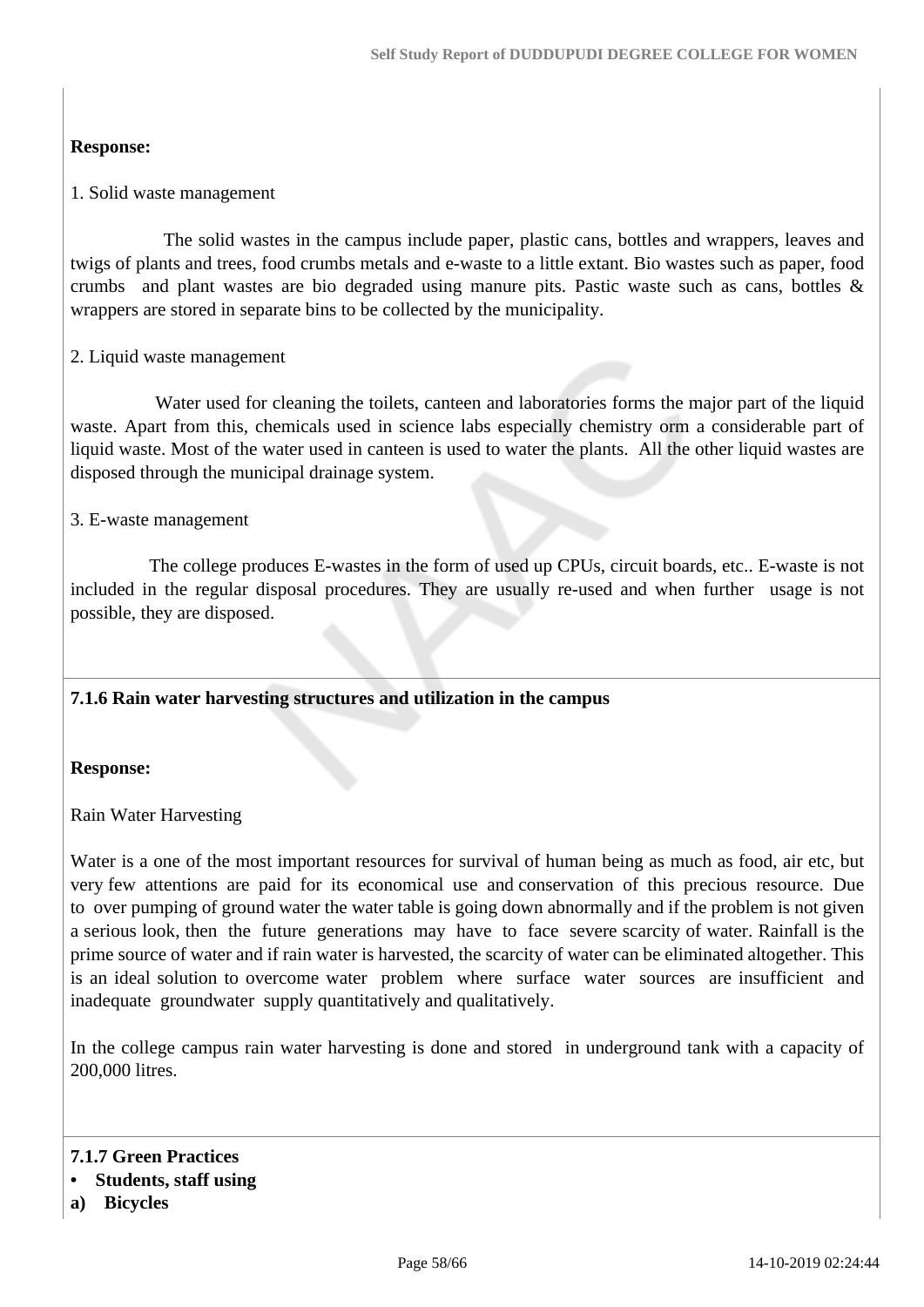#### **b) Public Transport**

- **c) Pedestrian friendly roads**
- **Plastic-free campus**
- **Paperless office**
- **Green landscaping with trees and plants**

#### **Response:**

The college plies buses to all major routes in Sindhanur Taluk. Bus facility is also provided in the Sindhanur Town too. Most of the students use this mode of transport. Some students who come from nearby taluks use public transport system. Some students come by cycles  $\&$  scooters with most of them sharing the ride with their friends. Since the college is situated in the heart of the town, a considerable number of students come by walk and they are much aware of pedestrian rules and issues that may arise there.

Discouraging the use of plastics had always been the focus of the college. A number of awareness lectures and programmes are conducted regarding the issue. The campus had been announced plastic free ever since its inception. A recent initiative on compelling students to use only Copper or Stainless Steel water bottles & Lunch boxes instead of plastic ones has yielded fruitful results.

The college has always resorted to advanced technology in advancement of its objectives. It has a custom built soft ware and a website. The management and administrative software enables smooth functioning of the college. The office is mostly paperless but the efforts are on, to make it complete.

The very ambience radiated by the college campus owes it to the green landscaping developed tirelessly by the students as part of NSS regular activities. The college takes interest in developing gardens not only in the college campus but also by adopting gardens in the town.

#### **7.1.8 Average percentage expenditure on green initiatives and waste management excluding salary component during the last five years**

#### **Response:** 0.72

7.1.8.1 Total expenditure on green initiatives and waste management excluding salary component yearwise during the last five years(INR in Lakhs)

| 2016-17 | 2015-16 | 2014-15 | 2013-14 | 2012-13 |
|---------|---------|---------|---------|---------|
| 0.30    | 0.45    | 0.20    | 0.35    | 0.25    |

| <b>File Description</b>                                                      | <b>Document</b> |
|------------------------------------------------------------------------------|-----------------|
| Details of expenditure on green initiatives and waste   <u>View Document</u> |                 |
| management during the last five years                                        |                 |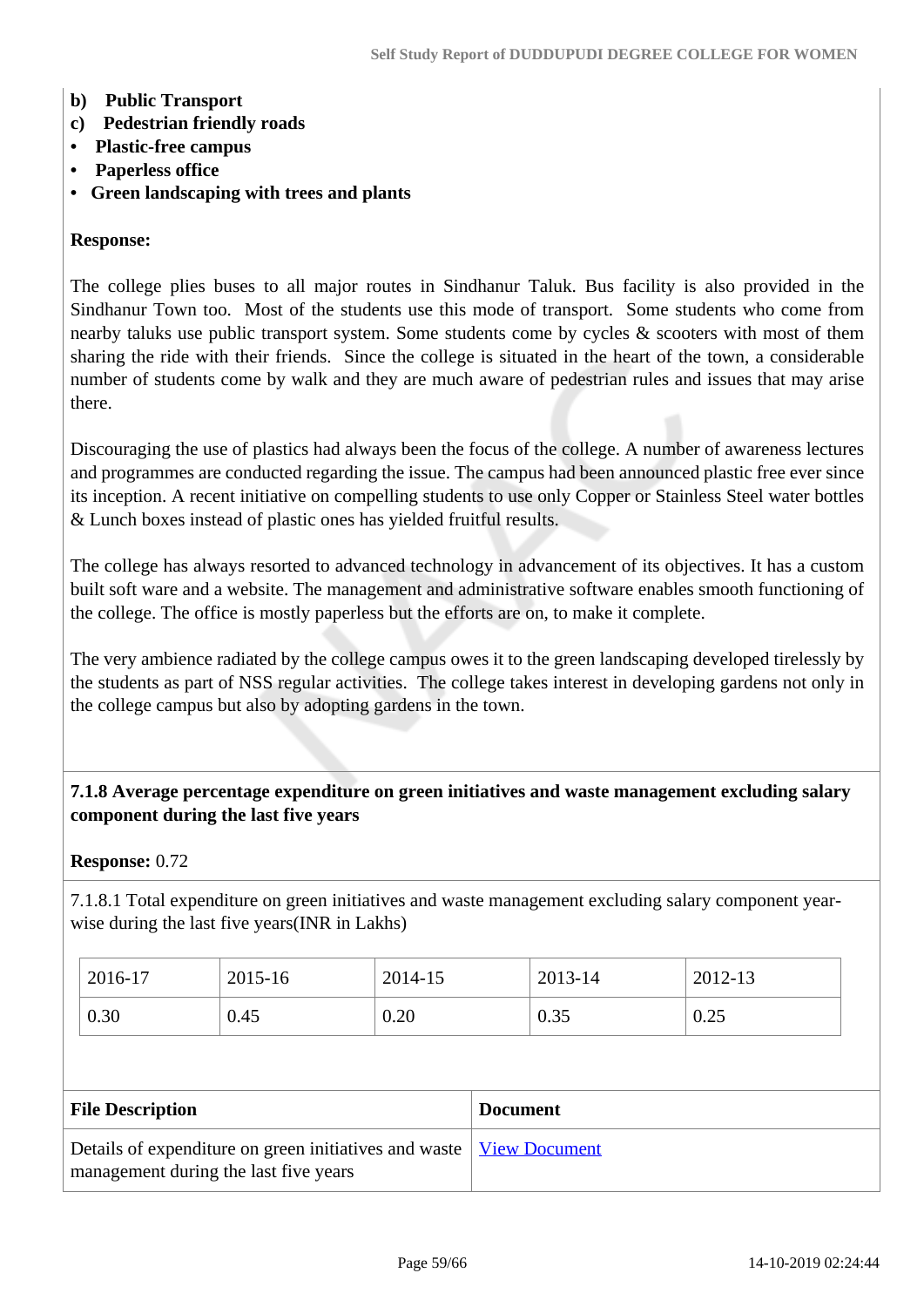| <b>1. Physical facilities</b><br>2. Provision for lift<br>3. Ramp / Rails<br><b>4. Braille Software/facilities</b><br><b>5. Rest Rooms</b><br><b>6. Scribes for examination</b><br>7. Special skill development for differently abled students<br><b>8. Any other similar facility (Specify)</b> |                      |  |
|--------------------------------------------------------------------------------------------------------------------------------------------------------------------------------------------------------------------------------------------------------------------------------------------------|----------------------|--|
| A. 7 and more of the above                                                                                                                                                                                                                                                                       |                      |  |
| <b>B.</b> At least 6 of the above                                                                                                                                                                                                                                                                |                      |  |
| C. At least 4 of the above                                                                                                                                                                                                                                                                       |                      |  |
| D. At least 2 of the above                                                                                                                                                                                                                                                                       |                      |  |
| <b>Response:</b> C. At least 4 of the above                                                                                                                                                                                                                                                      |                      |  |
| <b>File Description</b>                                                                                                                                                                                                                                                                          | <b>Document</b>      |  |
| Resources available in the institution for<br>Divyangjan                                                                                                                                                                                                                                         | <b>View Document</b> |  |

## **7.1.10 Number of Specific initiatives to address locational advantages and disadvantages during the last five years**

### **Response:** 5

7.1.10.1 Number of specific initiatives to address locational advantages and disadvantages year-wise during the last five years

| 2016-17 | 2015-16 | 2014-15 | 2013-14 | 2012-13                  |
|---------|---------|---------|---------|--------------------------|
|         |         |         |         | $\overline{\phantom{a}}$ |

| <b>File Description</b>                                                              | <b>Document</b>      |
|--------------------------------------------------------------------------------------|----------------------|
| Number of Specific initiatives to address locational<br>advantages and disadvantages | <b>View Document</b> |

 **7.1.11 Number of initiatives taken to engage with and contribute to local community during the last five years (Not addressed elsewhere)**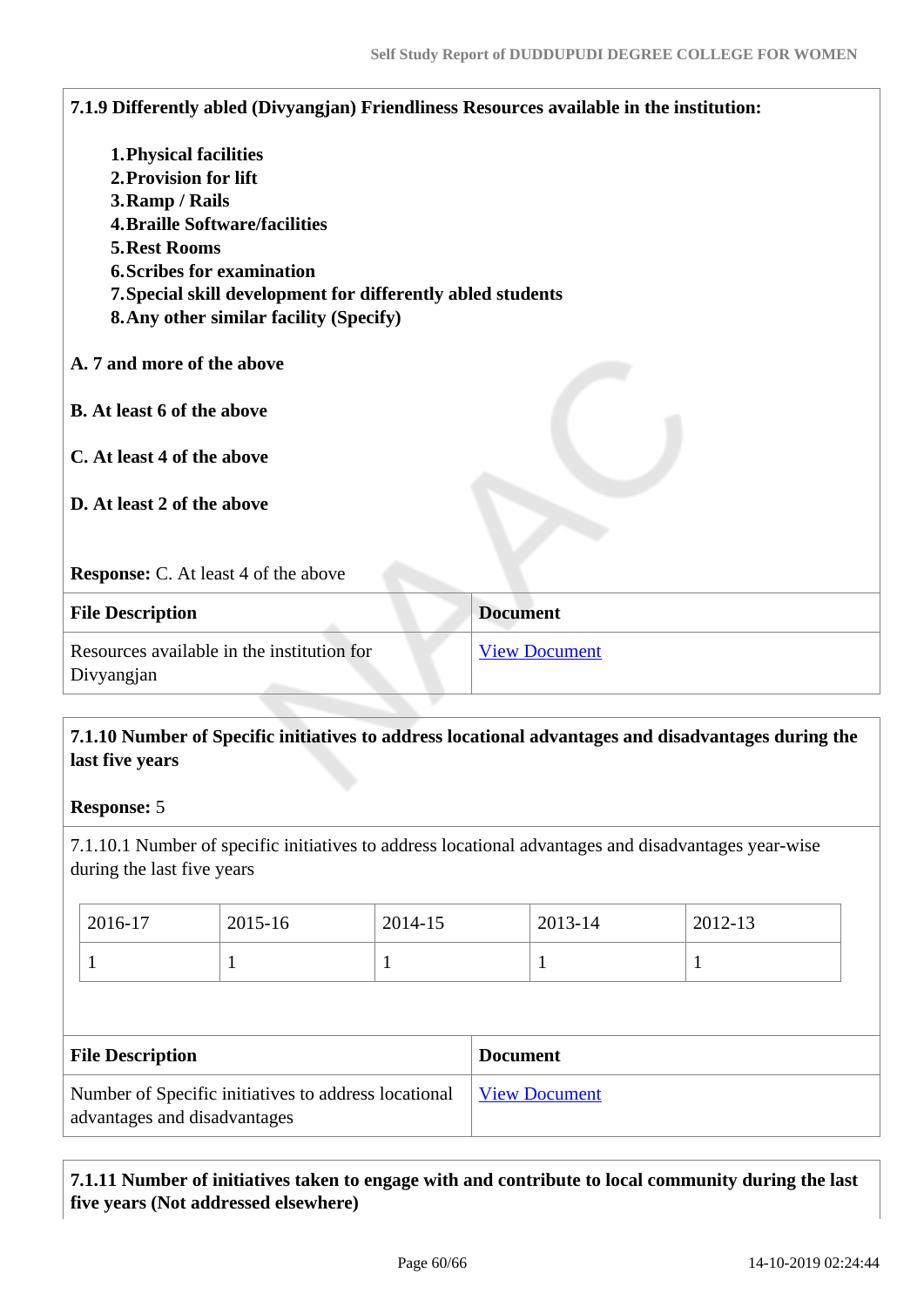#### **Response:** 5

7.1.11.1 Number of initiatives taken to engage with and contribute to local community year-wise during the last five years

| 2016-17                 | 2015-16 | 2014-15 |                 | 2013-14 | 2012-13 |
|-------------------------|---------|---------|-----------------|---------|---------|
|                         |         |         |                 |         |         |
|                         |         |         |                 |         |         |
|                         |         |         |                 |         |         |
| <b>File Description</b> |         |         | <b>Document</b> |         |         |

#### **7.1.12**

**Code of conduct handbook exists for students, teachers, governing body, administration including Vice Chancellor / Director / Principal /Officials and support staff**

#### **Response:** Yes

#### **7.1.13 Display of core values in the institution and on its website**

**Response:** Yes

 **7.1.14 The institution plans and organizes appropriate activities to increase consciousness about national identities and symbols; Fundamental Duties and Rights of Indian citizens and other constitutional obligations**

**Response:** Yes

| <b>File Description</b>                                                                            | <b>Document</b>      |
|----------------------------------------------------------------------------------------------------|----------------------|
| Details of activities organized to increase<br>consciousness about national identities and symbols | <b>View Document</b> |

#### **7.1.15 The institution offers a course on Human Values and professional ethics**

**Response:** Yes

 **7.1.16 The institution functioning is as per professional code of prescribed / suggested by statutory bodies / regulatory authorities for different professions**

**Response:** Yes

 **7.1.17 Number of activities conducted for promotion of universal values (Truth, Righteous conduct, Love, Non-Violence and peace); national values, human values, national integration, communal**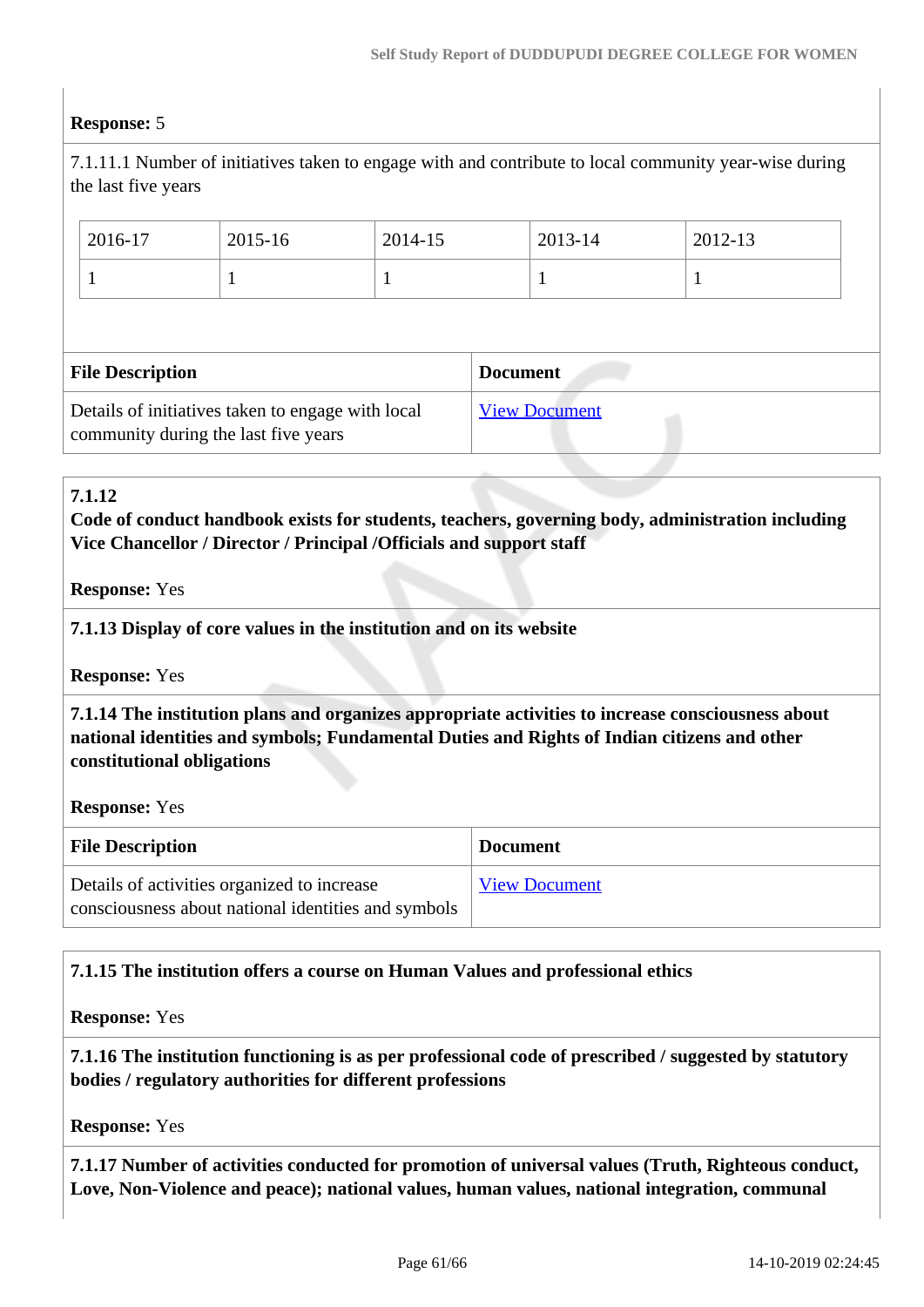**harmony and social cohesion as well as for observance of fundamental duties during the last five years**

#### **Response:** 5

| <b>File Description</b>                                           | <b>Document</b>      |
|-------------------------------------------------------------------|----------------------|
| List of activities conducted for promotion of<br>universal values | <b>View Document</b> |

## **7.1.18 Institution organizes national festivals and birth / death anniversaries of the great Indian personalities**

#### **Response:**

All the National Festivals starting from Indepedance Day to Republic day are observed and organised by the institution regulary with the presence of all the students. It is Compelled on each student and staff to be present on such ocassions.

The Birth and Death anniversaries of great indian personalities such as Mahatma Gandhiji, Lal bahudur Shastri, Sardar Vallabhbhai patel, Kanakadas jayanti, valmiki jayanti , Dr. B R Ambedkar, Basava jayanti, Krishnastami etc are also observed and special programmes in such ocassions are also organised.

The list of all the festivals, birth and death anniversaries are noted and planned accordingly in the calendar of events.

 **7.1.19 The institution maintains complete transparency in its financial, academic, administrative and auxiliary functions**

#### **Response:**

All the functions of the institution, such as financial, academic and auxillary functions are completely transparent as all of these functions are carried out on onnet software which is developed and maintained by Unisoft technologies, Vijayawada.

The online software even maintains the academic activities such as attendance of staff and students, feedback, performance and progress of students, leave records of staff, generation of fee receipts and other reports such as Study certificates, Transfer certificates etc.

The complete financial aspects such as payment and receipts, vouchers and all the statements can be generated in customised manner using this software.

# **7.2 Best Practices**

**7.2.1 Describe at least two institutional best practices (as per NAAC Format)**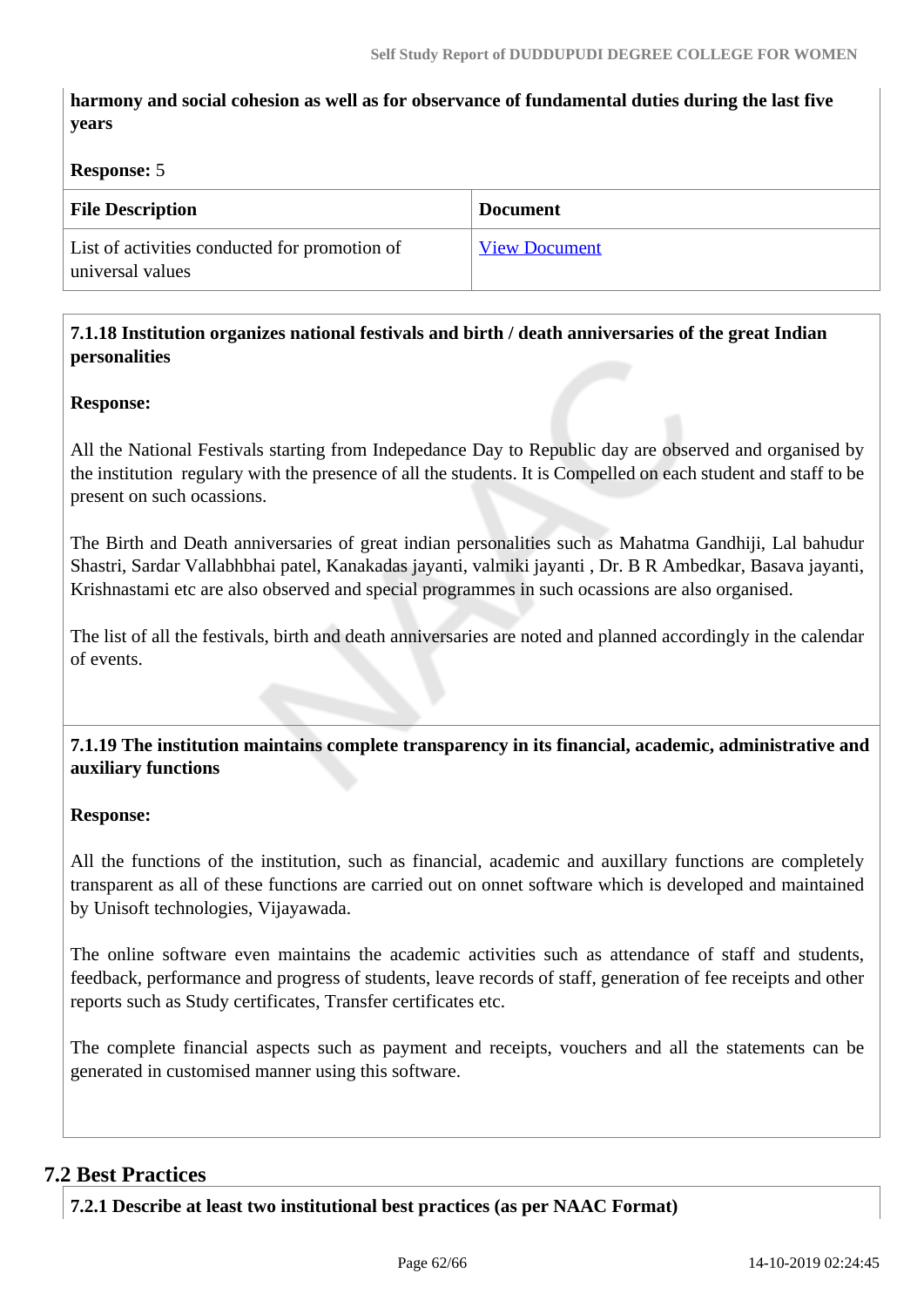# **Response:**

## **Quality in delivery of education with respect to the curriculum:**

To attain the quality at its optimal state the institution follows the student centric methodlogy:

- Staff has to provide a teaching plan of the semester well in the begining.
- deadline for completion of the syllabus is noticed to the staff members.
- regular followup and feedback are accepted by the students at weekly, fortnightly and monthly level in order to evaluate the teaching level of the subjective staff member.
- Regular Unit tests and internal assesment tests are conducted to evaluate students performance.
- various assignments and Seminars are provided on the concepts to students to improve their scoring ability.

#### **Enhancing the Social, Moral and Ethical disciplines**

Students are exposed to atain the social, Moral and ethical disciplines by the way involving them in Cocurricular and extesion activities

- Students are made aware to show their interests in National Service schemes(NSS).
- Students are availed to participate in various state/ National/international camps organised by NSS and other organisations.
- Students are motivated to particiapate in Youth Festivals, Integration Camps.
- Speacial NSS camp is organised every year to imbibe social, Moral and ethical disciplines in students.

# **7.3 Institutional Distinctiveness**

 **7.3.1 Describe/Explain the performance of the institution in one area distinctive to its vision, priority and thrust**

#### **Response:**

The encouragement and the motivation done to students for their maximum involve in all the activities of the college imbibes in them a unique personality. This helped the students in coping up with the challenges faced by them in day to day activities.

This has paved way to attain self inflicted responsibility. It has resulted in the increased academic perormance evident from the university level ranks and university blues bagged by the institution.

with this distinctive performance, the institute and its students have wide acceptance at various levels of recognition in the entire University.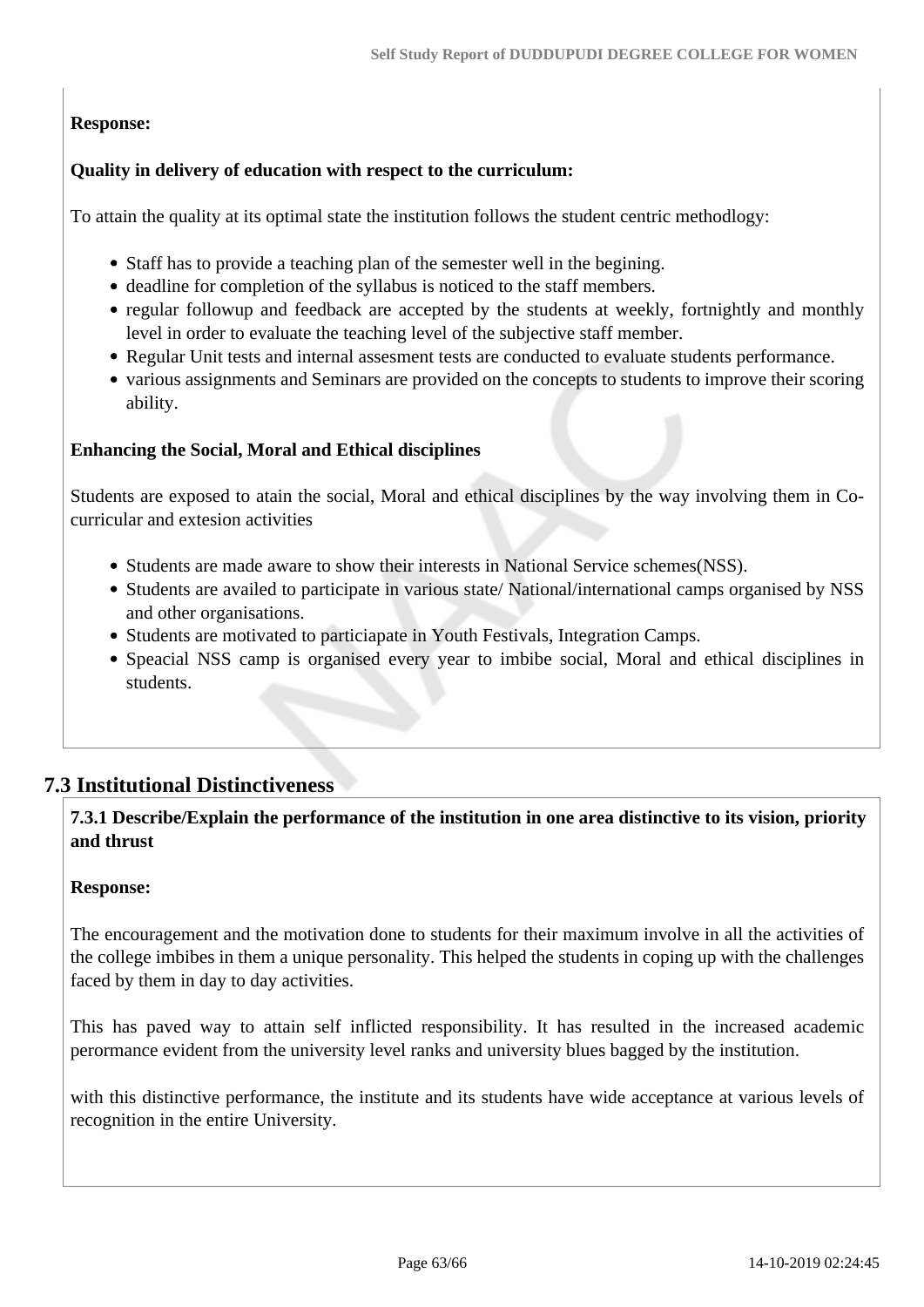# **5. CONCLUSION**

# **Additional Information :**

The college strives to create a congenial environment to students to shape their personalities through first-hand experience. Various co-curricular and extra-curricular activities such as NSS, Sports, Cultural and Literary activities have come in handy to meet this objective.

# **Concluding Remarks :**

The college is in a progressive effort in realizing the SWOC in all its administrative and academic activities recommended by the NAAC.

We have enabled ourselves in adopting many innovative practices while facing the First cycle of accreditation, to enhance the quality of Higher Education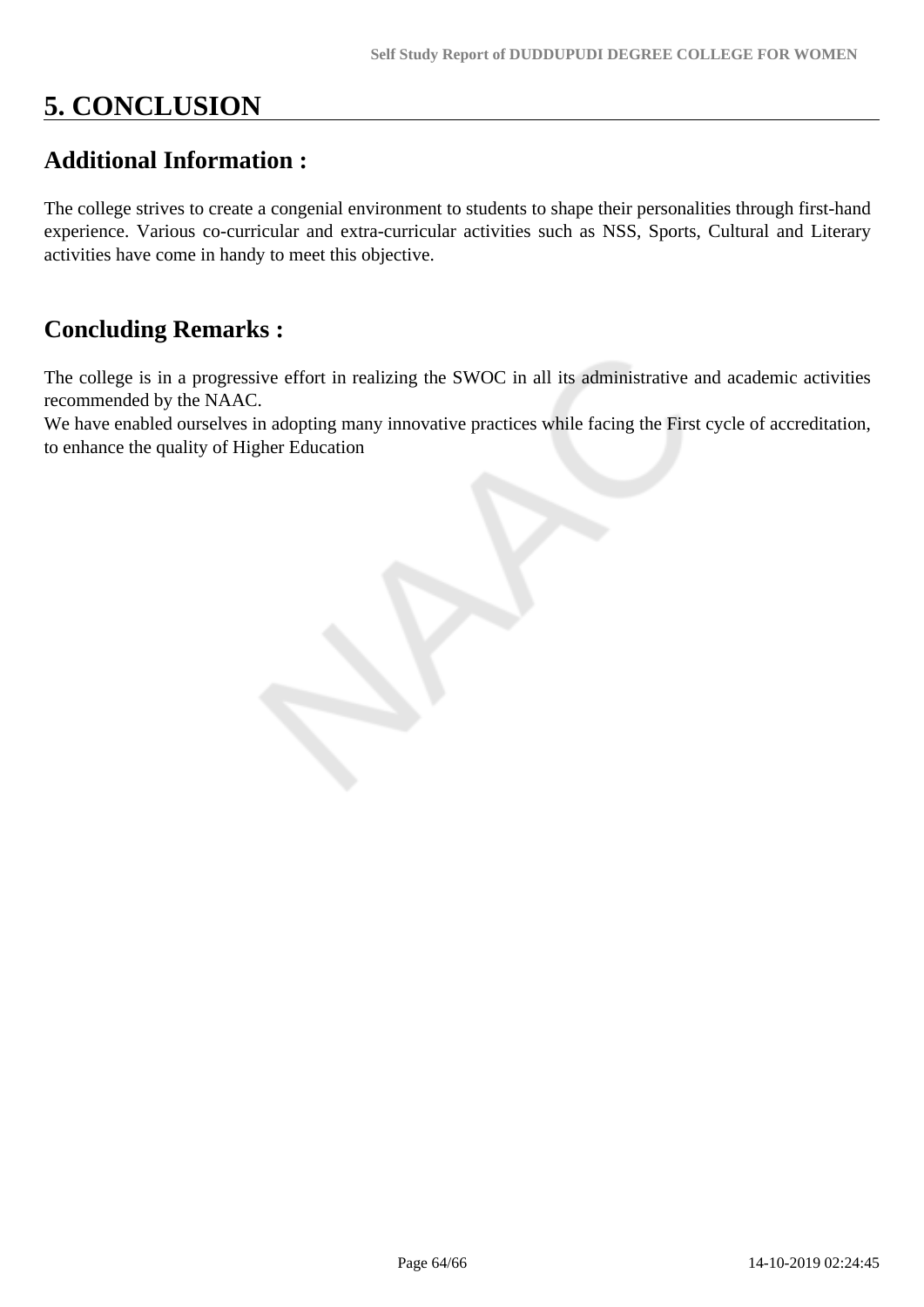# **6.ANNEXURE**

# **1.Metrics Level Deviations**

|       |                                                                                                       | THRUITES LEVEL DEVIATIONS                                                              |                                          |                                                                  |                |                                                                   |                                                                                                         |  |
|-------|-------------------------------------------------------------------------------------------------------|----------------------------------------------------------------------------------------|------------------------------------------|------------------------------------------------------------------|----------------|-------------------------------------------------------------------|---------------------------------------------------------------------------------------------------------|--|
|       | Metric ID Sub Questions and Answers before and after DVV Verification                                 |                                                                                        |                                          |                                                                  |                |                                                                   |                                                                                                         |  |
| 3.4.2 | Number of awards and recognition received for extension activities from Government /recognised        |                                                                                        |                                          |                                                                  |                |                                                                   |                                                                                                         |  |
|       | bodies during the last five years                                                                     |                                                                                        |                                          |                                                                  |                |                                                                   |                                                                                                         |  |
|       |                                                                                                       |                                                                                        |                                          |                                                                  |                |                                                                   |                                                                                                         |  |
|       |                                                                                                       | 3.4.2.1. Total number of awards and recognition received for extension activities from |                                          |                                                                  |                |                                                                   |                                                                                                         |  |
|       | Government /recognised bodies year-wise during the last five years<br>Answer before DVV Verification: |                                                                                        |                                          |                                                                  |                |                                                                   |                                                                                                         |  |
|       |                                                                                                       |                                                                                        |                                          |                                                                  |                |                                                                   |                                                                                                         |  |
|       |                                                                                                       |                                                                                        |                                          |                                                                  |                |                                                                   |                                                                                                         |  |
|       |                                                                                                       | 2016-17                                                                                | 2015-16                                  | 2014-15                                                          | 2013-14        | 2012-13                                                           |                                                                                                         |  |
|       |                                                                                                       |                                                                                        |                                          |                                                                  |                |                                                                   |                                                                                                         |  |
|       |                                                                                                       | $\mathbf{0}$                                                                           | $\mathbf{1}$                             | $\overline{2}$                                                   | $\overline{0}$ | $\mathbf{1}$                                                      |                                                                                                         |  |
|       |                                                                                                       |                                                                                        |                                          |                                                                  |                |                                                                   |                                                                                                         |  |
|       |                                                                                                       |                                                                                        | <b>Answer After DVV Verification:</b>    |                                                                  |                |                                                                   |                                                                                                         |  |
|       |                                                                                                       | 2016-17                                                                                | 2015-16                                  | 2014-15                                                          | 2013-14        | 2012-13                                                           |                                                                                                         |  |
|       |                                                                                                       |                                                                                        |                                          |                                                                  |                |                                                                   |                                                                                                         |  |
|       |                                                                                                       | $\boldsymbol{0}$                                                                       | $\overline{0}$                           | $\mathbf{1}$                                                     | $\mathbf{0}$   | $\boldsymbol{0}$                                                  |                                                                                                         |  |
|       |                                                                                                       |                                                                                        |                                          |                                                                  |                |                                                                   |                                                                                                         |  |
|       |                                                                                                       |                                                                                        |                                          |                                                                  |                |                                                                   |                                                                                                         |  |
|       |                                                                                                       |                                                                                        |                                          | Remark : As per uploaded document for HEI input.                 |                |                                                                   |                                                                                                         |  |
|       |                                                                                                       |                                                                                        |                                          |                                                                  |                |                                                                   |                                                                                                         |  |
| 3.5.1 |                                                                                                       |                                                                                        |                                          |                                                                  |                |                                                                   | Number of linkages for faculty exchange, student exchange, internship, field trip, on-the-job training, |  |
|       |                                                                                                       |                                                                                        | research, etc during the last five years |                                                                  |                |                                                                   |                                                                                                         |  |
|       |                                                                                                       |                                                                                        |                                          |                                                                  |                |                                                                   |                                                                                                         |  |
|       |                                                                                                       |                                                                                        |                                          |                                                                  |                |                                                                   | 3.5.1.1. Number of linkages for faculty exchange, student exchange, internship, field trip, on-the-     |  |
|       |                                                                                                       |                                                                                        |                                          | job training, research, etc year-wise during the last five years |                |                                                                   |                                                                                                         |  |
|       |                                                                                                       |                                                                                        |                                          | Answer before DVV Verification:                                  |                |                                                                   |                                                                                                         |  |
|       |                                                                                                       | 2016-17                                                                                | 2015-16                                  | 2014-15                                                          | 2013-14        | 2012-13                                                           |                                                                                                         |  |
|       |                                                                                                       |                                                                                        |                                          |                                                                  |                |                                                                   |                                                                                                         |  |
|       |                                                                                                       | 1                                                                                      | $\mathbf{1}$                             | $\mathbf{1}$                                                     | $\mathbf{1}$   | $\overline{0}$                                                    |                                                                                                         |  |
|       |                                                                                                       |                                                                                        |                                          |                                                                  |                |                                                                   |                                                                                                         |  |
|       | Answer After DVV Verification :                                                                       |                                                                                        |                                          |                                                                  |                |                                                                   |                                                                                                         |  |
|       |                                                                                                       |                                                                                        |                                          |                                                                  |                |                                                                   |                                                                                                         |  |
|       |                                                                                                       | 2016-17                                                                                | 2015-16                                  | 2014-15                                                          | 2013-14        | 2012-13                                                           |                                                                                                         |  |
|       |                                                                                                       | 0                                                                                      | $\overline{0}$                           | $\overline{0}$                                                   | $\theta$       | $\theta$                                                          |                                                                                                         |  |
|       |                                                                                                       |                                                                                        |                                          |                                                                  |                |                                                                   |                                                                                                         |  |
|       |                                                                                                       |                                                                                        |                                          |                                                                  |                |                                                                   |                                                                                                         |  |
|       |                                                                                                       |                                                                                        |                                          |                                                                  |                | Remark : Letter of linkage is not available on institute Website. |                                                                                                         |  |
|       |                                                                                                       |                                                                                        |                                          |                                                                  |                |                                                                   |                                                                                                         |  |
| 5.1.2 | Average percentage of students benefited by scholarships, freeships, etc. provided by the institution |                                                                                        |                                          |                                                                  |                |                                                                   |                                                                                                         |  |
|       | besides government schemes during the last five years                                                 |                                                                                        |                                          |                                                                  |                |                                                                   |                                                                                                         |  |
|       |                                                                                                       |                                                                                        |                                          |                                                                  |                |                                                                   |                                                                                                         |  |
|       | 5.1.2.1. Total number of students benefited by scholarships, freeships, etc provided by the           |                                                                                        |                                          |                                                                  |                |                                                                   |                                                                                                         |  |
|       |                                                                                                       | institution besides government schemes year-wise during the last five years            |                                          |                                                                  |                |                                                                   |                                                                                                         |  |
|       |                                                                                                       |                                                                                        | Answer before DVV Verification:          |                                                                  |                |                                                                   |                                                                                                         |  |
|       |                                                                                                       |                                                                                        |                                          |                                                                  |                |                                                                   |                                                                                                         |  |
|       |                                                                                                       | 2016-17                                                                                | 2015-16                                  | 2014-15                                                          | 2013-14        | 2012-13                                                           |                                                                                                         |  |
|       |                                                                                                       |                                                                                        |                                          |                                                                  |                |                                                                   |                                                                                                         |  |
|       |                                                                                                       |                                                                                        |                                          |                                                                  |                |                                                                   |                                                                                                         |  |